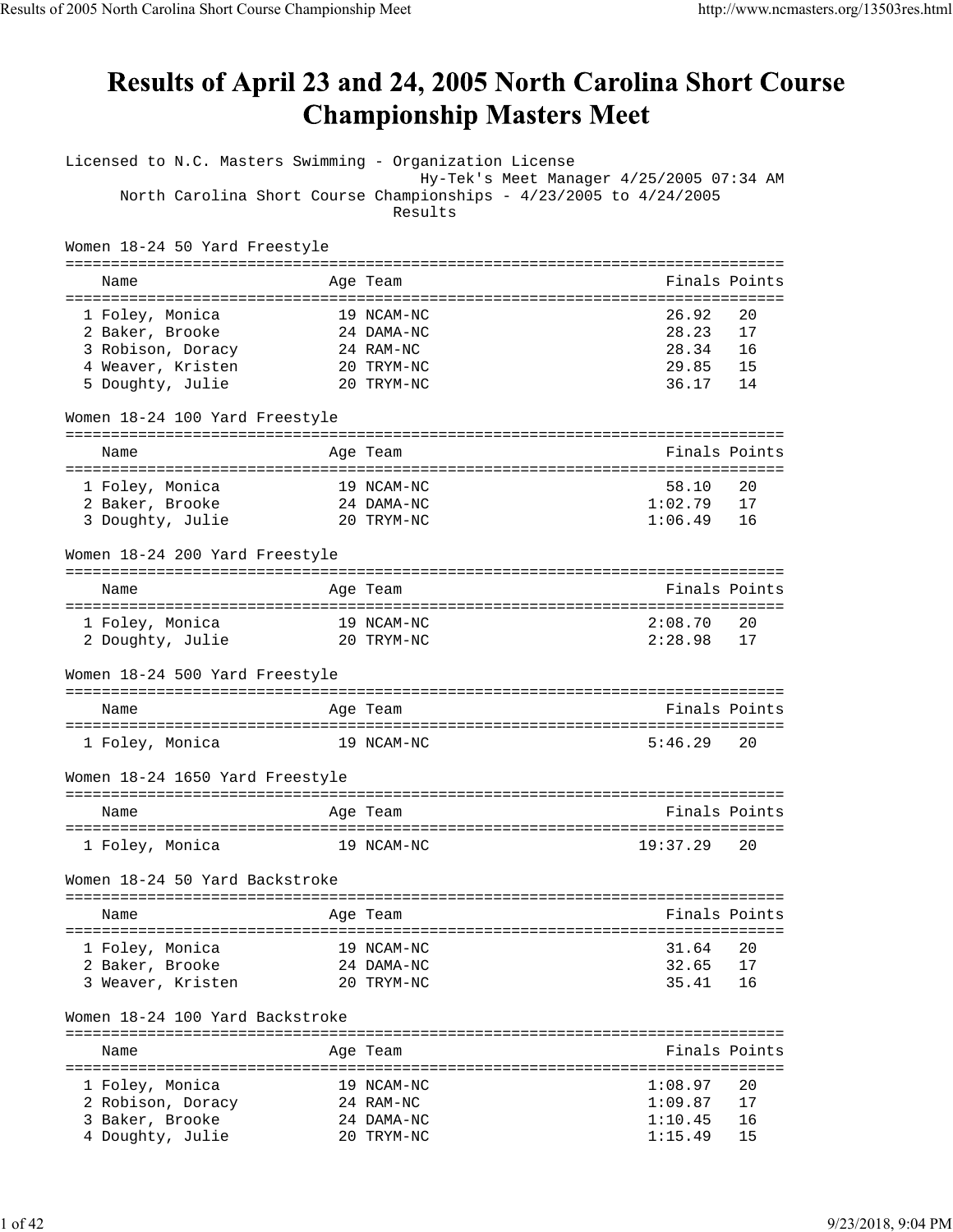| Women 18-24 50 Yard Breaststroke                    |                          |                |               |
|-----------------------------------------------------|--------------------------|----------------|---------------|
| Name                                                | Age Team                 |                | Finals Points |
|                                                     |                          |                |               |
| 1 Weaver, Kristen<br>2 Thomason, Rebecca 23 NCAM-NC | 20 TRYM-NC               | 38.85<br>39.99 | 20<br>17      |
| Women 18-24 50 Yard Butterfly                       |                          |                |               |
| Name                                                | Age Team                 |                | Finals Points |
|                                                     |                          |                |               |
| 1 Robison, Doracy<br>19 NCAM-NC<br>2 Foley, Monica  | 24 RAM-NC                | 29.85<br>31.55 | 20<br>17      |
| 3 Thomason, Rebecca 23 NCAM-NC                      |                          | 31.64          | 16            |
| Women 18-24 200 Yard Butterfly                      |                          |                |               |
| Name                                                | Age Team                 |                | Finals Points |
| 1 Foley, Monica                                     | 19 NCAM-NC               | 2:52.68        | 20            |
| Women 18-24 100 Yard IM                             |                          |                |               |
| Name                                                | Age Team                 |                | Finals Points |
| 1 Baker, Brooke                                     | 24 DAMA-NC               | 1:11.82        | 20            |
| 2 Thomason, Rebecca 23 NCAM-NC                      |                          | 1:13.90        | 17            |
| 3 Weaver, Kristen                                   | 20 TRYM-NC               | 1:17.54        | 16            |
| Women 18-24 200 Yard IM                             |                          |                |               |
| Name                                                | Age Team                 |                | Finals Points |
| 1 Thomason, Rebecca                                 | 23 NCAM-NC               | 2:37.81        | 20            |
| 2 Doughty, Julie                                    | 20 TRYM-NC               | 3:12.28        | 17            |
|                                                     |                          |                |               |
| Women 18-24 400 Yard IM                             |                          |                |               |
| Name                                                | Age Team                 |                | Finals Points |
| 1 Robison, Doracy                                   | 24 RAM-NC                | 5:19.91 20     |               |
|                                                     |                          |                |               |
| Women 25-29 50 Yard Freestyle                       |                          |                |               |
| Name                                                | Age Team                 |                | Finals Points |
| 1 Johnson, Shandra                                  | 25 RAM-NC                | 24.55          | 20            |
| 2 Keto, Alexis                                      | 26 RAM-NC                | 26.87          | 17            |
| 3 King, Robin                                       | 26 DAMA-NC               | 27.16          | 16            |
| 4 Carpenter, Jeannine                               | 29 NCAM-NC               | 28.59          | 15            |
| 5 Boyles, Abee                                      | 28 DAMA-NC               | 29.55          | 14            |
| 6 Deveaugh-Geiss, Angela<br>7 Drinkard, Sarah       | 28 DAMA-NC<br>25 NCMS-NC | 31.04<br>34.41 | 13<br>12      |
|                                                     |                          |                |               |
| Women 25-29 100 Yard Freestyle                      |                          |                |               |
| Name                                                | Age Team                 |                | Finals Points |
|                                                     |                          |                |               |
| 1 Johnson, Shandra                                  | 25 RAM-NC                | 53.30          | 20            |
| 2 Katz, Sarah<br>3 King, Robin                      | 25 AMS-NC<br>26 DAMA-NC  | 59.51<br>59.77 | 17<br>16      |
| 4 Carpenter, Jeannine                               | 29 NCAM-NC               | 1:03.33        | 15            |
| 5 Boyles, Abee                                      | 28 DAMA-NC               | 1:06.95        | 14            |

Women 25-29 200 Yard Freestyle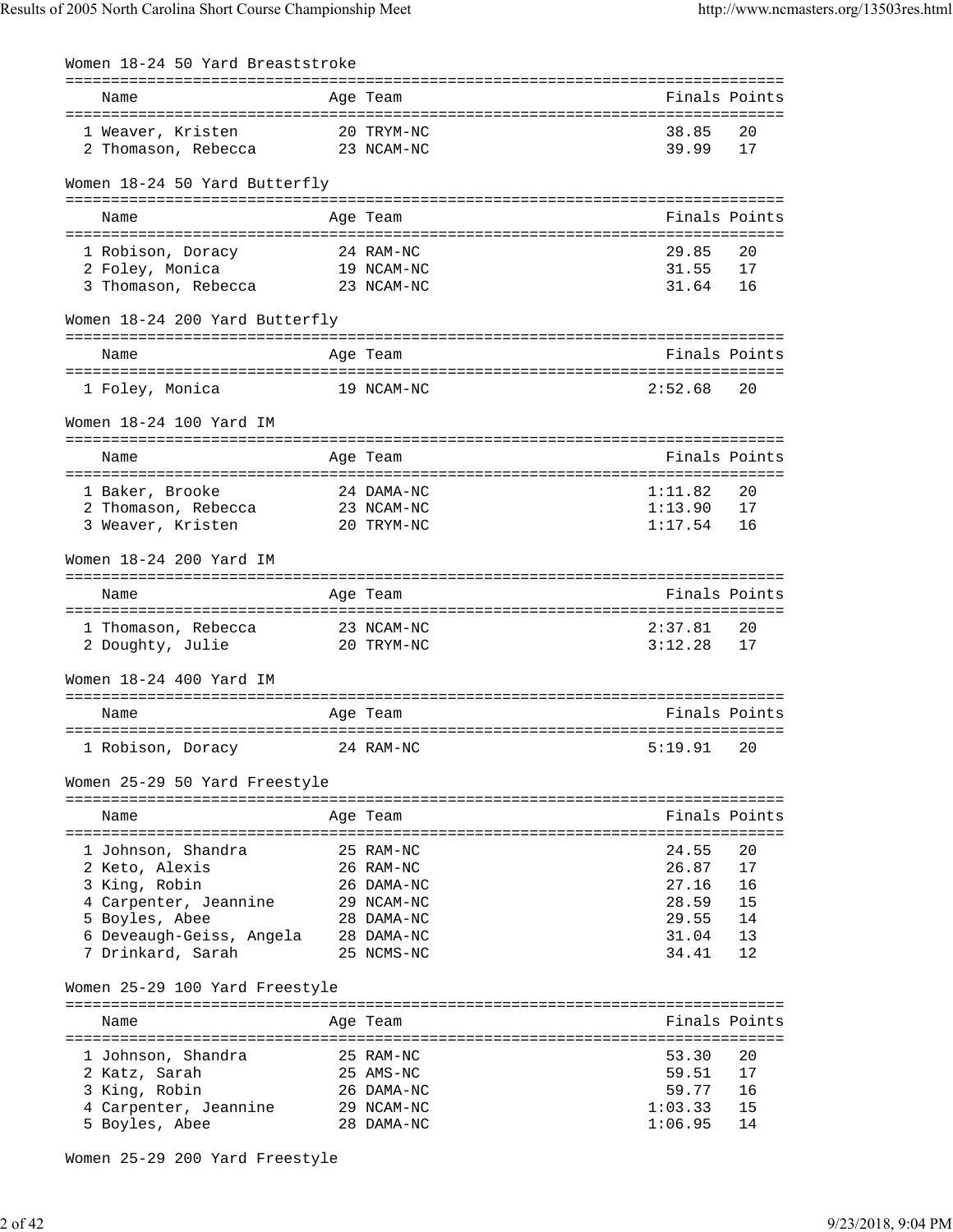| Name                                                                    | Age Team   | Finals Points  |               |
|-------------------------------------------------------------------------|------------|----------------|---------------|
|                                                                         |            |                |               |
| 1 Johnson, Shandra                                                      | 25 RAM-NC  | 1:57.89        | 20            |
| 2 King, Robin                                                           | 26 DAMA-NC | 2:14.47        | 17            |
| 3 Nagle, Cynthia                                                        | 26 THAT-NC | 2:22.94        | 16            |
| 4 Boyles, Abee                                                          | 28 DAMA-NC | 2:23.91        | 15            |
| 5 Drinkard, Sarah                                                       | 25 NCMS-NC | 3:08.12        | 14            |
| Women 25-29 500 Yard Freestyle                                          |            |                |               |
| Name                                                                    | Age Team   | Finals Points  |               |
|                                                                         |            |                |               |
| 1 Johnson, Shandra                                                      | 25 RAM-NC  | 5:15.87        | 20            |
| 2 Katz, Sarah                                                           | 25 AMS-NC  | 5:43.77        | 17            |
| 3 Hall, Christy                                                         | 27 RAM-NC  | 5:51.00        | 16            |
| 4 Boyles, Abee                                                          | 28 DAMA-NC | 6:30.23        | 15            |
| 5 Drinkard, Sarah                                                       | 25 NCMS-NC | 9:11.89        | 14            |
| -- Deveaugh-Geiss, Angela 28 DAMA-NC                                    |            | DQ             |               |
|                                                                         |            |                |               |
| Women 25-29 1000 Yard Freestyle                                         |            |                |               |
| Name                                                                    | Age Team   | Finals Points  |               |
|                                                                         |            |                |               |
| 1 Boyles, Abee                                                          | 28 DAMA-NC | 13:18.23       | 20            |
| 2 Jones, Rose                                                           | 26 NCAM-NC | 14:33.96       | 17            |
| Women 25-29 50 Yard Backstroke                                          |            |                |               |
|                                                                         |            |                |               |
| Name                                                                    | Age Team   | Finals Points  |               |
|                                                                         |            |                |               |
| 1 Carpenter, Jeannine 29 NCAM-NC<br>2 Deveaugh-Geiss, Angela 28 DAMA-NC |            | 32.86<br>34.96 | 20            |
|                                                                         | 26 NCAM-NC | 36.88          | 17            |
| 3 Jones, Rose                                                           |            |                | 16            |
| Women 25-29 100 Yard Backstroke                                         |            |                |               |
| Name                                                                    | Age Team   | Finals Points  |               |
|                                                                         |            |                |               |
| 1 Carpenter, Jeannine                                                   | 29 NCAM-NC | 1:11.79        | 20            |
| 2 Deveaugh-Geiss, Angela 28 DAMA-NC                                     |            | 1:16.83        | $17$          |
| -- Schuettpelz, Jan                                                     | 28 TYRA    | DQ             |               |
| Women 25-29 200 Yard Backstroke                                         |            |                |               |
| Name                                                                    | Age Team   | Finals Points  |               |
|                                                                         |            |                |               |
| 1 Johnson, Shandra                                                      | 25 RAM-NC  | 2:11.24        | 20            |
| 2 Katz, Sarah                                                           | 25 AMS-NC  | 2:26.71        | 17            |
| 3 Deveaugh-Geiss, Angela                                                | 28 DAMA-NC | 2:45.38        | 16            |
| Women 25-29 50 Yard Breaststroke                                        |            |                |               |
| Name                                                                    | Age Team   | Finals Points  |               |
|                                                                         |            |                |               |
| 1 Nagle, Cynthia                                                        | 26 THAT-NC | 35.44          | 20            |
| 2 Boyles, Abee                                                          | 28 DAMA-NC | 37.21          | 17            |
| 3 Deveaugh-Geiss, Angela                                                | 28 DAMA-NC | 41.03          | 16            |
| 4 Schuettpelz, Jan                                                      | 28 TYRA    | 42.64          | 15            |
| Women 25-29 100 Yard Breaststroke                                       |            |                |               |
| Name                                                                    | Age Team   |                | Finals Points |
| 1 Nagle, Cynthia                                                        | 26 THAT-NC | 1:15.73        | 20            |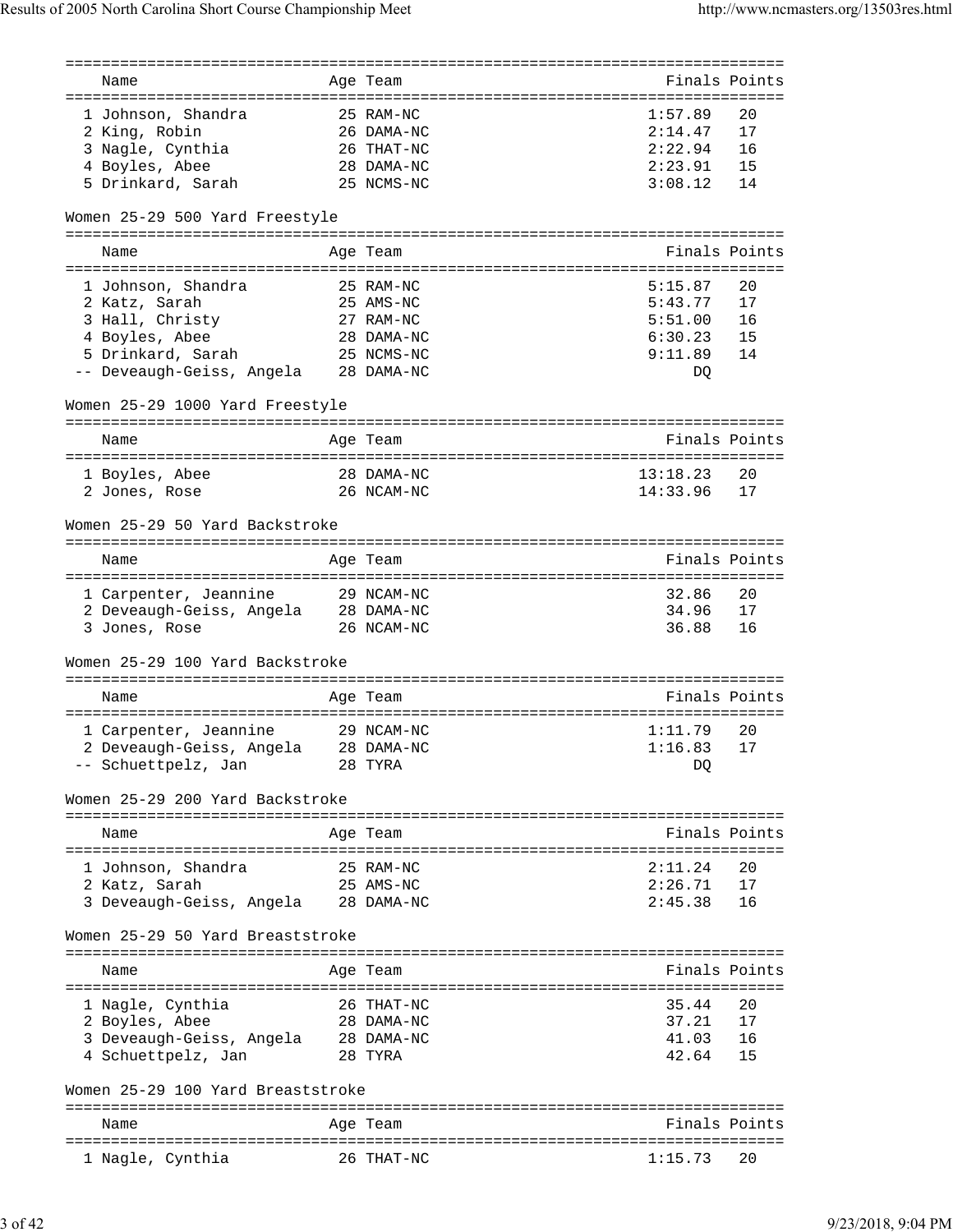| 2 Boyles, Abee                         | 28 DAMA-NC              | 1:21.57            | 17            |
|----------------------------------------|-------------------------|--------------------|---------------|
| 3 Deveaugh-Geiss, Angela 28 DAMA-NC    |                         | 1:29.69            | 16            |
| 4 Drinkard, Sarah                      | 25 NCMS-NC              | 1:47.68            | 15            |
|                                        |                         |                    |               |
|                                        |                         |                    |               |
| Women 25-29 200 Yard Breaststroke      |                         |                    |               |
|                                        |                         |                    |               |
| Name                                   | Age Team                |                    | Finals Points |
|                                        |                         |                    |               |
| 1 Nagle, Cynthia                       | 26 THAT-NC              | 2:44.27            | 20            |
| 2 Boyles, Abee                         | 28 DAMA-NC              | 3:04.58            | 17            |
| 3 Deveaugh-Geiss, Angela 28 DAMA-NC    |                         | 3:10.43            | 16            |
|                                        |                         |                    |               |
| 4 Schuettpelz, Jan                     | 28 TYRA                 | 3:19.39            | 15            |
| 5 Drinkard, Sarah                      | 25 NCMS-NC              | 3:51.34            | 14            |
|                                        |                         |                    |               |
| Women 25-29 50 Yard Butterfly          |                         |                    |               |
|                                        |                         |                    |               |
| Name                                   | Age Team                | Finals Points      |               |
|                                        |                         |                    |               |
| 1 Johnson, Shandra                     | 25 RAM-NC               | 26.97              | 20            |
|                                        |                         |                    |               |
| 2 Keto, Alexis                         | 26 RAM-NC               | 30.21              | 17            |
| 3 King, Robin                          | 26 DAMA-NC              | 30.94              | 16            |
| 4 Carpenter, Jeannine                  | 29 NCAM-NC              | 31.28              | 15            |
| 5 Nagle, Cynthia                       | 26 THAT-NC              | 32.91              | 14            |
| 6 Deveaugh-Geiss, Angela               | 28 DAMA-NC              | 34.08              | 13            |
|                                        |                         |                    |               |
| Women 25-29 100 Yard Butterfly         |                         |                    |               |
|                                        |                         |                    |               |
|                                        |                         |                    |               |
| Name                                   | Age Team                |                    | Finals Points |
|                                        |                         |                    |               |
| 1 Katz, Sarah                          | 25 AMS-NC               | 1:05.16            | 20            |
| 2 Jones, Rose                          | 26 NCAM-NC              | 1:17.43            | 17            |
| 3 Deveaugh-Geiss, Angela 28 DAMA-NC    |                         | 1:18.22            | 16            |
|                                        |                         |                    |               |
|                                        |                         |                    |               |
|                                        |                         |                    |               |
| Women 25-29 200 Yard Butterfly         |                         |                    |               |
|                                        |                         |                    |               |
| Name                                   | Age Team                | Finals Points      |               |
|                                        |                         |                    |               |
| 1 Carpenter, Jeannine 29 NCAM-NC       |                         | 2:39.86            | 20            |
| 2 Keto, Alexis                         | 26 RAM-NC               | 2:44.10            | 17            |
|                                        |                         |                    |               |
| Women 25-29 100 Yard IM                |                         |                    |               |
|                                        |                         |                    |               |
| Name                                   |                         |                    | Finals Points |
|                                        | Age Team                |                    |               |
|                                        |                         |                    |               |
| 1 Stringer, Jennifer                   | 29 RAM-NC               | 1:03.66            | 20            |
| 2 Carpenter, Jeannine                  | 29 NCAM-NC              | 1:12.67            | 17            |
| 3 Boyles, Abee                         | 28 DAMA-NC              | 1:14.33            | 16            |
|                                        |                         |                    |               |
| Women 25-29 200 Yard IM                |                         |                    |               |
|                                        |                         |                    |               |
| Name                                   |                         |                    | Finals Points |
|                                        | Age Team                |                    |               |
|                                        |                         |                    |               |
| 1 King, Robin                          | 26 DAMA-NC              | 2:33.72            | 20            |
| 2 Carpenter, Jeannine                  | 29 NCAM-NC              | 2:34.09            | 17            |
| 3 Nagle, Cynthia                       | 26 THAT-NC              | 2:39.77            | 16            |
| 4 Boyles, Abee                         | 28 DAMA-NC              | 2:45.18            | 15            |
|                                        |                         |                    |               |
| Women 25-29 400 Yard IM                |                         |                    |               |
|                                        |                         |                    |               |
|                                        |                         |                    |               |
| Name                                   | Age Team                |                    | Finals Points |
|                                        |                         |                    |               |
| 1 Katz, Sarah<br>2 Carpenter, Jeannine | 25 AMS-NC<br>29 NCAM-NC | 5:04.98<br>5:33.77 | 20<br>17      |

Women 30-34 50 Yard Freestyle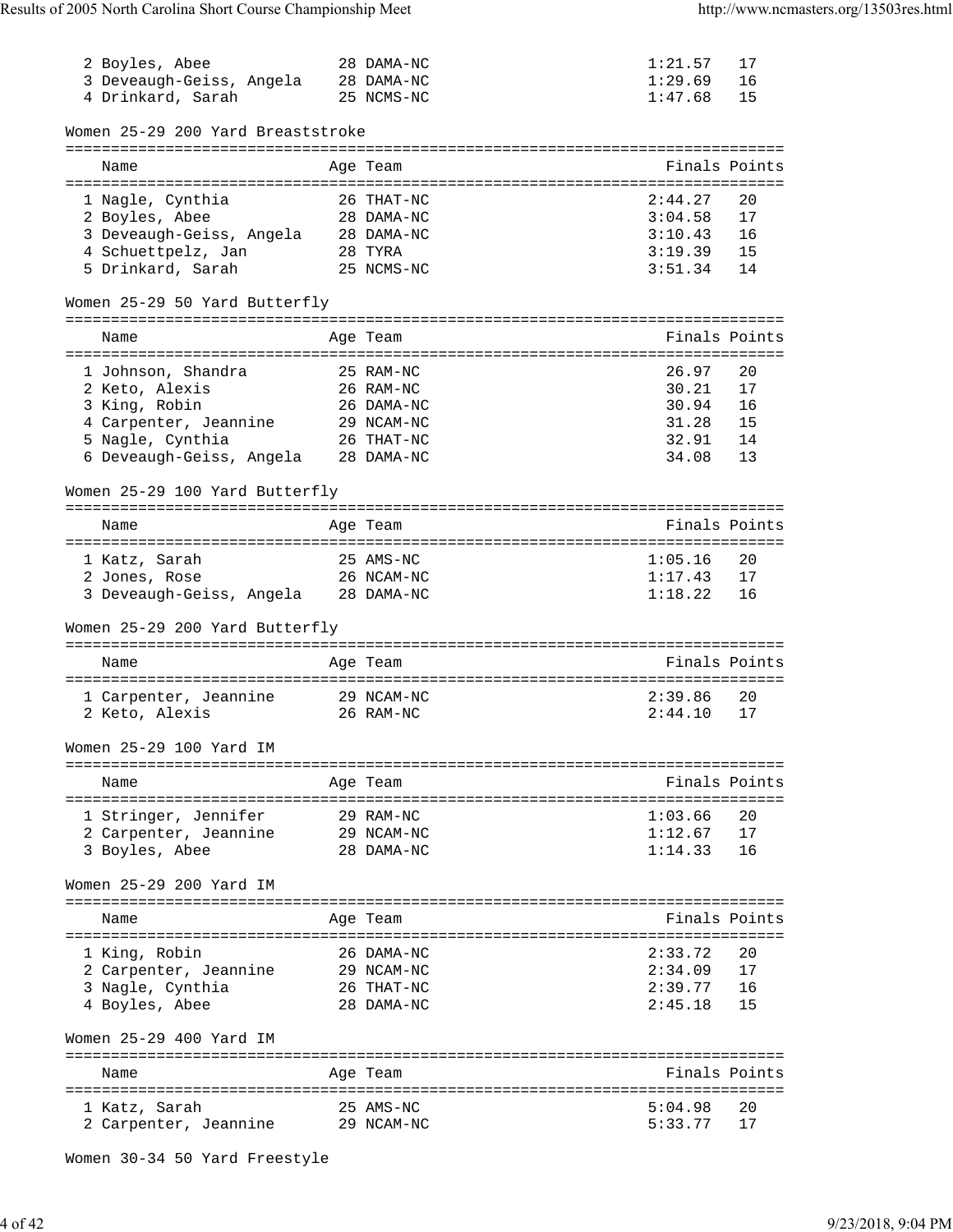|                                   |           | =============<br>===================================== |               |               |
|-----------------------------------|-----------|--------------------------------------------------------|---------------|---------------|
| Name                              |           | Age Team                                               |               | Finals Points |
| 1 Braun, Erika                    |           |                                                        | 24.96         | 20            |
| 2 Gooch, Ann                      | 33 RAM-NC | 30 RAM-NC                                              | 27.56         | 17            |
|                                   |           |                                                        |               |               |
| Women 30-34 100 Yard Freestyle    |           |                                                        |               |               |
| Name                              |           | Age Team                                               |               | Finals Points |
|                                   |           |                                                        |               |               |
| 1 Braun, Erika                    |           | 33 RAM-NC                                              | 54.37         | 20            |
| 2 Buchoux, Michelle               |           | 32 MAC-NC                                              | 1:11.85       | 17            |
| 3 Sousa, Sara                     |           | 33 DAMA-NC                                             | $1:13.84$ 16  |               |
| Women 30-34 200 Yard Freestyle    |           | ====================================                   |               |               |
| Name                              |           | Age Team                                               |               | Finals Points |
|                                   |           |                                                        |               |               |
| 1 Buchoux, Michelle 32 MAC-NC     |           |                                                        | $2:37.35$ 20  |               |
| Women 30-34 500 Yard Freestyle    |           |                                                        |               |               |
| Name                              |           | Age Team                                               | Finals Points |               |
|                                   |           |                                                        |               |               |
| 1 Buchoux, Michelle               | 32 MAC-NC |                                                        | 6:49.23       | 20            |
| 2 Sousa, Sara                     |           | 33 DAMA-NC                                             | 7:16.00       | 17            |
| Women 30-34 1000 Yard Freestyle   |           |                                                        |               |               |
| Name                              |           | Age Team                                               |               | Finals Points |
| 1 Buchoux, Michelle 32 MAC-NC     |           |                                                        | 13:55.07      | 20            |
|                                   |           |                                                        |               |               |
| Women 30-34 50 Yard Backstroke    |           |                                                        |               |               |
| Name                              |           | Age Team                                               | Finals Points |               |
|                                   |           |                                                        |               |               |
| 1 Braun, Erika                    |           | 33 RAM-NC                                              | 30.00         | 20            |
| Women 30-34 100 Yard Backstroke   |           |                                                        |               |               |
|                                   |           |                                                        |               | Finals Points |
| Name<br>====================      |           | Age Team                                               |               |               |
| 1 Braun, Erika                    |           | 33 RAM-NC                                              | 1:02.83       | 20            |
| Women 30-34 200 Yard Backstroke   |           |                                                        |               |               |
|                                   |           |                                                        |               |               |
| Name                              |           | Age Team                                               |               | Finals Points |
| 1 Demila, Mary                    |           | 33 RAM-NC                                              | 2:35.49       | 20            |
|                                   |           |                                                        |               |               |
| Women 30-34 50 Yard Breaststroke  |           |                                                        |               |               |
| Name                              |           | Age Team                                               |               | Finals Points |
|                                   |           |                                                        |               |               |
| 1 Riley, Jennifer                 |           | 32 RAM-NC                                              | 35.90         | 20            |
| 2 Gooch, Ann                      |           | 30 RAM-NC                                              | 37.11         | 17            |
| 3 Buchoux, Michelle               |           | 32 MAC-NC                                              | 42.51         | 16            |
| -- Sousa, Sara                    |           | 33 DAMA-NC                                             | DQ            |               |
| Women 30-34 100 Yard Breaststroke |           |                                                        |               |               |
|                                   |           |                                                        |               |               |
| Name                              |           | Age Team                                               |               | Finals Points |
| 1 Riley, Jennifer                 |           | 32 RAM-NC                                              | 1:16.99       | 20            |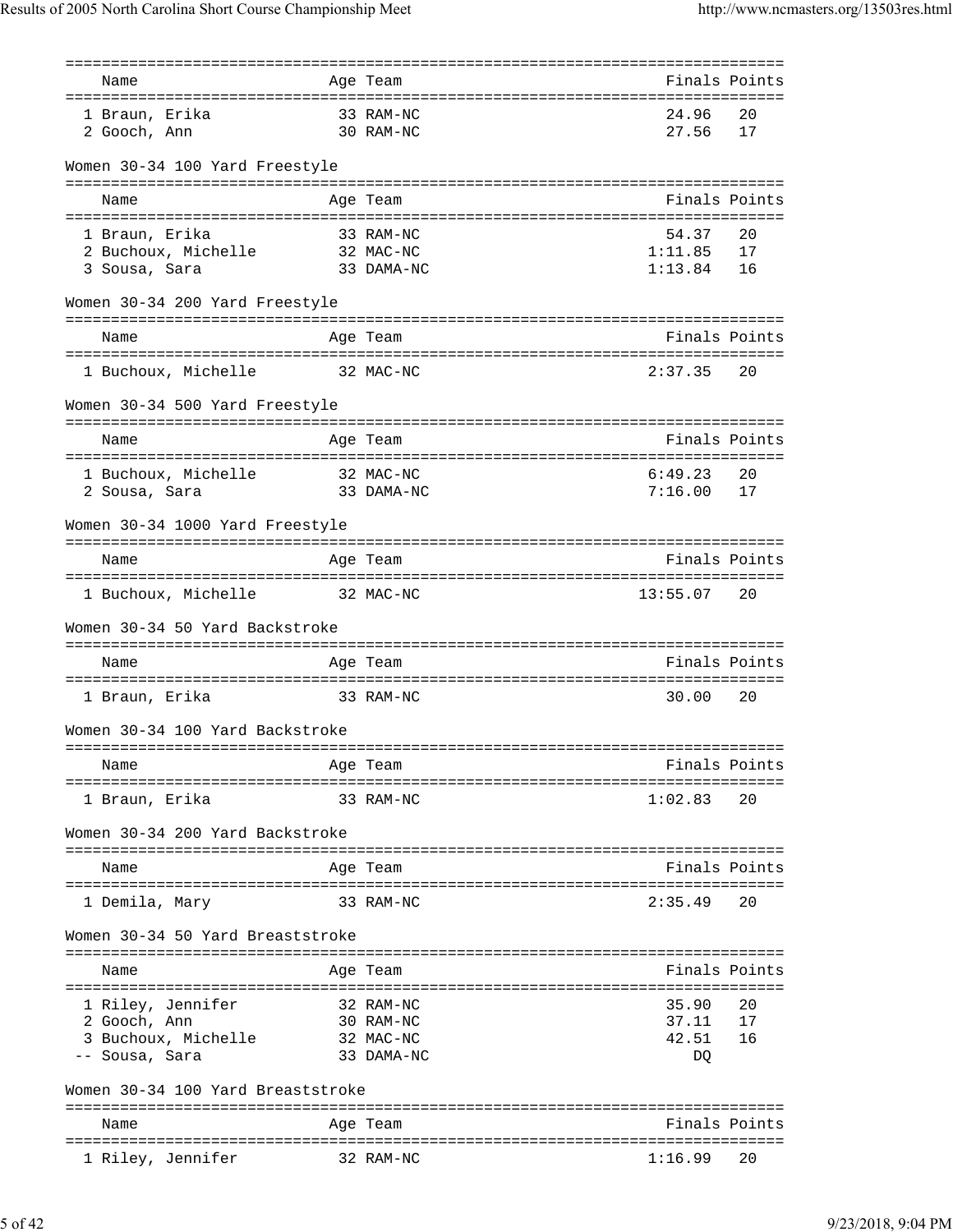| 3 Buchoux, Michelle                                                           | 30 RAM-NC<br>32 MAC-NC                              | 1:19.63<br>1:31.87                   | 17<br>16             |
|-------------------------------------------------------------------------------|-----------------------------------------------------|--------------------------------------|----------------------|
| Women 30-34 200 Yard Breaststroke                                             |                                                     |                                      |                      |
| Name                                                                          | Age Team                                            |                                      | Finals Points        |
| 1 Riley, Jennifer                                                             | 32 RAM-NC                                           | 2:47.75                              | 20                   |
| Women 30-34 50 Yard Butterfly                                                 |                                                     |                                      |                      |
| Name                                                                          | Age Team                                            |                                      | Finals Points        |
| 1 Gooch, Ann<br>2 Buchoux, Michelle 32 MAC-NC                                 | 30 RAM-NC                                           | 31.45<br>38.94                       | 20<br>17             |
| Women 30-34 100 Yard Butterfly                                                |                                                     |                                      |                      |
| Name                                                                          | Age Team                                            |                                      | Finals Points        |
| 1 Braun, Erika<br>33 RAM-NC<br>2 Demila, Mary                                 | 33 RAM-NC                                           | 1:02.31<br>1:10.94                   | 20<br>17             |
| Women 30-34 100 Yard IM                                                       |                                                     |                                      |                      |
| Name                                                                          | Age Team                                            |                                      | Finals Points        |
| 1 Braun, Erika<br>2 Riley, Jennifer<br>3 Buchoux, Michelle                    | 33 RAM-NC<br>32 RAM-NC<br>32 MAC-NC                 | 1:02.87<br>1:08.93<br>1:24.02        | 20<br>17<br>16       |
| Women 30-34 200 Yard IM                                                       |                                                     |                                      |                      |
| Name                                                                          | Age Team                                            |                                      | Finals Points        |
|                                                                               |                                                     |                                      |                      |
| 1 Buchoux, Michelle 32 MAC-NC                                                 |                                                     | 2:57.38                              | 20                   |
| Women 30-34 400 Yard IM                                                       |                                                     |                                      |                      |
| Name                                                                          | Age Team                                            |                                      | Finals Points        |
| 1 Demila, Mary<br>2 Buchoux, Michelle                                         | 33 RAM-NC<br>32 MAC-NC                              | 5:23.91<br>6:21.09                   | 20<br>17             |
| Women 35-39 50 Yard Freestyle                                                 |                                                     |                                      |                      |
| Name                                                                          | Age Team                                            |                                      | Finals Points        |
| 1 Lindroos, Pamela<br>2 Greene, Dana<br>3 Franklin, Dawn                      | 39 THAT-NC<br>36 RAM-NC<br>35 DAMA-NC               | 26.94<br>32.05<br>34.94              | 20<br>17<br>16       |
| Women 35-39 100 Yard Freestyle                                                |                                                     |                                      |                      |
| Name                                                                          | Age Team                                            |                                      | Finals Points        |
| 1 Lindroos, Pamela<br>2 Williams, Heidi<br>3 Greene, Dana<br>4 Franklin, Dawn | 39 THAT-NC<br>36 NCAM-NC<br>36 RAM-NC<br>35 DAMA-NC | 59.23<br>59.58<br>1:17.04<br>1:17.63 | 20<br>17<br>16<br>15 |
| Women 35-39 200 Yard Freestyle                                                |                                                     |                                      |                      |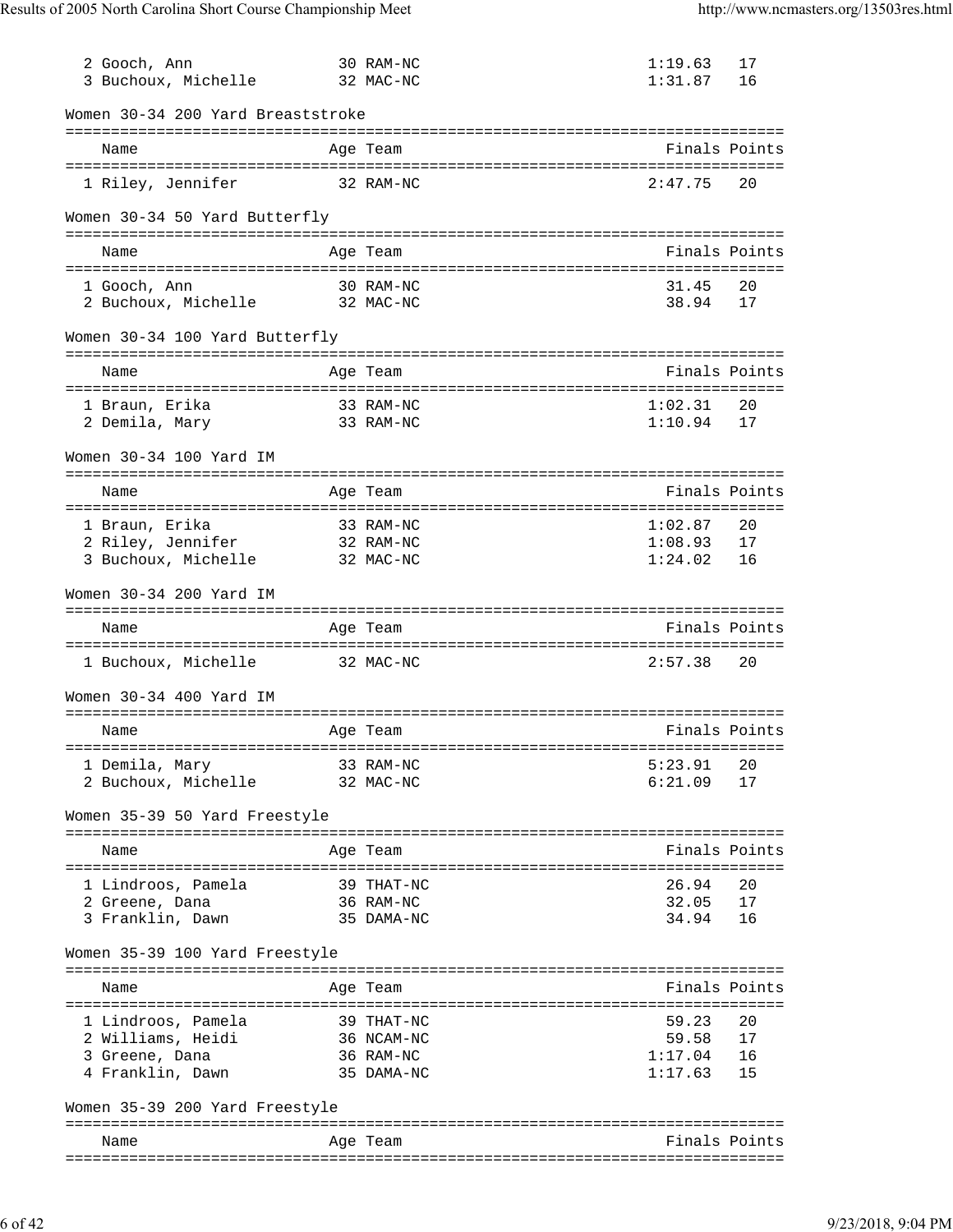| 1 Williams, Heidi                 |            | 36 NCAM-NC | 2:07.46       | 20 |
|-----------------------------------|------------|------------|---------------|----|
| Women 35-39 500 Yard Freestyle    |            |            |               |    |
| Name                              |            | Age Team   | Finals Points |    |
|                                   |            |            |               |    |
| 1 Williams, Heidi                 |            | 36 NCAM-NC | 5:36.96       | 20 |
| 2 Hunter, Sian                    |            | 38 NCAM-NC | 6:18.76       | 17 |
| 3 Franklin, Dawn                  |            | 35 DAMA-NC | 7:26.13       | 16 |
| Women 35-39 1650 Yard Freestyle   |            |            |               |    |
| Name                              |            | Age Team   | Finals Points |    |
| 1 Williams, Heidi                 |            | 36 NCAM-NC | 19:15.40      | 20 |
| Women 35-39 50 Yard Backstroke    |            |            |               |    |
|                                   |            |            |               |    |
| Name                              |            | Age Team   | Finals Points |    |
| 1 Kramer, Adrienne                |            | 39 AMS-NC  | 38.17         | 20 |
| 2 Franklin, Dawn                  | 35 DAMA-NC |            | 40.97         | 17 |
| Women 35-39 100 Yard Backstroke   |            |            |               |    |
|                                   |            |            |               |    |
| Name                              |            | Age Team   | Finals Points |    |
| 1 Williams, Heidi                 |            | 36 NCAM-NC | 1:08.47       | 20 |
| Women 35-39 200 Yard Backstroke   |            |            |               |    |
| Name                              |            | Age Team   | Finals Points |    |
| 1 Kramer, Adrienne                | 39 AMS-NC  |            | 3:00.56       | 20 |
| Women 35-39 50 Yard Breaststroke  |            |            |               |    |
| Name                              |            | Age Team   | Finals Points |    |
| 1 Lindroos, Pamela                |            | 39 THAT-NC | 34.22         | 20 |
| 2 Franklin, Dawn                  | 35 DAMA-NC |            | 42.58         | 17 |
| 3 Greene, Dana                    |            | 36 RAM-NC  | 45.68         | 16 |
| Women 35-39 100 Yard Breaststroke |            |            |               |    |
|                                   |            |            |               |    |
| Name                              |            | Age Team   | Finals Points |    |
| 1 Lindroos, Pamela                |            | 39 THAT-NC | 1:13.31       | 20 |
| 2 Greene, Dana                    |            | 36 RAM-NC  | 1:38.68       | 17 |
| Women 35-39 200 Yard Breaststroke |            |            |               |    |
|                                   |            |            |               |    |
| Name                              |            | Age Team   | Finals Points |    |
| 1 Lindroos, Pamela                |            | 39 THAT-NC | 2:40.18       | 20 |
| Women 35-39 50 Yard Butterfly     |            |            |               |    |
|                                   |            | ========== | Finals Points |    |
| Name                              | :========  | Age Team   |               |    |
| 1 Lindroos, Pamela                |            | 39 THAT-NC | 29.23         | 20 |
| 2 Culton, Cathy                   |            | 39 THAT-NC | 29.38         | 17 |
| 3 Williams, Heidi                 |            | 36 NCAM-NC | 29.60         | 16 |
| 4 Kramer, Adrienne                |            | 39 AMS-NC  | 36.49         | 15 |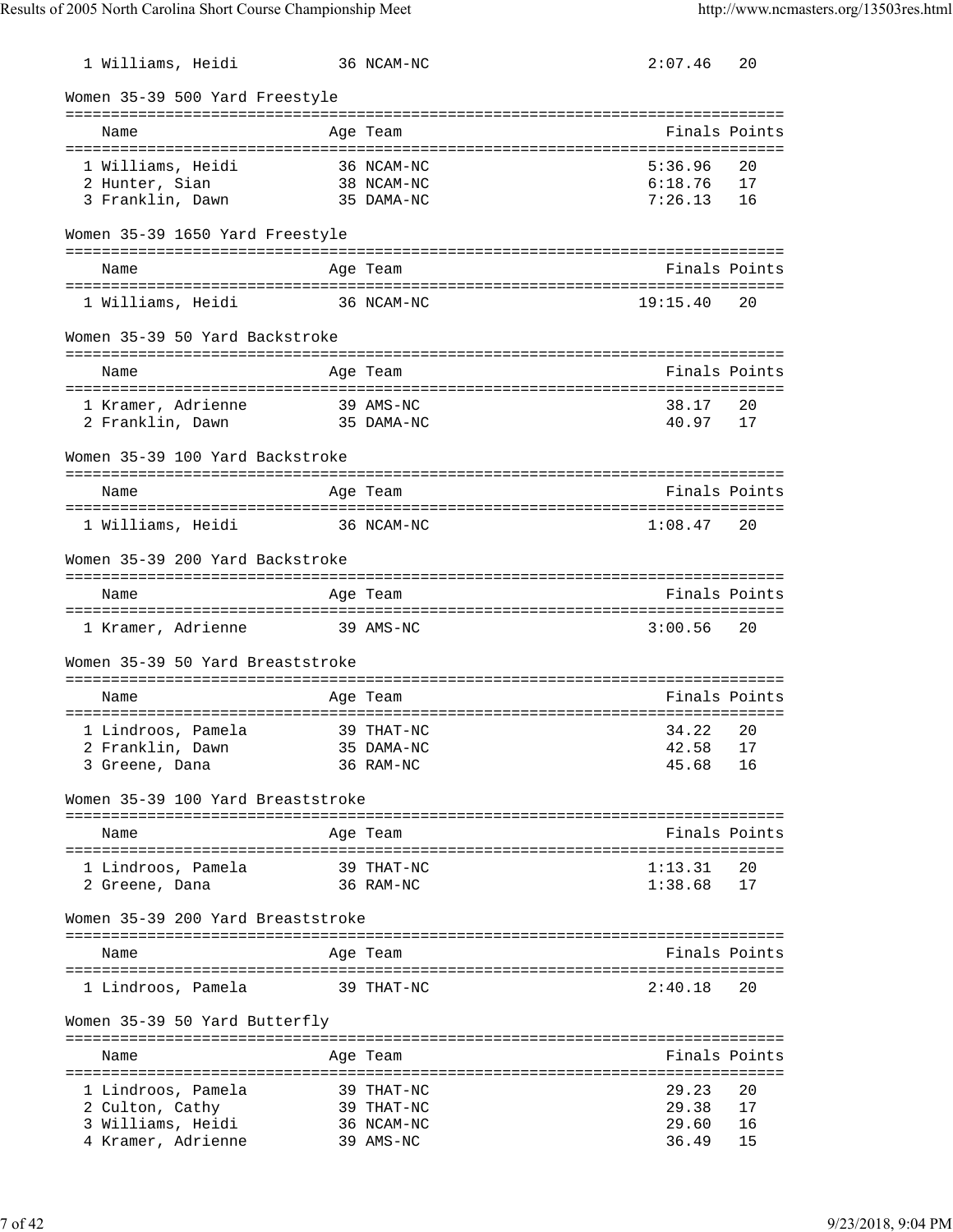| Women 35-39 100 Yard Butterfly                              |             |                        |                       |               |
|-------------------------------------------------------------|-------------|------------------------|-----------------------|---------------|
| Name                                                        |             | Age Team               | Finals Points         |               |
| 1 Lindroos, Pamela                                          |             | 39 THAT-NC             | 1:04.04               | 20            |
| 2 Zander, Sarah                                             |             | 36 NCMS-NC             | 1:25.49               | 17            |
| 3 Kramer, Adrienne                                          |             | 39 AMS-NC              | 1:27.29               | 16            |
| Women 35-39 100 Yard IM                                     |             |                        |                       |               |
| Name                                                        |             | Age Team               | Finals Points         |               |
| 1 Williams, Heidi                                           |             | 36 NCAM-NC             | 1:08.60               | 20            |
| 2 Hunter, Sian                                              |             | 38 NCAM-NC             | 1:16.01               | 17            |
| 3 Kramer, Adrienne                                          |             | 39 AMS-NC              | 1:22.51               | 16            |
| Women 35-39 200 Yard IM                                     |             |                        |                       |               |
| Name                                                        |             | Age Team               |                       | Finals Points |
| 1 Williams, Heidi                                           | 36 NCAM-NC  |                        | 2:27.00               | 20            |
| 2 Zander, Sarah                                             |             | 36 NCMS-NC             | 2:56.61               | 17            |
| 3 Kramer, Adrienne                                          | 39 AMS-NC   |                        | 2:58.21               | 16            |
| Women 35-39 400 Yard IM                                     |             |                        |                       |               |
| Name                                                        |             | Age Team               | Finals Points         |               |
| 1 Lindroos, Pamela 39 THAT-NC                               |             |                        | 5:06.25               | 20            |
|                                                             |             |                        |                       |               |
| Women 40-44 50 Yard Freestyle                               |             |                        |                       |               |
| Name                                                        |             | Age Team               | Finals Points         |               |
| 1 Walsh, Susan                                              |             | 43 NCAM-NC             | 25.12                 | 20            |
| 2 Battle, Ruth                                              |             | 42 AMS-NC              | 26.66                 | 17            |
| 3 Vess, Christine                                           |             | 40 AMS-NC              | 27.33                 | 16            |
| 4 Barrell, Sharon                                           |             | 43 TYRA                | 29.28                 | 15            |
| 5 Woodward, Alis                                            |             | 44 MAC-NC              | 29.50                 | 14            |
| 6 Speight, Peggy                                            |             | 44 AMS-NC              | 29.77                 | 13            |
| 7 Springer, Marqie                                          |             | 44 RAM-NC              | 30.96                 | 12            |
| Women 40-44 100 Yard Freestyle<br>------------------------- |             | -----------            |                       |               |
| Name                                                        |             | Age Team               | --------------------- | Finals Points |
| :=====================                                      | =========== |                        |                       |               |
| 1 Walsh, Susan                                              |             | 43 NCAM-NC             | 55.44<br>1:01.50      | 20<br>17      |
| 2 Vess, Christine<br>3 Woodward, Alis                       |             | 40 AMS-NC<br>44 MAC-NC | 1:05.11               | 16            |
| 4 Springer, Margie                                          |             | 44 RAM-NC              | 1:08.13               | 15            |
| Women 40-44 200 Yard Freestyle                              |             |                        |                       |               |
|                                                             |             |                        |                       |               |
| Name                                                        |             | Age Team               |                       | Finals Points |
| 1 Walsh, Susan                                              |             | 43 NCAM-NC             | 2:06.77               | 20            |
| 2 Nowak, Elizabeth                                          |             | 41 THAT-NC             | 2:09.43               | 17            |
| 3 Vess, Christine                                           |             | 40 AMS-NC              | 2:21.74               | 16            |
| 4 Woodward, Alis                                            |             | 44 MAC-NC              | 2:24.79               | 15            |
| Women 40-44 500 Yard Freestyle                              |             |                        |                       |               |
| Name                                                        |             | Age Team               |                       | Finals Points |
| 1 Nowak, Elizabeth                                          |             | 41 THAT-NC             | 5:48.28               | 20            |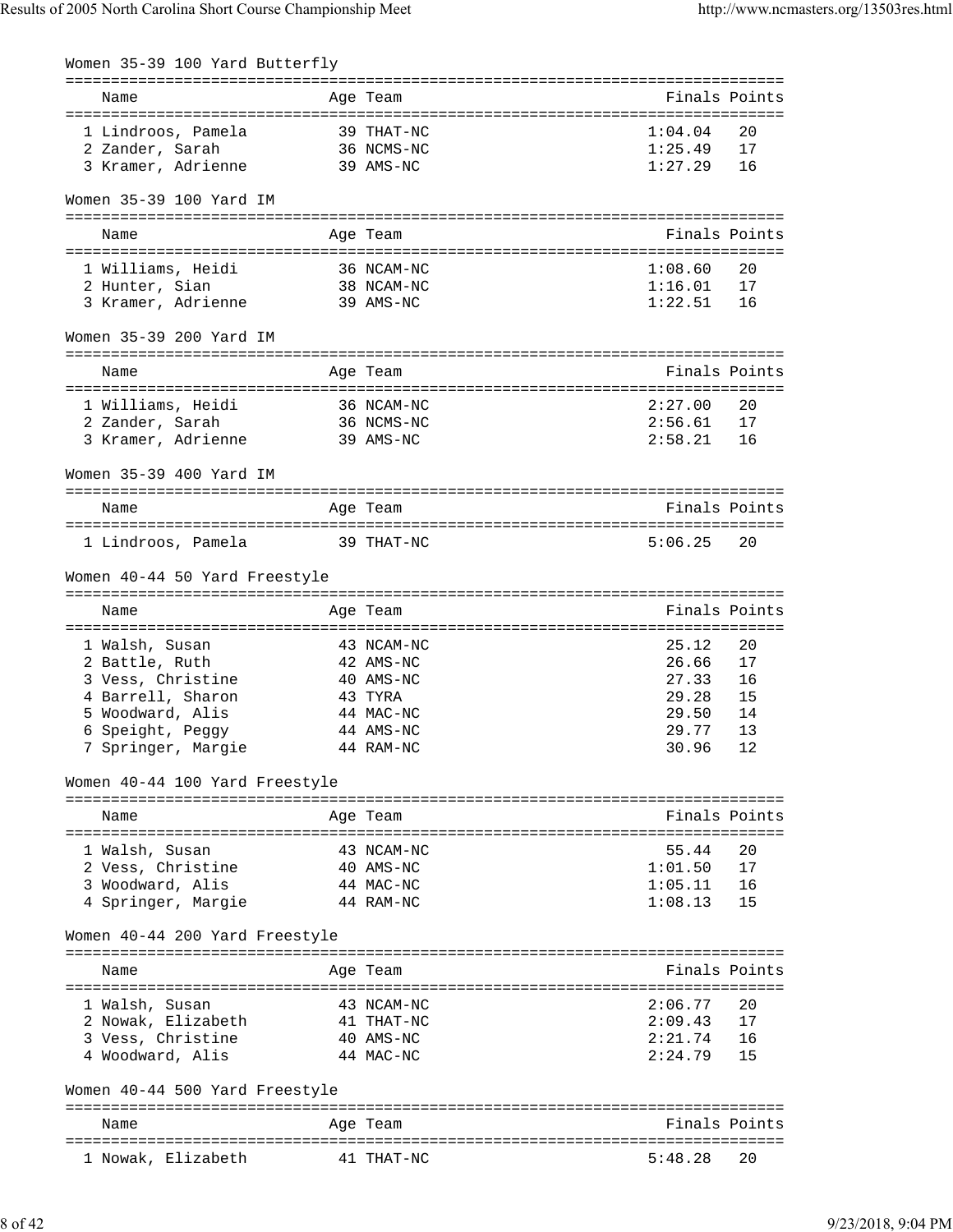| 2 Bettis, Priscilla                  |           | 40 Unattached            | 6:26.82        | 17            |
|--------------------------------------|-----------|--------------------------|----------------|---------------|
| 3 Vess, Christine                    |           | 40 AMS-NC                | 6:31.48        | 16            |
| 4 Woodward, Alis                     |           | 44 MAC-NC                | 6:44.84        | 15            |
|                                      |           |                          |                |               |
| Women 40-44 1650 Yard Freestyle      |           |                          |                |               |
| Name                                 |           | Age Team                 |                | Finals Points |
|                                      |           |                          |                |               |
| 1 Woodward, Alis                     | 44 MAC-NC |                          | 22:49.56       | 20            |
|                                      |           |                          |                |               |
| Women 40-44 50 Yard Backstroke       |           |                          |                |               |
|                                      |           |                          |                |               |
| Name                                 |           | Age Team                 |                | Finals Points |
|                                      |           |                          |                | 20            |
| 1 Walsh, Susan<br>2 Nowak, Elizabeth |           | 43 NCAM-NC<br>41 THAT-NC | 29.00<br>32.26 | 17            |
| 3 Vess, Christine                    |           | 40 AMS-NC                | 32.28          | 16            |
| 4 Barrell, Sharon                    |           | 43 TYRA                  | 35.35          | 15            |
| 5 Springer, Margie                   |           | 44 RAM-NC                | 36.47          | 14            |
| 6 Wicker, Cheryl                     |           | 44 THAT-NC               | 37.53          | 13            |
| 7 Speight, Peggy                     |           | 44 AMS-NC                | 37.69          | 12            |
|                                      |           |                          |                |               |
| Women 40-44 100 Yard Backstroke      |           |                          |                |               |
|                                      |           |                          |                |               |
| Name                                 |           | Age Team                 | Finals Points  |               |
|                                      |           |                          |                |               |
| 1 Walsh, Susan                       |           | 43 NCAM-NC               | 1:04.11        | 20            |
| 2 Vess, Christine                    |           | 40 AMS-NC                | 1:09.28        | 17            |
| 3 Nowak, Elizabeth                   |           | 41 THAT-NC               | 1:09.42        | 16            |
| 4 Wicker, Cheryl                     |           | 44 THAT-NC               | 1:18.65        | 15            |
| 5 Woodward, Alis                     |           | 44 MAC-NC                | 1:31.14        | 14            |
| Women 40-44 200 Yard Backstroke      |           |                          |                |               |
|                                      |           |                          |                |               |
| Name                                 |           | Age Team                 | Finals Points  |               |
|                                      |           |                          |                |               |
| 1 Walsh, Susan                       |           | 43 NCAM-NC               | 2:21.58        | 20            |
| 2 Nowak, Elizabeth                   |           | 41 THAT-NC               | 2:31.85        | 17            |
| 3 Vess, Christine                    |           | 40 AMS-NC                | 2:32.50        | 16            |
| 4 Wicker, Cheryl                     |           | 44 THAT-NC               | 2:52.33        | 15            |
| 5 Woodward, Alis                     |           | 44 MAC-NC                | $3:08.47$ 14   |               |
|                                      |           |                          |                |               |
| Women 40-44 50 Yard Breaststroke     |           |                          |                |               |
|                                      |           |                          |                |               |
| Name                                 |           | Age Team                 |                | Finals Points |
| 1 Beadle, Allison                    |           | 40 RAM-NC                | 35.95          | 20            |
| 2 Battle, Ruth                       |           | 42 AMS-NC                | 37.15          | 17            |
| 3 Vess, Christine                    |           | 40 AMS-NC                | 39.79          | 16            |
| 4 Springer, Margie                   |           | 44 RAM-NC                | 40.59          | 15            |
|                                      |           |                          |                |               |
| Women 40-44 100 Yard Breaststroke    |           |                          |                |               |
|                                      |           |                          |                |               |
| Name                                 |           | Age Team                 | Finals Points  |               |
|                                      |           |                          |                |               |
| 1 Beadle, Allison                    |           | 40 RAM-NC                | 1:17.66        | 20            |
|                                      |           |                          |                |               |
| Women 40-44 50 Yard Butterfly        |           |                          |                |               |
| Name                                 |           | Age Team                 |                | Finals Points |
|                                      |           |                          |                |               |
| 1 Walsh, Susan                       |           | 43 NCAM-NC               | 27.50          | 20            |
| 2 Beadle, Allison                    |           | 40 RAM-NC                | 30.39          | 17            |
| 3 Woodward, Alis                     |           | 44 MAC-NC                | 37.26          | 16            |
|                                      |           |                          |                |               |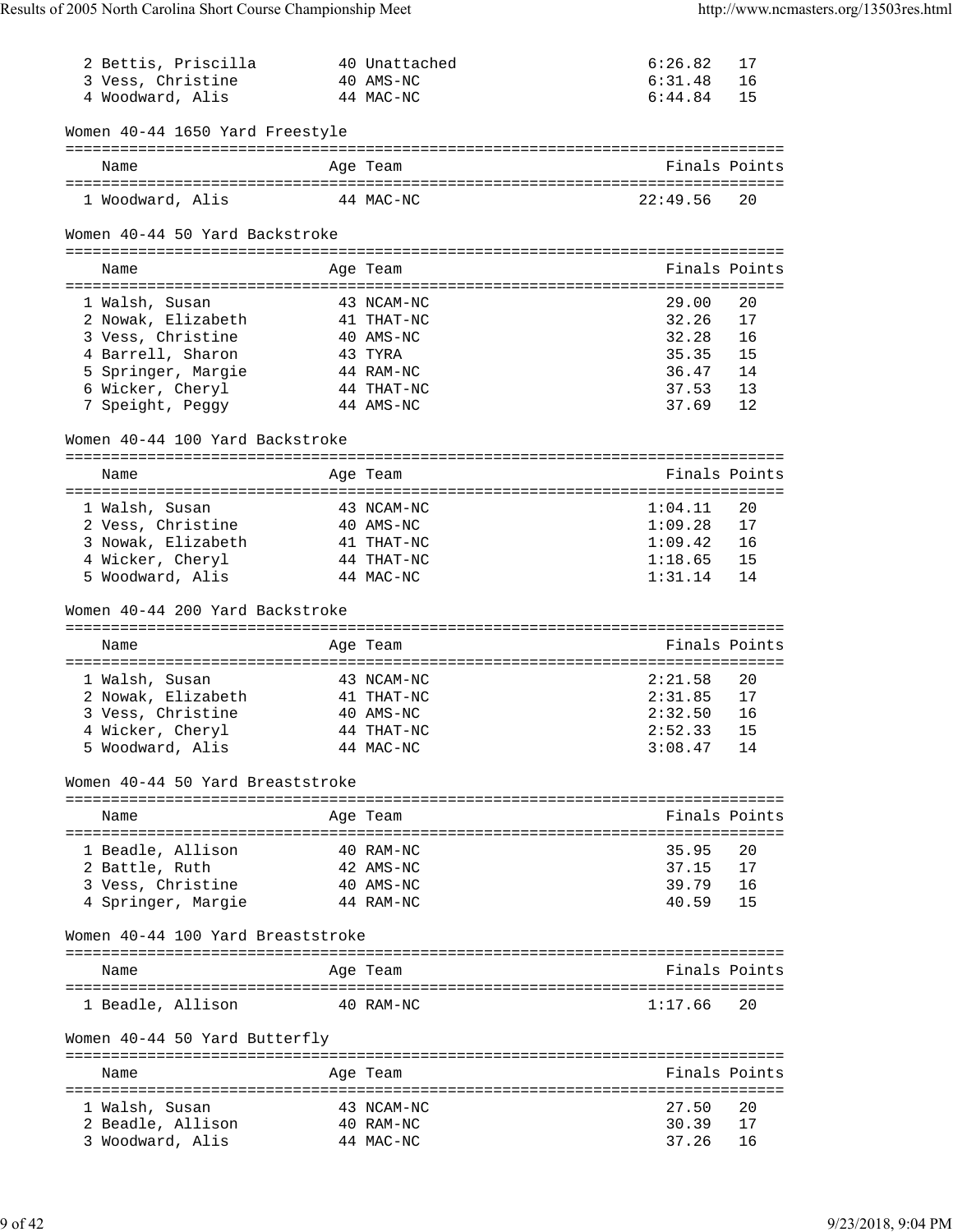| Women 40-44 100 Yard Butterfly                                    |                                                  |                    |               |
|-------------------------------------------------------------------|--------------------------------------------------|--------------------|---------------|
| Name                                                              | ===============================<br>Age Team      |                    | Finals Points |
| 1 Beadle, Allison                                                 | 40 RAM-NC                                        | 1:05.89            | 20            |
| Women 40-44 200 Yard Butterfly                                    |                                                  |                    |               |
| Name                                                              | Age Team                                         | Finals Points      |               |
| 1 Beadle, Allison                                                 | 40 RAM-NC                                        | 2:33.82            | 20            |
| Women 40-44 100 Yard IM<br>====================================== | --------------------------------                 |                    |               |
| Name<br>======================================                    | Age Team<br>===========================          | Finals Points      |               |
| 1 Walsh, Susan                                                    | 43 NCAM-NC                                       | 1:05.68            | 20            |
| 2 Nowak, Elizabeth                                                | 41 THAT-NC                                       | 1:07.16            | 17            |
| 3 Vess, Christine                                                 | 40 AMS-NC                                        | 1:11.52            | 16            |
| 4 Springer, Margie                                                | 44 RAM-NC<br>44 AMS-NC                           | 1:17.55<br>1:18.88 | 15<br>14      |
| 5 Speight, Peggy<br>6 Wicker, Cheryl                              | 44 THAT-NC                                       | 1:21.68            | 13            |
|                                                                   |                                                  |                    |               |
| Women 40-44 200 Yard IM                                           | ===============================                  |                    |               |
| Name                                                              | Age Team                                         | Finals Points      |               |
| 1 Beadle, Allison                                                 | ===================================<br>40 RAM-NC | 2:33.03            | 20            |
| 2 Vess, Christine                                                 | 40 AMS-NC                                        | 2:38.32            | 17            |
| Women 40-44 400 Yard IM                                           |                                                  |                    |               |
| Name                                                              | Age Team                                         | Finals Points      |               |
| 1 Beadle, Allison                                                 | 40 RAM-NC                                        | 5:29.65            | 20            |
| Women 45-49 50 Yard Freestyle                                     |                                                  |                    |               |
|                                                                   |                                                  |                    |               |
| Name                                                              | Age Team                                         | Finals Points      |               |
| 1 Satter, Jane                                                    | 48 THAT-NC                                       | 33.91              | 20            |
| 2 London, Stephanie                                               | 47 THAT-NC                                       | 37.13              | 17            |
| 3 Miller, Bette                                                   | 45 CSM-NC                                        | 41.02              | 16            |
| Women 45-49 100 Yard Freestyle                                    |                                                  |                    |               |
|                                                                   |                                                  |                    | Finals Points |
| Name                                                              | Age Team                                         |                    |               |
| 1 London, Stephanie                                               | 47 THAT-NC                                       | 1:25.55            | 20            |
| Women 45-49 200 Yard Freestyle                                    |                                                  |                    |               |
|                                                                   |                                                  | Finals Points      |               |
| Name                                                              | Age Team                                         |                    |               |
| 1 Satter, Jane                                                    | 48 THAT-NC                                       | 2:39.60            | 20            |
| 2 Anderson, Kathy                                                 | 49 MAC-NC                                        | 3:26.57            | 17            |
| Women 45-49 500 Yard Freestyle                                    |                                                  |                    |               |
| Name                                                              | Age Team                                         |                    | Finals Points |
| 1 Anderson, Kathy                                                 | 49 MAC-NC                                        | 9:04.71            | 20            |
| Women 45-49 1000 Yard Freestyle                                   |                                                  |                    |               |
|                                                                   |                                                  |                    |               |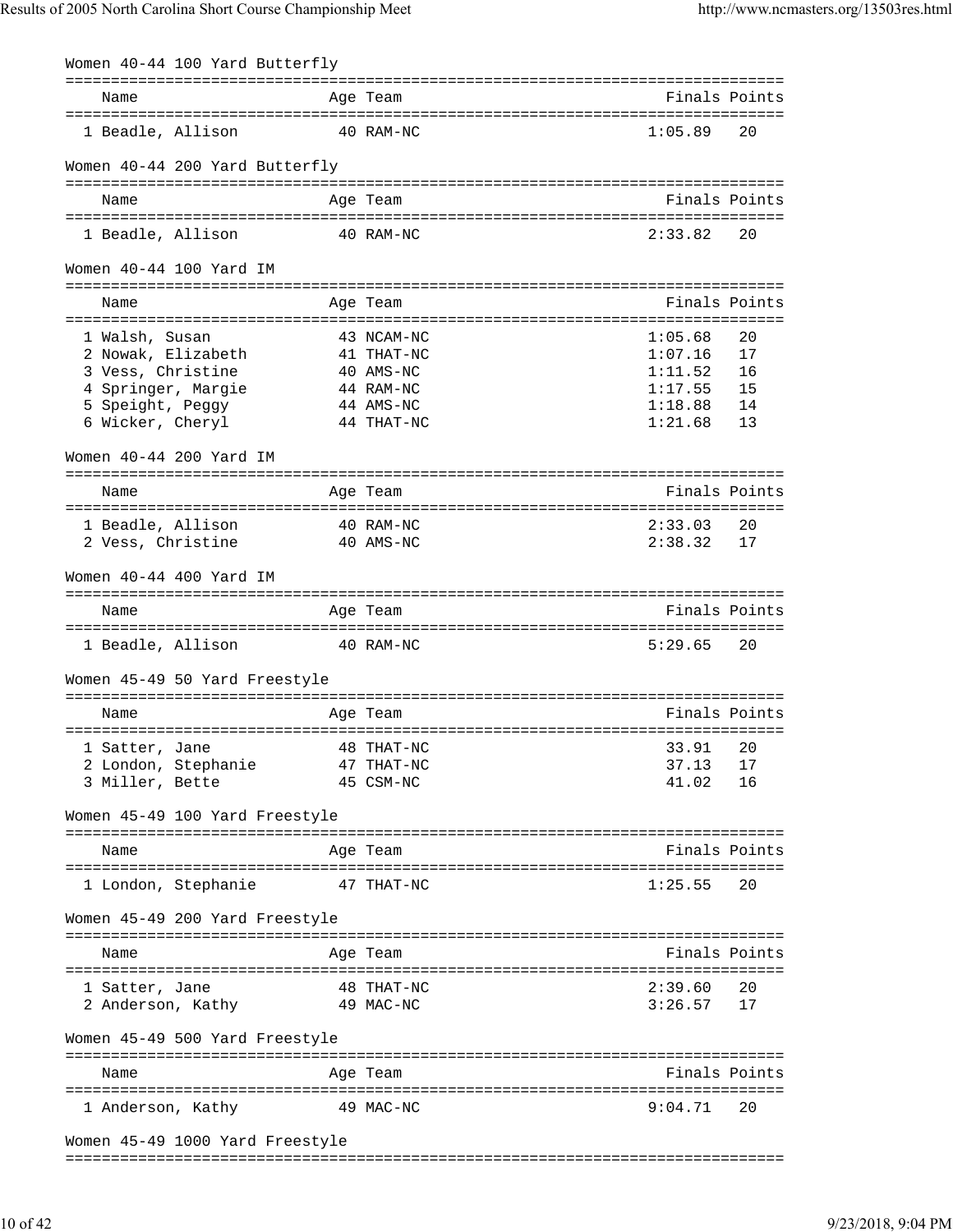| Name                                                                                    | Age Team                                                                                  | Finals Points                 |                |
|-----------------------------------------------------------------------------------------|-------------------------------------------------------------------------------------------|-------------------------------|----------------|
| 1 Stott, Kim                                                                            | 46 RAM-NC                                                                                 | 14:15.58                      | 20             |
| Women 45-49 1650 Yard Freestyle                                                         |                                                                                           |                               |                |
| Name                                                                                    | Age Team                                                                                  | Finals Points                 |                |
| 1 Miller, Bette<br>2 Anderson, Kathy                                                    | 45 CSM-NC<br>49 MAC-NC                                                                    | 30:56.74<br>31:25.86          | 20<br>17       |
| Women 45-49 50 Yard Backstroke                                                          |                                                                                           |                               |                |
| Name                                                                                    | Age Team                                                                                  | Finals Points                 |                |
| 1 Stott, Kim<br>2 London, Stephanie<br>3 Hart, Janet<br>Women 45-49 100 Yard Backstroke | 46 RAM-NC<br>47 THAT-NC<br>45 AMS-NC                                                      | 36.01<br>41.52<br>41.66       | 20<br>17<br>16 |
| Name                                                                                    | Age Team                                                                                  | Finals Points                 |                |
| 1 Stott, Kim<br>2 London, Stephanie<br>3 Anderson, Kathy                                | 46 RAM-NC<br>47 THAT-NC<br>49 MAC-NC                                                      | 1:18.11<br>1:35.48<br>2:05.93 | 20<br>17<br>16 |
| Women 45-49 200 Yard Backstroke                                                         |                                                                                           |                               |                |
| Name                                                                                    | Age Team                                                                                  | Finals Points                 |                |
| 1 Stott, Kim                                                                            | 46 RAM-NC                                                                                 | 2:44.20                       | 20             |
| Women 45-49 50 Yard Breaststroke                                                        |                                                                                           |                               |                |
| Name                                                                                    | Age Team                                                                                  | Finals Points                 |                |
| 1 Hart, Janet<br>2 Miller, Bette                                                        | 45 AMS-NC<br>45 CSM-NC                                                                    | 43.68<br>47.99                | 20<br>17       |
| Women 45-49 100 Yard Breaststroke                                                       |                                                                                           |                               |                |
| Name                                                                                    | Age Team                                                                                  |                               | Finals Points  |
| 1 Miller, Bette                                                                         | 45 CSM-NC                                                                                 | 1:41.03                       | 20             |
| Women 45-49 200 Yard Breaststroke                                                       |                                                                                           |                               |                |
| Name                                                                                    | Age Team                                                                                  | Finals Points                 |                |
| 1 Miller, Bette                                                                         | 45 CSM-NC                                                                                 | 3:33.92                       | 20             |
| Women 45-49 50 Yard Butterfly                                                           |                                                                                           |                               |                |
| Name                                                                                    | Age Team                                                                                  |                               | Finals Points  |
| 1 Hart, Janet<br>2 Anderson, Kathy                                                      | 45 AMS-NC<br>49 MAC-NC                                                                    | 38.62<br>54.11                | 20<br>17       |
| Women 45-49 100 Yard IM                                                                 |                                                                                           |                               |                |
| Name                                                                                    | Age Team                                                                                  | Finals Points                 |                |
| 1 Hart, Janet<br>2 Miller, Bette                                                        | =======================<br>====================================<br>45 AMS-NC<br>45 CSM-NC | 1:28.62<br>1:44.94            | 20<br>17       |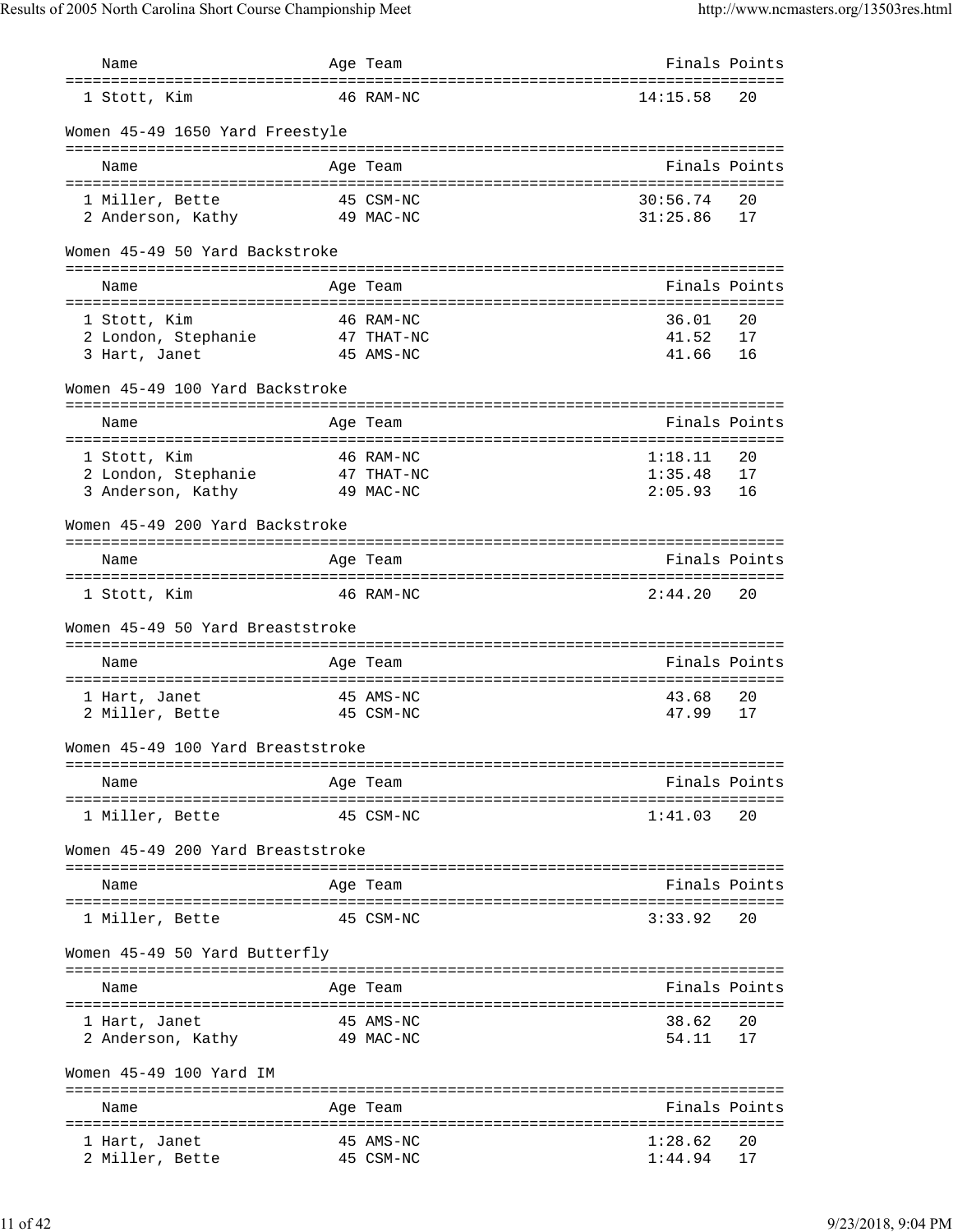| -- London, Stephanie                                  | 47 THAT-NC              | DQ                             |
|-------------------------------------------------------|-------------------------|--------------------------------|
| Women 50-54 100 Yard Freestyle                        |                         |                                |
| Name                                                  | Age Team                | Finals Points                  |
| 1 Braswell, Barbara                                   | 53 RAM-NC               | 1:16.08<br>20                  |
|                                                       |                         |                                |
| Women 50-54 200 Yard Freestyle                        |                         |                                |
| Name                                                  | Age Team                | Finals Points                  |
| 1 Brown, Jann                                         | 50 VMST-VA              | 2:59.34<br>20                  |
| Women 50-54 500 Yard Freestyle                        |                         |                                |
|                                                       |                         | Finals Points                  |
| Name                                                  | Age Team                |                                |
| -<br>1 Rogers, Eugenia<br>2 Brown, Jann               | 52 AMS-NC<br>50 VMST-VA | 7:16.33<br>20<br>8:10.44<br>17 |
| Women 50-54 1000 Yard Freestyle                       |                         |                                |
| Name                                                  | Age Team                | Finals Points                  |
| 1 Rogers, Eugenia                                     | 52 AMS-NC               | 14:31.89<br>20                 |
| Women 50-54 50 Yard Backstroke                        |                         |                                |
| Name                                                  | Age Team                | Finals Points                  |
| 1 Rogers, Eugenia                                     | 52 AMS-NC               | 38.12<br>20                    |
| Women 50-54 100 Yard Backstroke                       |                         |                                |
| Name                                                  | Age Team                | Finals Points                  |
| 1 Rogers, Eugenia                                     | 52 AMS-NC               | 1:22.78<br>20                  |
| 2 Braswell, Barbara                                   | 53 RAM-NC               | 1:28.29<br>17                  |
| Women 50-54 200 Yard Backstroke                       |                         |                                |
| Name                                                  | Age Team                | Finals Points                  |
|                                                       | 52 AMS-NC               | 2:56.51<br>20                  |
| 1 Rogers, Eugenia<br>Women 50-54 50 Yard Breaststroke |                         |                                |
|                                                       |                         |                                |
| Name                                                  | Age Team                | Finals Points                  |
| 1 Brown, Jann                                         | 50 VMST-VA              | 44.11<br>20                    |
| 2 Rogers, Eugenia                                     | 52 AMS-NC               | 44.57<br>17                    |
| Women 50-54 100 Yard Breaststroke                     |                         |                                |
| Name<br>====================                          | Age Team                | Finals Points                  |
| 1 Brown, Jann                                         | 50 VMST-VA              | 1:39.21<br>20                  |
| Women 50-54 50 Yard Butterfly                         |                         |                                |
| Name                                                  | Age Team                | Finals Points                  |
| 1 Braswell, Barbara                                   | 53 RAM-NC               | 41.70<br>20                    |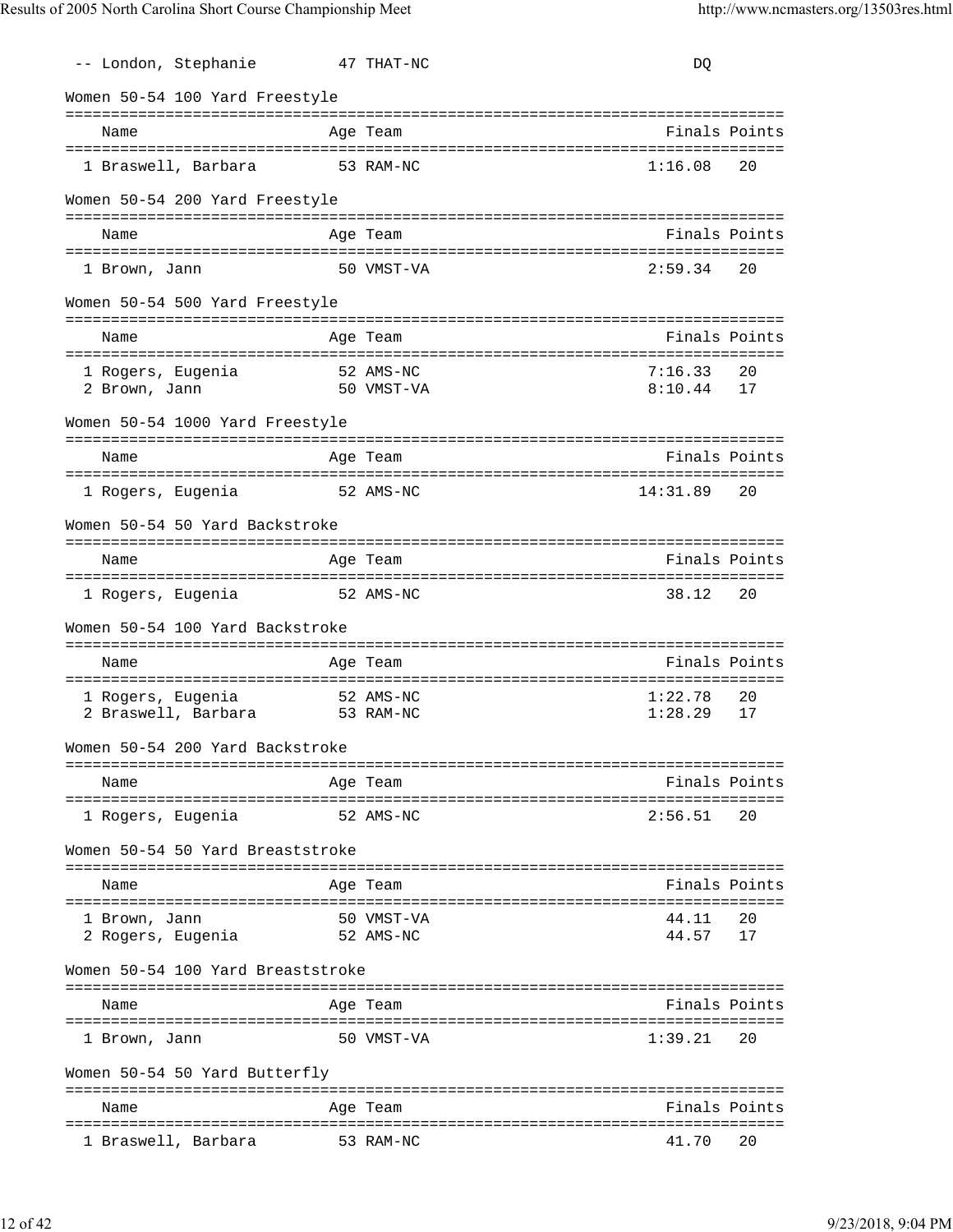| Women 50-54 200 Yard Butterfly        |           |                         |                    |          |
|---------------------------------------|-----------|-------------------------|--------------------|----------|
| Name                                  |           | Age Team                | Finals Points      |          |
| 1 Rogers, Eugenia                     | 52 AMS-NC |                         | 3:51.83            | 20       |
| Women 50-54 100 Yard IM               |           |                         |                    |          |
| Name                                  |           | Age Team                | Finals Points      |          |
|                                       |           |                         |                    |          |
| 1 Rogers, Eugenia<br>2 Brown, Jann    |           | 52 AMS-NC<br>50 VMST-VA | 1:23.79<br>1:30.25 | 20<br>17 |
|                                       |           |                         |                    |          |
| Women 50-54 200 Yard IM               |           |                         |                    |          |
| Name                                  |           | Age Team                | Finals Points      |          |
| 1 Rogers, Eugenia                     |           | 52 AMS-NC               | 3:04.64            | 20       |
| Women 50-54 400 Yard IM               |           |                         |                    |          |
| Name                                  |           | Age Team                | Finals Points      |          |
| 1 Rogers, Eugenia                     |           | 52 AMS-NC               | $6:43.17$ 20       |          |
| Women 55-59 50 Yard Freestyle         |           |                         |                    |          |
| Name                                  |           | Age Team                | Finals Points      |          |
|                                       |           |                         |                    |          |
| 1 Mitchell, Jeannie                   |           | 58 AMS-NC               | 33.65              | 20       |
| 2 Daugherty, Donnie<br>3 Stiles, Jane | 56 HARY   | 55 THAT-NC              | 36.00<br>47.67     | 17<br>16 |
| Women 55-59 100 Yard Freestyle        |           |                         |                    |          |
| Name                                  |           | Age Team                | Finals Points      |          |
| 1 Mitchell, Jeannie                   |           | 58 AMS-NC               | 1:15.88            | 20       |
| 2 Daugherty, Donnie                   |           | 56 HARY                 | 1:23.92            | 17       |
| Women 55-59 200 Yard Freestyle        |           |                         |                    |          |
| Name                                  |           | Age Team                | Finals Points      |          |
|                                       |           |                         |                    |          |
| 1 Daugherty, Donnie                   |           | 56 HARY                 | 3:09.32            | 20       |
| Women 55-59 500 Yard Freestyle        |           |                         |                    |          |
| Name                                  |           | Age Team                | Finals Points      |          |
| 1 Mitchell, Jeannie                   |           | 58 AMS-NC               | 7:36.91            | 20       |
| Women 55-59 1000 Yard Freestyle       |           |                         |                    |          |
| Name                                  |           | Age Team                | Finals Points      |          |
| 1 Van Meeteren, Greta                 |           | 58 TRYM-NC              | 17:40.75           | 20       |
| Women 55-59 50 Yard Backstroke        |           |                         |                    |          |
| Name                                  |           | Age Team                | Finals Points      |          |
| 1 Mitchell, Jeannie                   |           | 58 AMS-NC               | 37.73              | 20       |
| 2 Daugherty, Donnie                   |           | 56 HARY                 | 45.69              | 17       |
| 3 Stiles, Jane                        |           | 55 THAT-NC              | 53.85              | 16       |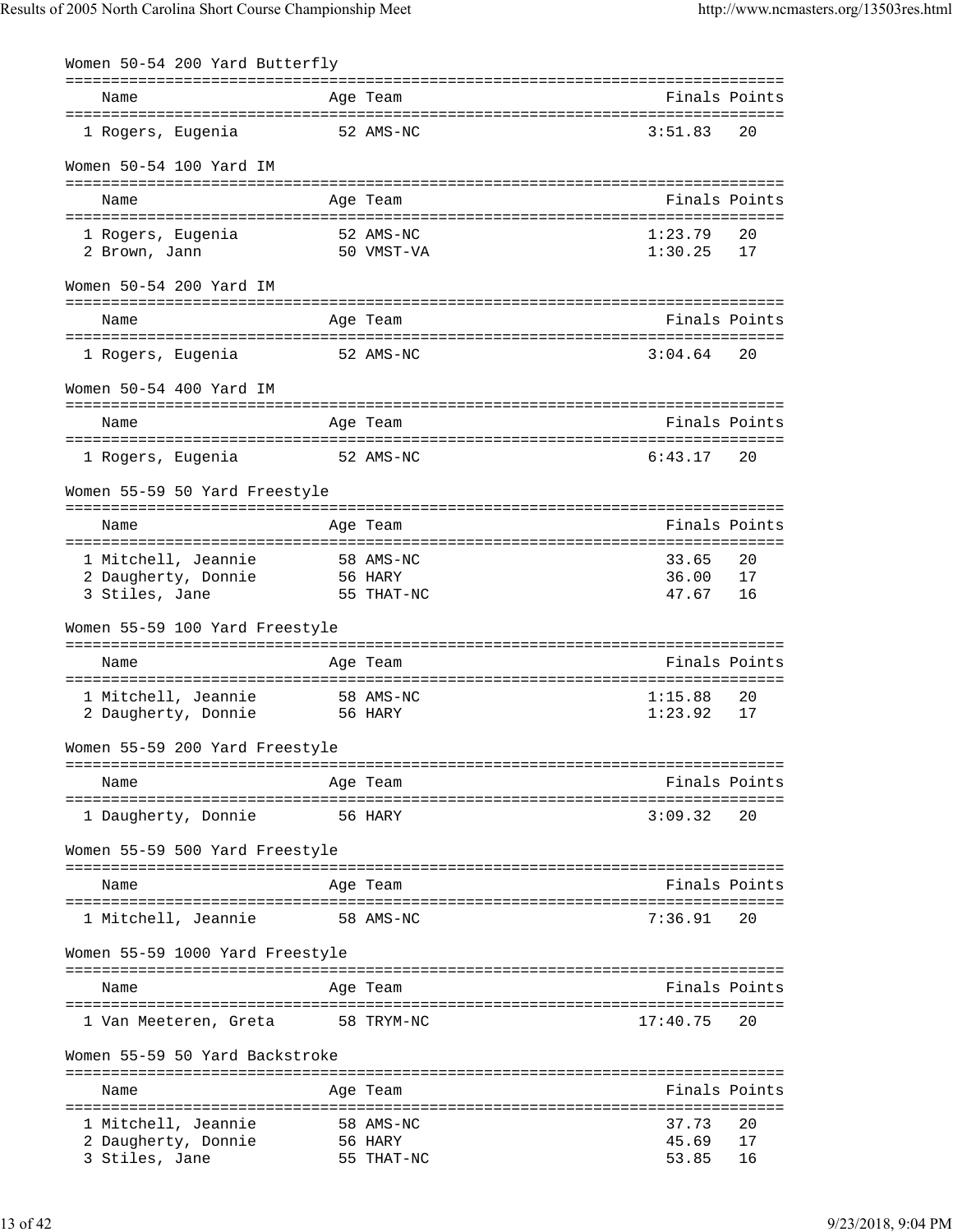| Women 55-59 100 Yard Backstroke            |                      |                    |          |
|--------------------------------------------|----------------------|--------------------|----------|
| Name                                       | Age Team             | Finals Points      |          |
| 1 Mitchell, Jeannie<br>2 Daugherty, Donnie | 58 AMS-NC<br>56 HARY | 1:21.15<br>1:38.86 | 20<br>17 |
| Women 55-59 200 Yard Backstroke            |                      |                    |          |
| Name                                       | Age Team             | Finals Points      |          |
| 1 Mitchell, Jeannie                        | 58 AMS-NC            | 2:54.72            | 20       |
| Women 55-59 50 Yard Breaststroke           |                      |                    |          |
| Name                                       | Age Team             | Finals Points      |          |
| 1 Van Meeteren, Greta                      | 58 TRYM-NC           | 47.33              | 20       |
| Women 55-59 100 Yard Breaststroke          |                      |                    |          |
| Name                                       | Age Team             | Finals Points      |          |
| 1 Van Meeteren, Greta                      | 58 TRYM-NC           | 1:42.26            | 20       |
| Women 55-59 200 Yard Breaststroke          |                      |                    |          |
| Name                                       | Age Team             | Finals Points      |          |
| 1 Van Meeteren, Greta                      | 58 TRYM-NC           | 3:44.69            | 20       |
| Women 55-59 100 Yard IM                    |                      |                    |          |
| Name                                       | Age Team             | Finals Points      |          |
| 1 Mitchell, Jeannie                        | 58 AMS-NC            | 1:25.46            | 20       |
| 2 Daugherty, Donnie                        | 56 HARY              | 1:40.88            | 17       |
| Women 60-64 50 Yard Freestyle              |                      |                    |          |
| Name                                       | Age Team             | Finals Points      |          |
| 1 Husson, Susan                            | 61 TRYM-NC           | 37.63              | 20       |
| Women 60-64 100 Yard Freestyle             |                      |                    |          |
|                                            |                      |                    |          |
| Name                                       | Age Team             | Finals Points      |          |
| 1 Husson, Susan                            | 61 TRYM-NC           | 1:26.30            | 20       |
| 2 Torrance, Ellen                          | 64 Unattached        | 2:32.17            | 17       |
| Women 60-64 200 Yard Freestyle             |                      |                    |          |
| Name                                       | Age Team             | Finals Points      |          |
| 1 Husson, Susan                            | 61 TRYM-NC           | 3:14.95            | 20       |
| Women 60-64 50 Yard Backstroke             |                      |                    |          |
| Name                                       | Age Team             | Finals Points      |          |
| 1 Torrance, Ellen                          | 64 Unattached        | 1:12.38            | 20       |
|                                            |                      |                    |          |

Women 60-64 100 Yard Backstroke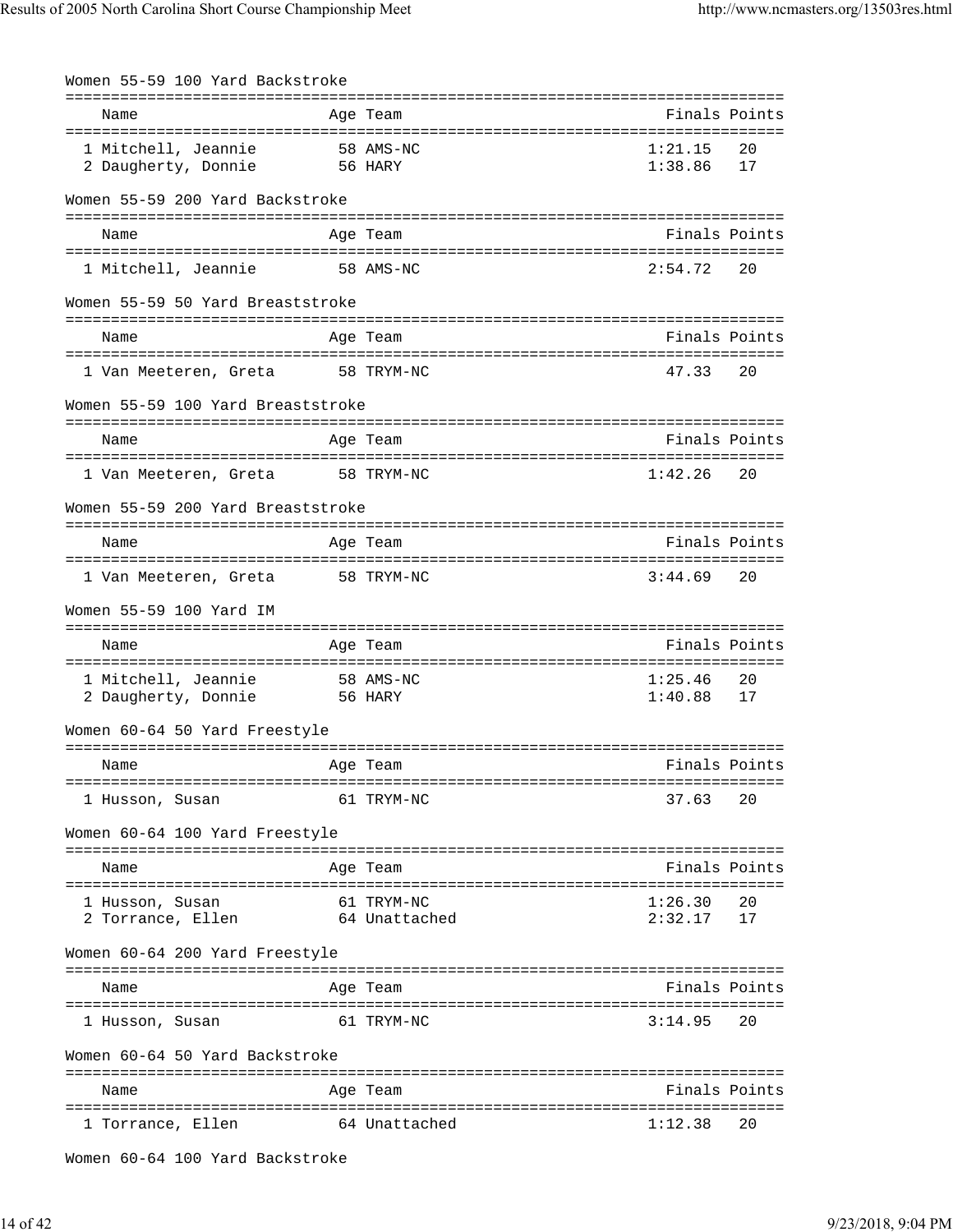| Finals Points<br>Name<br>Age Team<br>1 Torrance, Ellen<br>64 Unattached<br>2:53.65<br>20<br>Women 60-64 50 Yard Breaststroke<br>Age Team<br>Finals Points<br>Name<br>1:30.88<br>1 Torrance, Ellen<br>64 Unattached<br>20<br>Women 60-64 100 Yard Breaststroke<br>Finals Points<br>Name<br>Age Team<br>64 Unattached<br>1 Torrance, Ellen<br>3:20.34<br>20<br>Women 60-64 200 Yard Breaststroke<br>Age Team<br>Finals Points<br>Name<br>1 Torrance, Ellen 64 Unattached<br>8:53.33<br>20<br>Women 60-64 100 Yard IM<br>Finals Points<br>Name<br>Age Team<br>61 TRYM-NC<br>1:48.71<br>20<br>1 Husson, Susan<br>2 Torrance, Ellen 64 Unattached<br>2:56.86<br>17<br>Women 60-64 200 Yard IM<br>Finals Points<br>Age Team<br>Name<br>7:07.56<br>1 Torrance, Ellen 64 Unattached<br>20<br>Women 65-69 50 Yard Freestyle<br>Finals Points<br>Name<br>Age Team<br>67 RAM-NC<br>34.20<br>20<br>1 Newell, Sally<br>2 Jones, Alice<br>66 RAM-NC<br>40.74<br>17<br>Women 65-69 200 Yard Freestyle<br>Finals Points<br>Age Team<br>Name<br>========================<br>1 Jones, Alice<br>66 RAM-NC<br>3:39.93<br>20<br>Women 65-69 50 Yard Backstroke<br>Finals Points<br>Age Team<br>Name<br>1 Newell, Sally<br>67 RAM-NC<br>43.03<br>20<br>Women 65-69 200 Yard Backstroke<br>Finals Points<br>Name<br>Age Team<br>==============================<br>1 Newell, Sally<br>3:14.79<br>20<br>67 RAM-NC<br>Women 65-69 50 Yard Breaststroke<br>Finals Points<br>Age Team<br>Name |  |  |  |
|-------------------------------------------------------------------------------------------------------------------------------------------------------------------------------------------------------------------------------------------------------------------------------------------------------------------------------------------------------------------------------------------------------------------------------------------------------------------------------------------------------------------------------------------------------------------------------------------------------------------------------------------------------------------------------------------------------------------------------------------------------------------------------------------------------------------------------------------------------------------------------------------------------------------------------------------------------------------------------------------------------------------------------------------------------------------------------------------------------------------------------------------------------------------------------------------------------------------------------------------------------------------------------------------------------------------------------------------------------------------------------------------------------------------------------------------------------------------|--|--|--|
|                                                                                                                                                                                                                                                                                                                                                                                                                                                                                                                                                                                                                                                                                                                                                                                                                                                                                                                                                                                                                                                                                                                                                                                                                                                                                                                                                                                                                                                                   |  |  |  |
|                                                                                                                                                                                                                                                                                                                                                                                                                                                                                                                                                                                                                                                                                                                                                                                                                                                                                                                                                                                                                                                                                                                                                                                                                                                                                                                                                                                                                                                                   |  |  |  |
|                                                                                                                                                                                                                                                                                                                                                                                                                                                                                                                                                                                                                                                                                                                                                                                                                                                                                                                                                                                                                                                                                                                                                                                                                                                                                                                                                                                                                                                                   |  |  |  |
|                                                                                                                                                                                                                                                                                                                                                                                                                                                                                                                                                                                                                                                                                                                                                                                                                                                                                                                                                                                                                                                                                                                                                                                                                                                                                                                                                                                                                                                                   |  |  |  |
|                                                                                                                                                                                                                                                                                                                                                                                                                                                                                                                                                                                                                                                                                                                                                                                                                                                                                                                                                                                                                                                                                                                                                                                                                                                                                                                                                                                                                                                                   |  |  |  |
|                                                                                                                                                                                                                                                                                                                                                                                                                                                                                                                                                                                                                                                                                                                                                                                                                                                                                                                                                                                                                                                                                                                                                                                                                                                                                                                                                                                                                                                                   |  |  |  |
|                                                                                                                                                                                                                                                                                                                                                                                                                                                                                                                                                                                                                                                                                                                                                                                                                                                                                                                                                                                                                                                                                                                                                                                                                                                                                                                                                                                                                                                                   |  |  |  |
|                                                                                                                                                                                                                                                                                                                                                                                                                                                                                                                                                                                                                                                                                                                                                                                                                                                                                                                                                                                                                                                                                                                                                                                                                                                                                                                                                                                                                                                                   |  |  |  |
|                                                                                                                                                                                                                                                                                                                                                                                                                                                                                                                                                                                                                                                                                                                                                                                                                                                                                                                                                                                                                                                                                                                                                                                                                                                                                                                                                                                                                                                                   |  |  |  |
|                                                                                                                                                                                                                                                                                                                                                                                                                                                                                                                                                                                                                                                                                                                                                                                                                                                                                                                                                                                                                                                                                                                                                                                                                                                                                                                                                                                                                                                                   |  |  |  |
|                                                                                                                                                                                                                                                                                                                                                                                                                                                                                                                                                                                                                                                                                                                                                                                                                                                                                                                                                                                                                                                                                                                                                                                                                                                                                                                                                                                                                                                                   |  |  |  |
|                                                                                                                                                                                                                                                                                                                                                                                                                                                                                                                                                                                                                                                                                                                                                                                                                                                                                                                                                                                                                                                                                                                                                                                                                                                                                                                                                                                                                                                                   |  |  |  |
|                                                                                                                                                                                                                                                                                                                                                                                                                                                                                                                                                                                                                                                                                                                                                                                                                                                                                                                                                                                                                                                                                                                                                                                                                                                                                                                                                                                                                                                                   |  |  |  |
|                                                                                                                                                                                                                                                                                                                                                                                                                                                                                                                                                                                                                                                                                                                                                                                                                                                                                                                                                                                                                                                                                                                                                                                                                                                                                                                                                                                                                                                                   |  |  |  |
|                                                                                                                                                                                                                                                                                                                                                                                                                                                                                                                                                                                                                                                                                                                                                                                                                                                                                                                                                                                                                                                                                                                                                                                                                                                                                                                                                                                                                                                                   |  |  |  |
|                                                                                                                                                                                                                                                                                                                                                                                                                                                                                                                                                                                                                                                                                                                                                                                                                                                                                                                                                                                                                                                                                                                                                                                                                                                                                                                                                                                                                                                                   |  |  |  |
|                                                                                                                                                                                                                                                                                                                                                                                                                                                                                                                                                                                                                                                                                                                                                                                                                                                                                                                                                                                                                                                                                                                                                                                                                                                                                                                                                                                                                                                                   |  |  |  |
|                                                                                                                                                                                                                                                                                                                                                                                                                                                                                                                                                                                                                                                                                                                                                                                                                                                                                                                                                                                                                                                                                                                                                                                                                                                                                                                                                                                                                                                                   |  |  |  |
|                                                                                                                                                                                                                                                                                                                                                                                                                                                                                                                                                                                                                                                                                                                                                                                                                                                                                                                                                                                                                                                                                                                                                                                                                                                                                                                                                                                                                                                                   |  |  |  |
|                                                                                                                                                                                                                                                                                                                                                                                                                                                                                                                                                                                                                                                                                                                                                                                                                                                                                                                                                                                                                                                                                                                                                                                                                                                                                                                                                                                                                                                                   |  |  |  |
|                                                                                                                                                                                                                                                                                                                                                                                                                                                                                                                                                                                                                                                                                                                                                                                                                                                                                                                                                                                                                                                                                                                                                                                                                                                                                                                                                                                                                                                                   |  |  |  |
|                                                                                                                                                                                                                                                                                                                                                                                                                                                                                                                                                                                                                                                                                                                                                                                                                                                                                                                                                                                                                                                                                                                                                                                                                                                                                                                                                                                                                                                                   |  |  |  |
|                                                                                                                                                                                                                                                                                                                                                                                                                                                                                                                                                                                                                                                                                                                                                                                                                                                                                                                                                                                                                                                                                                                                                                                                                                                                                                                                                                                                                                                                   |  |  |  |
|                                                                                                                                                                                                                                                                                                                                                                                                                                                                                                                                                                                                                                                                                                                                                                                                                                                                                                                                                                                                                                                                                                                                                                                                                                                                                                                                                                                                                                                                   |  |  |  |
|                                                                                                                                                                                                                                                                                                                                                                                                                                                                                                                                                                                                                                                                                                                                                                                                                                                                                                                                                                                                                                                                                                                                                                                                                                                                                                                                                                                                                                                                   |  |  |  |
|                                                                                                                                                                                                                                                                                                                                                                                                                                                                                                                                                                                                                                                                                                                                                                                                                                                                                                                                                                                                                                                                                                                                                                                                                                                                                                                                                                                                                                                                   |  |  |  |
|                                                                                                                                                                                                                                                                                                                                                                                                                                                                                                                                                                                                                                                                                                                                                                                                                                                                                                                                                                                                                                                                                                                                                                                                                                                                                                                                                                                                                                                                   |  |  |  |
|                                                                                                                                                                                                                                                                                                                                                                                                                                                                                                                                                                                                                                                                                                                                                                                                                                                                                                                                                                                                                                                                                                                                                                                                                                                                                                                                                                                                                                                                   |  |  |  |
|                                                                                                                                                                                                                                                                                                                                                                                                                                                                                                                                                                                                                                                                                                                                                                                                                                                                                                                                                                                                                                                                                                                                                                                                                                                                                                                                                                                                                                                                   |  |  |  |
|                                                                                                                                                                                                                                                                                                                                                                                                                                                                                                                                                                                                                                                                                                                                                                                                                                                                                                                                                                                                                                                                                                                                                                                                                                                                                                                                                                                                                                                                   |  |  |  |
|                                                                                                                                                                                                                                                                                                                                                                                                                                                                                                                                                                                                                                                                                                                                                                                                                                                                                                                                                                                                                                                                                                                                                                                                                                                                                                                                                                                                                                                                   |  |  |  |
|                                                                                                                                                                                                                                                                                                                                                                                                                                                                                                                                                                                                                                                                                                                                                                                                                                                                                                                                                                                                                                                                                                                                                                                                                                                                                                                                                                                                                                                                   |  |  |  |
|                                                                                                                                                                                                                                                                                                                                                                                                                                                                                                                                                                                                                                                                                                                                                                                                                                                                                                                                                                                                                                                                                                                                                                                                                                                                                                                                                                                                                                                                   |  |  |  |
|                                                                                                                                                                                                                                                                                                                                                                                                                                                                                                                                                                                                                                                                                                                                                                                                                                                                                                                                                                                                                                                                                                                                                                                                                                                                                                                                                                                                                                                                   |  |  |  |
|                                                                                                                                                                                                                                                                                                                                                                                                                                                                                                                                                                                                                                                                                                                                                                                                                                                                                                                                                                                                                                                                                                                                                                                                                                                                                                                                                                                                                                                                   |  |  |  |
|                                                                                                                                                                                                                                                                                                                                                                                                                                                                                                                                                                                                                                                                                                                                                                                                                                                                                                                                                                                                                                                                                                                                                                                                                                                                                                                                                                                                                                                                   |  |  |  |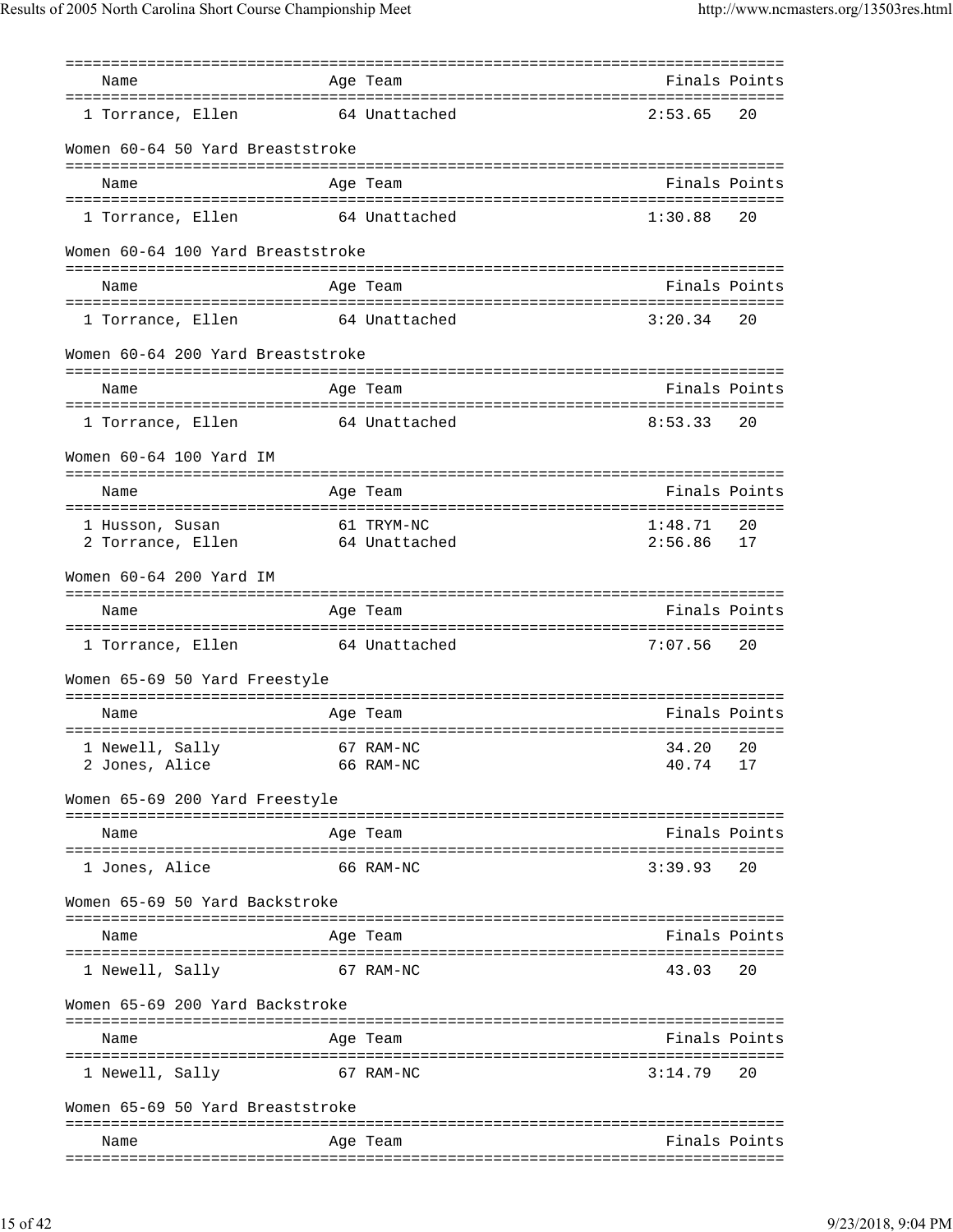| 1 Newell, Sally<br>2 Jones, Alice   | 67 RAM-NC<br>66 RAM-NC | 43.28<br>49.74 | 20<br>17 |
|-------------------------------------|------------------------|----------------|----------|
| Women 65-69 100 Yard Breaststroke   |                        |                |          |
| Name                                | Age Team               | Finals Points  |          |
| 1 Jones, Alice                      | 66 RAM-NC              | 1:47.15        | 20       |
| Women 65-69 200 Yard Breaststroke   |                        |                |          |
| Name                                | Age Team               | Finals Points  |          |
| 1 Jones, Alice                      | 66 RAM-NC              | 4:02.77        | 20       |
| Women 65-69 50 Yard Butterfly       |                        |                |          |
| Name                                | Age Team               | Finals Points  |          |
| 1 Newell, Sally                     | 67 RAM-NC              | 45.91          | 20       |
| Women 65-69 100 Yard IM             |                        |                |          |
| Name                                | Age Team               | Finals Points  |          |
| 1 Jones, Alice                      | 66 RAM-NC              | 1:45.73        | 20       |
| Women 65-69 200 Yard IM             |                        |                |          |
| Name                                | Age Team               | Finals Points  |          |
| 1 Newell, Sally                     | 67 RAM-NC              | 3:18.37        | 20       |
| Women 70-74 50 Yard Freestyle       |                        |                |          |
| Name                                | Age Team               | Finals Points  |          |
| 1 Robbins-Bonitz, Suzanne           | 71 SAC-NC              | 45.71          | 20       |
| 2 Schaefer, Betty                   | 73 VMST-VA             | 57.42          | 17       |
| 3 Granath, Anne                     | 70 NCAM-NC             | 1:25.80        | 16       |
| 4 Wright, Mary                      | 70 VMST-VA             | $2:55.61$ 15   |          |
| Women 70-74 100 Yard Freestyle      |                        |                |          |
| Name                                | Age Team               | Finals Points  |          |
| 1 Granath, Anne                     | 70 NCAM-NC             | 1:40.58        | 20       |
| 2 Robbins-Bonitz, Suzanne 71 SAC-NC |                        | 1:43.85        | 17       |
| 3 Suit, Vera                        | 72 VMST-VA             | 2:00.12        | 16       |
| 4 Schaefer, Betty                   | 73 VMST-VA             | 2:10.20        | 15       |
| 5 Wright, Mary                      | 70 VMST-VA             | 5:54.41        | 14       |
| Women 70-74 200 Yard Freestyle      |                        |                |          |
| Name                                | Age Team               | Finals Points  |          |
| 1 Granath, Anne                     | 70 NCAM-NC             | 3:46.50        | 20       |
| 2 Suit, Vera                        | 72 VMST-VA             | 4:38.90        | 17       |
| Women 70-74 500 Yard Freestyle      |                        |                |          |
| Name                                | Age Team               | Finals Points  |          |
| 1 Granath, Anne                     | 70 NCAM-NC             | 9:50.33        | 20       |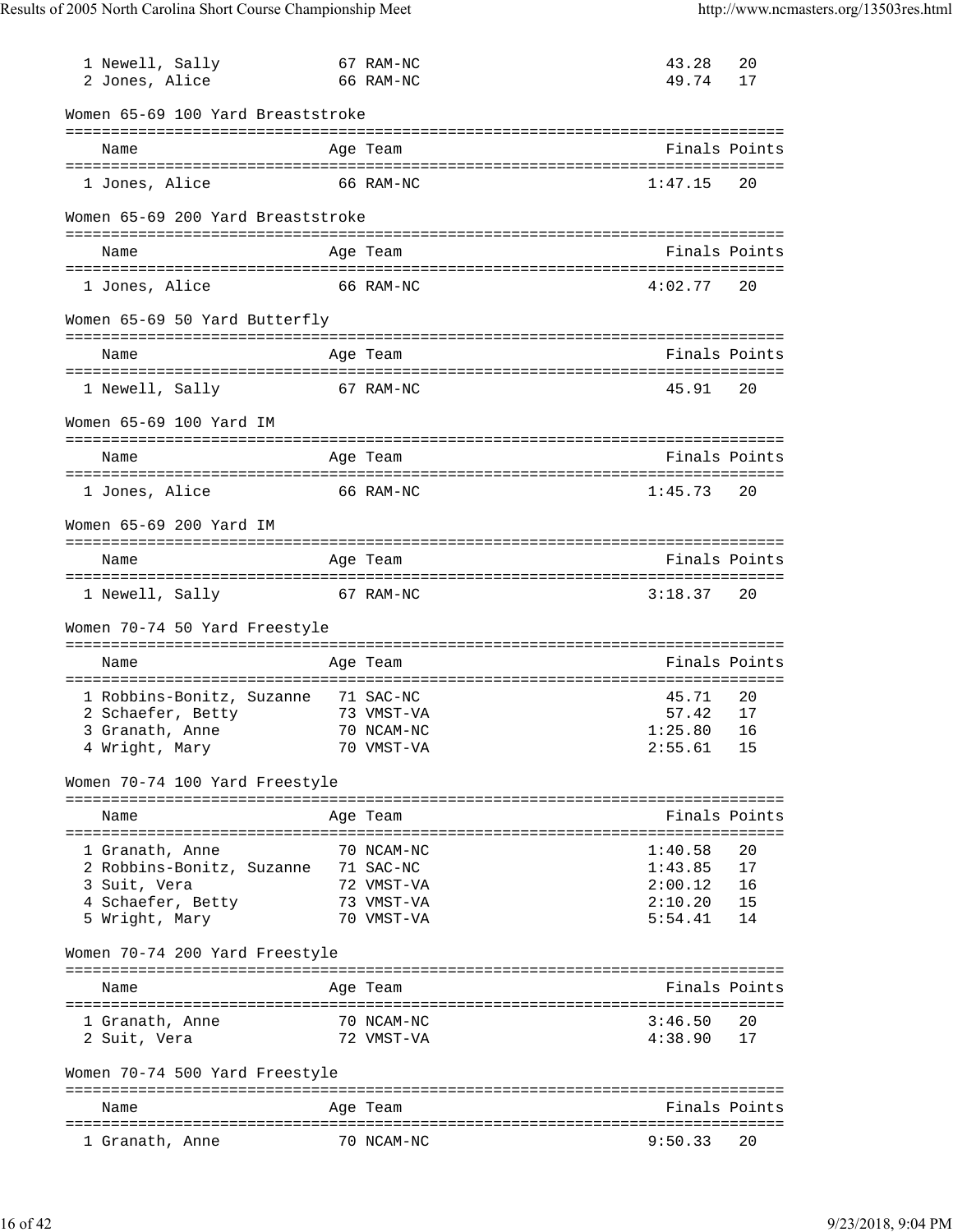| Women 70-74 50 Yard Backstroke                                             |                          |                             |                |
|----------------------------------------------------------------------------|--------------------------|-----------------------------|----------------|
| Name                                                                       | Age Team                 | Finals Points               |                |
| 1 Robbins-Bonitz, Suzanne 71 SAC-NC<br>2 Schaefer, Betty<br>3 Wright, Mary | 73 VMST-VA<br>70 VMST-VA | 46.31<br>1:05.36<br>2:13.11 | 20<br>17<br>16 |
| Women 70-74 100 Yard Backstroke                                            |                          |                             |                |
| Name                                                                       | Age Team                 | Finals Points               |                |
| 1 Robbins-Bonitz, Suzanne 71 SAC-NC<br>2 Schaefer, Betty 73 VMST-VA        |                          | 1:46.07<br>2:23.51          | 20<br>17       |
| Women 70-74 200 Yard Backstroke                                            |                          |                             |                |
| Name                                                                       | Age Team                 | Finals Points               |                |
| 1 Robbins-Bonitz, Suzanne 71 SAC-NC                                        |                          | 3:53.94                     | 20             |
| Women 70-74 50 Yard Breaststroke                                           |                          |                             |                |
| Name                                                                       | Age Team                 | Finals Points               |                |
| 1 Robbins-Bonitz, Suzanne 71 SAC-NC<br>2 Wright, Mary                      | 70 VMST-VA               | 58.56<br>2:53.89            | 20<br>17       |
| Women 70-74 100 Yard IM                                                    |                          |                             |                |
| Name                                                                       | Age Team                 | Finals Points               |                |
| 1 Suit, Vera                                                               | 72 VMST-VA               | 2:24.27                     | 20             |
| Women 75-79 50 Yard Freestyle                                              |                          |                             |                |
| Name                                                                       | Age Team                 | Finals Points               |                |
| 1 Carr, Florence                                                           | 79 Unattached            | 37.72                       | 20             |
| Women 75-79 100 Yard Freestyle                                             |                          |                             |                |
| Name                                                                       | Age Team                 | Finals Points               |                |
| 1 Carr, Florence                                                           | 79 Unattached            | 1:36.17                     | 20             |
| Women 75-79 200 Yard Freestyle                                             |                          |                             |                |
| Name                                                                       | Age Team                 | Finals Points               |                |
| 1 Carr, Florence                                                           | 79 Unattached            | 4:00.77                     | 20             |
| Women 75-79 50 Yard Backstroke                                             |                          |                             |                |
| Name                                                                       | Age Team                 | Finals Points               |                |
| 1 Carr, Florence                                                           | 79 Unattached            | 48.92                       | 20             |
| Women 75-79 100 Yard Backstroke                                            |                          |                             |                |
| Name                                                                       | Age Team                 | Finals Points               |                |
| 1 Carr, Florence                                                           | 79 Unattached            | 2:14.79                     | 20             |

```
Women 75-79 50 Yard Butterfly
```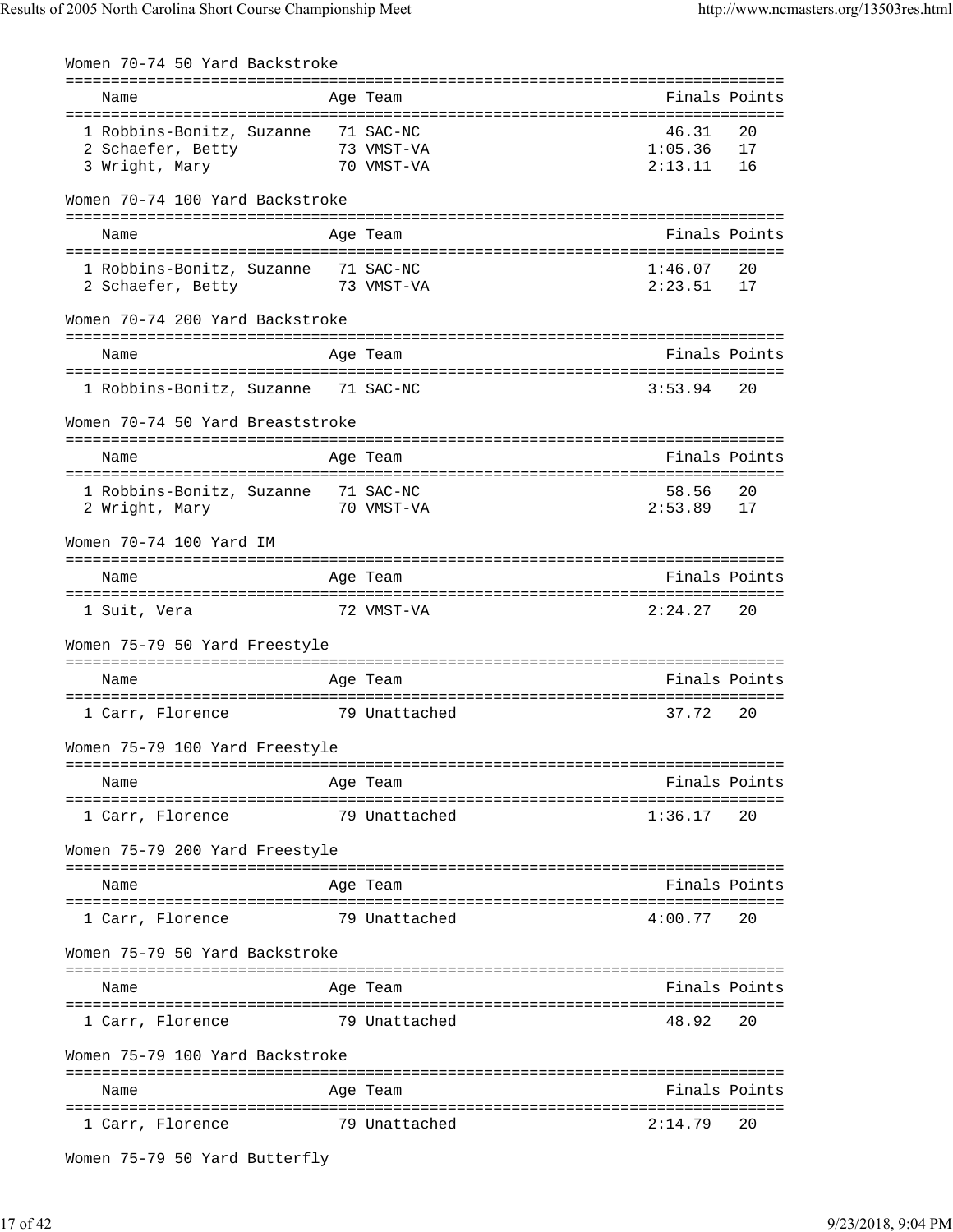| Name                                           |         | Age Team      | Finals Points |    |
|------------------------------------------------|---------|---------------|---------------|----|
| 1 Carr, Florence                               |         | 79 Unattached | 1:05.68       | 20 |
| Women 75-79 100 Yard IM                        |         |               |               |    |
|                                                |         |               |               |    |
| Name                                           |         | Age Team      | Finals Points |    |
|                                                |         |               |               |    |
| 1 Carr, Florence                               |         | 79 Unattached | 2:11.00       | 20 |
| Women 75-79 200 Yard IM                        |         |               |               |    |
| Name                                           |         | Age Team      | Finals Points |    |
|                                                |         |               |               |    |
| 1 Carr, Florence                               |         | 79 Unattached | 5:12.12       | 20 |
| Men 18-24 50 Yard Freestyle                    |         |               |               |    |
|                                                |         |               |               |    |
| Name                                           |         | Age Team      | Finals Points |    |
|                                                |         | 20 OEVT       | 25.61         | 20 |
| 1 Tehaun, Harvey<br>24 TYRA<br>2 Johnson, Dane |         |               | 26.79         | 17 |
|                                                |         |               |               |    |
| Men 18-24 50 Yard Backstroke                   |         |               |               |    |
| Name                                           |         | Age Team      | Finals Points |    |
|                                                |         |               |               |    |
| 1 Johnson, Dane                                |         | 24 TYRA       | 34.42         | 20 |
| Men 18-24 100 Yard Breaststroke                |         |               |               |    |
|                                                |         |               |               |    |
| Name                                           |         | Age Team      | Finals Points |    |
| 1 Tehaun, Harvey                               | 20 OEVT |               | 1:17.42       | 20 |
| Men 25-29 50 Yard Freestyle                    |         |               |               |    |
|                                                |         |               |               |    |
| Name                                           |         | Age Team      | Finals Points |    |
|                                                |         |               |               |    |
| 1 Stringer, Sean                               |         | 29 RAM-NC     | 23.60         | 20 |
| 2 Ferris, Michael                              |         | 27 CSM-NC     | 24.60         | 17 |
| 3 Murphy, Jimmy                                |         | 29 DAMA-NC    | 25.42         | 16 |
| 4 Porco, Filippo                               |         | 27 THAT-NC    | 25.99         | 15 |
| Men 25-29 100 Yard Freestyle                   |         |               |               |    |
|                                                |         |               |               |    |
| Name                                           |         | Age Team      | Finals Points |    |
| 1 Medendorp, Mark                              |         | 27 TMS-NC     | 53.60         | 20 |
| 2 Haberman, Brandon                            |         | 27 RAM-NC     | 54.60         | 17 |
|                                                |         | 29 DAMA-NC    | 57.01         | 16 |
| 3 Murphy, Jimmy<br>4 McElwee, Matt             |         | 28 DAMA-NC    | 58.84         | 15 |
|                                                |         |               |               |    |
| Men 25-29 200 Yard Freestyle                   |         |               |               |    |
| Name                                           |         | Age Team      | Finals Points |    |
|                                                |         |               |               |    |
| 1 Desorbo, Todd                                |         | 27 RAM-NC     | 1:44.75       | 20 |
| 2 Haberman, Brandon                            |         | 27 RAM-NC     | 2:02.01       | 17 |
| 3 Porco, Filippo                               |         | 27 THAT-NC    | 2:13.00       | 16 |
|                                                |         |               |               |    |
| Men 25-29 500 Yard Freestyle                   |         |               |               |    |
| Name                                           |         | Age Team      | Finals Points |    |
|                                                |         |               |               |    |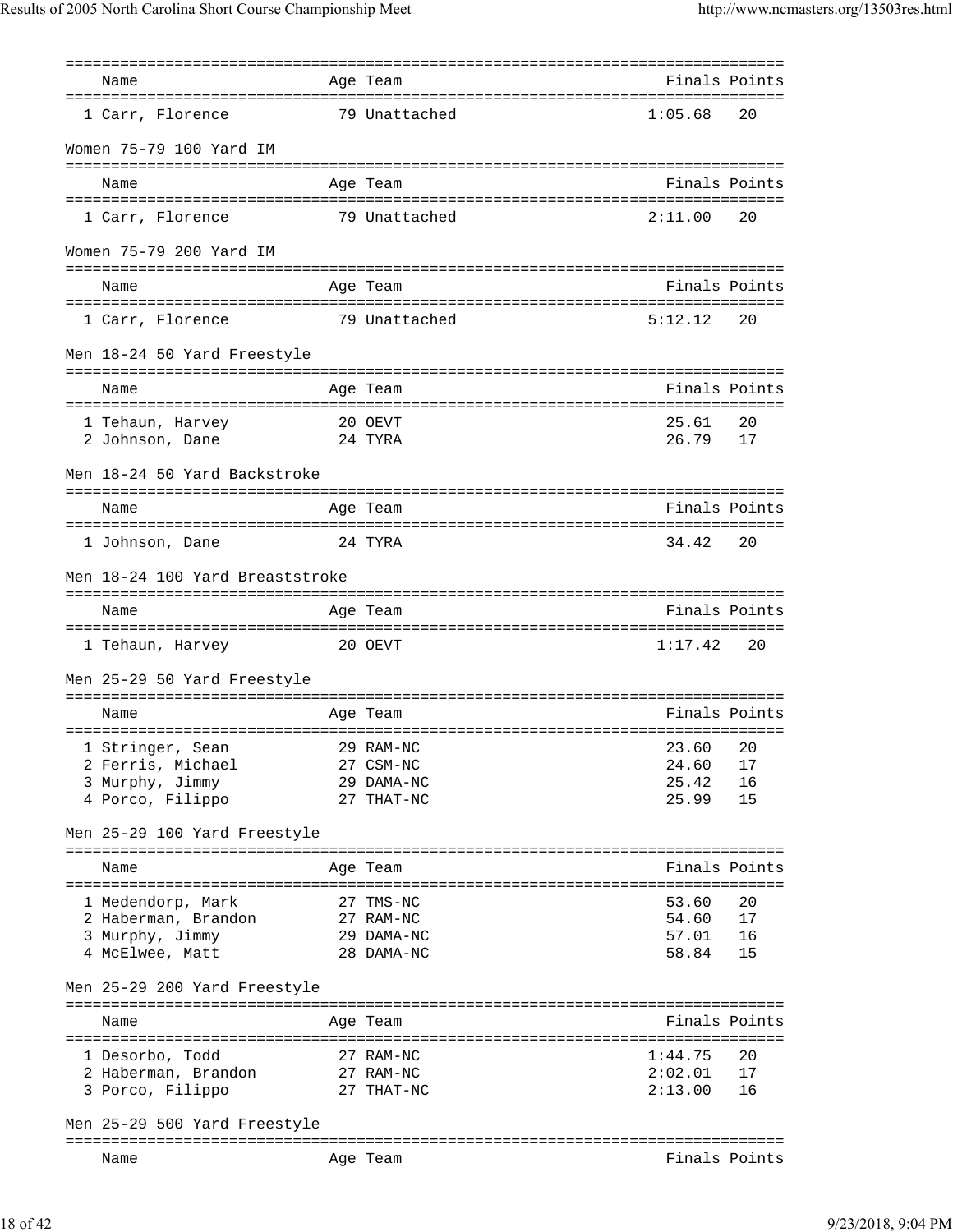| 1 Ferris, Michael                       | 27 CSM-NC               | 5:24.58            | 20            |
|-----------------------------------------|-------------------------|--------------------|---------------|
| 2 Haberman, Brandon                     | 27 RAM-NC               | 5:37.58            | 17            |
| 3 Murphy, Jimmy                         | 29 DAMA-NC              | 5:54.86            | 16            |
| 4 Browning, Joseph                      | 29 THAT-NC              | 6:12.10            | 15            |
| 5 Porco, Filippo                        | 27 THAT-NC              | 6:17.43            | 14            |
| 6 McElwee, Matt                         | 28 DAMA-NC              | 6:29.55            | 13            |
|                                         |                         |                    |               |
| Men 25-29 1000 Yard Freestyle           |                         |                    |               |
|                                         |                         |                    |               |
| Name                                    | Age Team                | Finals Points      |               |
|                                         |                         |                    |               |
| 1 Murphy, Jimmy                         | 29 DAMA-NC              | 12:06.52           | 20            |
|                                         | 29 THAT-NC              | 12:57.34           | 17            |
| 2 Browning, Joseph                      |                         |                    |               |
|                                         |                         |                    |               |
| Men 25-29 1650 Yard Freestyle           |                         |                    |               |
|                                         |                         |                    |               |
| Name                                    | Age Team                | Finals Points      |               |
|                                         |                         |                    |               |
| 1 Gainer, Tommy                         | 28 NCAM-NC              | 21:13.51           | 20            |
|                                         |                         |                    |               |
| Men 25-29 50 Yard Backstroke            |                         |                    |               |
|                                         |                         |                    |               |
| Name                                    | Age Team                | Finals Points      |               |
|                                         |                         |                    |               |
| 1 Murphy, Jimmy                         | 29 DAMA-NC              | 30.21              | 20            |
| 2 Gainer, Tommy                         | 28 NCAM-NC              | 31.07              | 17            |
| 3 Bhave, Prakash                        | 27 DAMA-NC              | 31.27              | 16            |
| 4 Browning, Joseph                      | 29 THAT-NC              | 34.50              | 15            |
|                                         |                         |                    |               |
| Men 25-29 100 Yard Backstroke           |                         |                    |               |
|                                         |                         |                    |               |
|                                         |                         |                    |               |
| Name                                    | Age Team                | Finals Points      |               |
|                                         |                         |                    |               |
| 1 Murphy, Jimmy                         | 29 DAMA-NC              | 1:04.68            | 20            |
| 2 Gainer, Tommy                         | 28 NCAM-NC              | 1:07.19            | 17            |
| 3 Browning, Joseph                      | 29 THAT-NC              | 1:10.61            | 16            |
|                                         |                         |                    |               |
| Men 25-29 200 Yard Backstroke           |                         |                    |               |
|                                         |                         |                    |               |
| Name                                    | Age Team                |                    | Finals Points |
|                                         |                         |                    |               |
| 1 Desorbo, Todd                         | 27 RAM-NC               | 1:52.40            | 20            |
|                                         | 28 NCAM-NC              | 2:26.12            | 17            |
| 2 Gainer, Tommy                         | 27 THAT-NC              |                    |               |
| -- Porco, Filippo                       |                         | DQ                 |               |
| Men 25-29 50 Yard Breaststroke          |                         |                    |               |
|                                         |                         |                    |               |
| Name                                    | Age Team                |                    | Finals Points |
|                                         |                         |                    |               |
|                                         | 29 RAM-NC               | 29.97              | 20            |
| 1 Stringer, Sean                        |                         |                    | 17            |
| 2 Medendorp, Mark                       | 27 TMS-NC               | 32.11              |               |
| 3 Porco, Filippo                        | 27 THAT-NC              | 33.05              | 16            |
| 4 Murphy, Jimmy                         | 29 DAMA-NC              | 33.45              | 15            |
| 5 Gainer, Tommy                         | 28 NCAM-NC              | 34.32              | 14            |
|                                         |                         |                    |               |
| Men 25-29 100 Yard Breaststroke         |                         |                    |               |
|                                         |                         |                    |               |
| Name                                    | Age Team                |                    | Finals Points |
|                                         |                         |                    |               |
| 1 Porco, Filippo                        | 27 THAT-NC              | 1:14.12            | 20            |
| 2 Davenport, Kyle                       | 26 RAM-NC               | 1:14.53            | 17            |
| 3 Haberman, Brandon<br>4 Bhave, Prakash | 27 RAM-NC<br>27 DAMA-NC | 1:14.89<br>1:17.23 | 16<br>15      |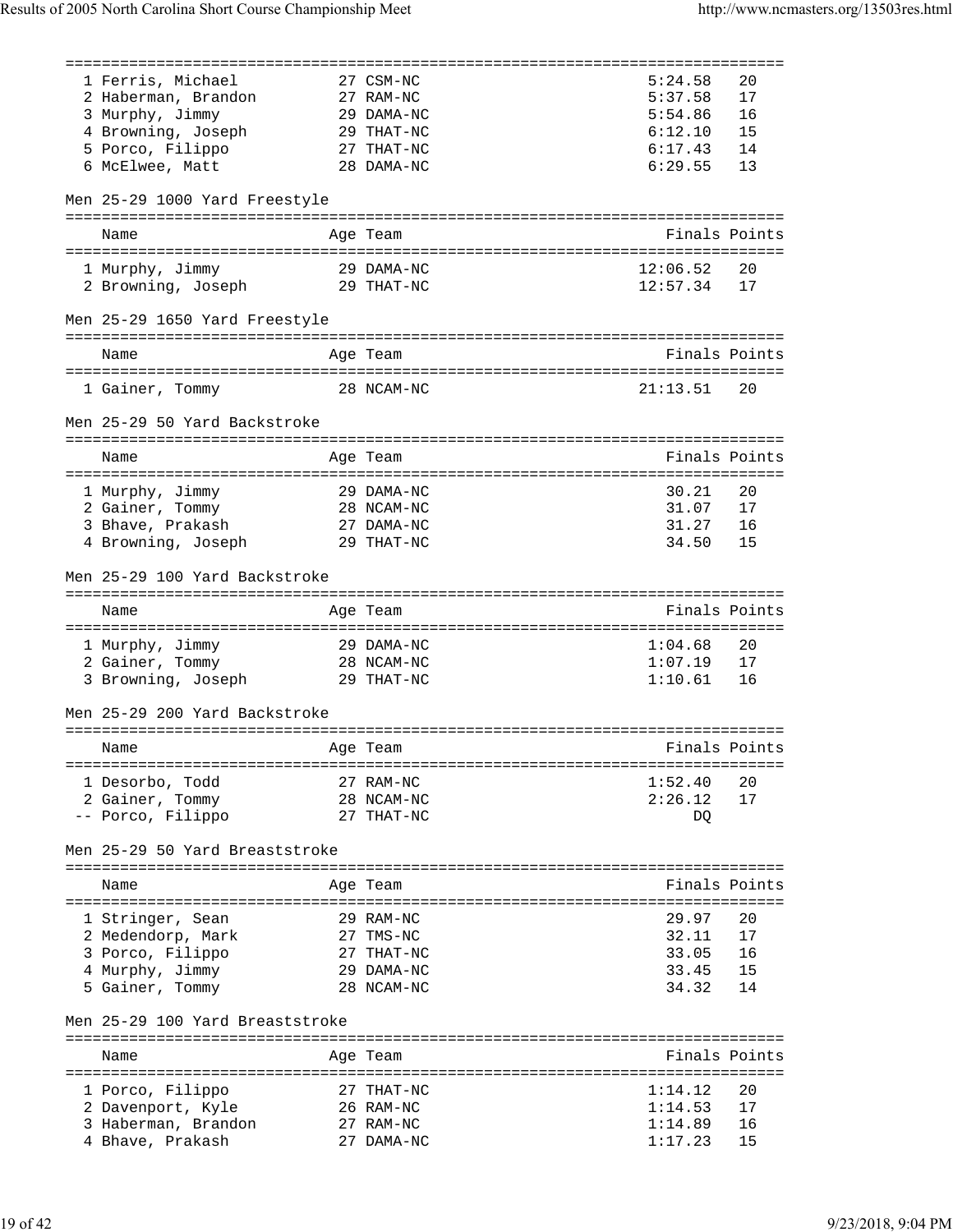| Men 25-29 200 Yard Breaststroke                             |                                                 |         |               |
|-------------------------------------------------------------|-------------------------------------------------|---------|---------------|
| Name                                                        | Age Team                                        |         | Finals Points |
| 1 Porco, Filippo                                            | 27 THAT-NC                                      | 2:52.77 | 20            |
| Men 25-29 50 Yard Butterfly<br>==========================   | =============                                   |         |               |
| Name                                                        | Age Team                                        |         | Finals Points |
|                                                             |                                                 |         |               |
| 1 Stringer, Sean                                            | 29 RAM-NC                                       | 24.28   | 20            |
| 2 Medendorp, Mark                                           | 27 TMS-NC                                       | 25.48   | 17            |
| 3 Haberman, Brandon                                         | 27 RAM-NC                                       | 26.42   | 16            |
| 4 Ferris, Michael                                           | 27 CSM-NC                                       | 26.63   | 15            |
| 5 Browning, Joseph                                          | 29 THAT-NC                                      | 28.20   | 14            |
| 6 Porco, Filippo                                            | 27 THAT-NC                                      | 29.85   | 13            |
| 7 McElwee, Matt                                             | 28 DAMA-NC                                      | 29.91   | 12            |
|                                                             |                                                 |         |               |
| Men 25-29 100 Yard Butterfly<br>--------------------------- | ===========<br>================================ |         |               |
| Name                                                        | Age Team                                        |         | Finals Points |
| 1 Ferris, Michael                                           | 27 CSM-NC                                       | 59.13   | 20            |
| 2 Haberman, Brandon                                         | 27 RAM-NC                                       | 1:00.38 | 17            |
| 3 Browning, Joseph                                          | 29 THAT-NC                                      | 1:09.63 | 16            |
|                                                             |                                                 |         |               |
| Men 25-29 200 Yard Butterfly                                |                                                 |         |               |
| Name                                                        | Age Team                                        |         | Finals Points |
|                                                             |                                                 |         |               |
| 1 Desorbo, Todd                                             | 27 RAM-NC                                       | 1:53.82 | 20            |
| 2 Ferris, Michael                                           | 27 CSM-NC                                       | 2:08.21 | 17            |
| 3 Browning, Joseph                                          | 29 THAT-NC                                      | 2:32.81 | 16            |
| Men 25-29 100 Yard IM                                       |                                                 |         |               |
|                                                             |                                                 |         |               |
| Name                                                        | Age Team                                        |         | Finals Points |
| 1 Murphy, Jimmy                                             | 29 DAMA-NC                                      | 1:03.76 | 20            |
| 2 Gainer, Tommy                                             | 28 NCAM-NC                                      | 1:04.72 | 17            |
|                                                             |                                                 |         |               |
| Men 25-29 200 Yard IM                                       |                                                 |         |               |
| Name                                                        | Age Team                                        |         | Finals Points |
|                                                             | 29 DAMA-NC                                      | 2:21.25 | 20            |
| 1 Murphy, Jimmy                                             |                                                 | 2:35.98 |               |
| 2 Browning, Joseph                                          | 29 THAT-NC                                      |         | 17            |
| Men 25-29 400 Yard IM                                       |                                                 |         |               |
| Name                                                        | Age Team                                        |         | Finals Points |
|                                                             |                                                 |         |               |
| 1 Ferris, Michael                                           | 27 CSM-NC                                       | 4:45.75 | 20            |
| 2 Murphy, Jimmy                                             | 29 DAMA-NC                                      | 5:11.51 | 17            |
| Men 30-34 50 Yard Freestyle                                 |                                                 |         |               |
| Name                                                        | Age Team                                        |         | Finals Points |
|                                                             |                                                 |         |               |
| 1 Weiss, Jeff                                               | 30 NCAM-NC                                      | 22.90   | 20            |
| 2 Farrell, Andrew                                           | 34 RAM-NC                                       | 23.12   | 17            |
| 3 Crankshaw, Erik                                           | 32 THAT-NC                                      | 23.16   | 16            |
| 4 Morton, Chris                                             | 33 THAT-NC                                      | 23.71   | 15            |
| 5 Lohr, Joe                                                 | 30 RAM-NC                                       | 23.97   | 14            |
| 6 Parr, Derek                                               | 30 DAMA-NC                                      | 25.18   | 13            |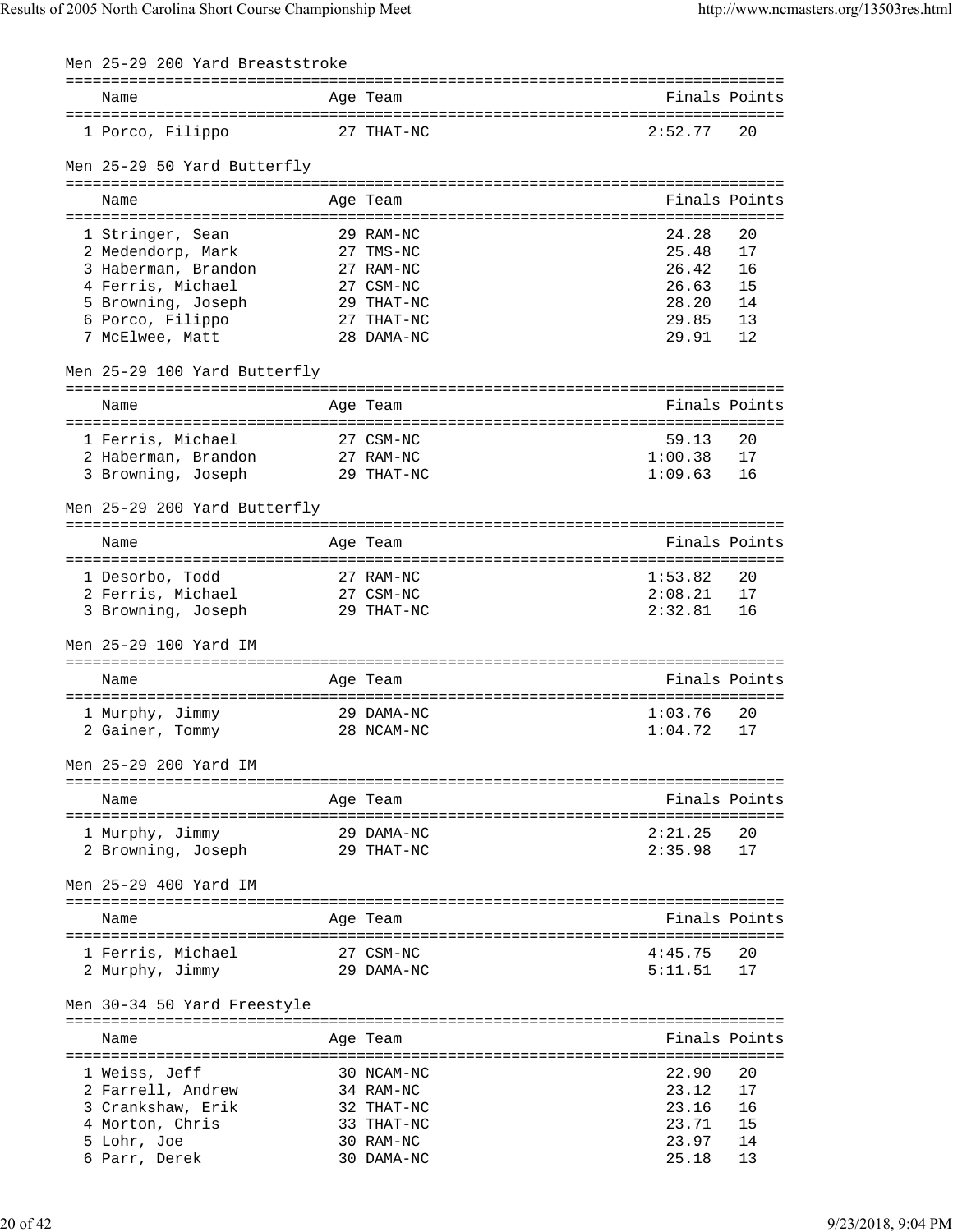| Name                                                      | Age Team                          |                    | Finals Points |
|-----------------------------------------------------------|-----------------------------------|--------------------|---------------|
| Men 30-34 50 Yard Backstroke                              |                                   |                    |               |
| 1 Bean, Corey                                             | 31 NCAM-NC                        | 18:40.62           | 20            |
| Name                                                      | Age Team                          |                    | Finals Points |
| Men 30-34 1650 Yard Freestyle                             |                                   |                    |               |
| 2 Suero, Elias                                            | 34 SCMM-NC                        | 14:50.65           | 17            |
| 1 Su, Billy                                               | 31 RAM-NC                         | 11:49.80           | 20            |
| Name                                                      | Age Team                          |                    | Finals Points |
|                                                           |                                   |                    |               |
| Men 30-34 1000 Yard Freestyle                             |                                   |                    |               |
| 7 Suero, Elias                                            | 34 SCMM-NC                        | 7:05.72            | 12            |
| 6 Vess, Eric                                              | 34 AMS-NC                         | 6:33.51            | 13            |
| 5 Parr, Derek                                             | 30 DAMA-NC                        | 6:02.98            | 14            |
| 4 Katt, Brian                                             | 31 THAT-NC                        | 5:49.82            | 15            |
| 2 Crankshaw, Erik<br>3 Bean, Corey                        | 32 THAT-NC<br>31 NCAM-NC          | 5:22.61<br>5:22.97 | 17<br>16      |
| 1 Farrell, Andrew                                         | 34 RAM-NC                         | 5:12.62            | 20            |
|                                                           |                                   |                    |               |
| Name                                                      | Age Team                          |                    | Finals Points |
| Men 30-34 500 Yard Freestyle                              | ================================= |                    |               |
|                                                           |                                   |                    |               |
| 9 Suero, Elias<br>10 Gulyaz, Erdogan                      | 34 SCMM-NC<br>32 TRYM-NC          | 2:32.59<br>2:40.43 | 9<br>7        |
| 8 Vess, Eric                                              | 34 AMS-NC                         | 2:17.92            | 11            |
| 7 Parr, Derek                                             | 30 DAMA-NC                        | 2:05.77            | 12            |
| 6 Lohr, Joe                                               | 30 RAM-NC                         | 2:04.81            | 13            |
| 5 Bean, Corey                                             | 31 NCAM-NC                        | 1:57.12            | 14            |
| 4 Morton, Chris                                           | 33 THAT-NC                        | 1:56.27            | 15            |
| 2 Anderson, Morton<br>3 Crankshaw, Erik                   | 34 MAC-NC<br>32 THAT-NC           | 1:53.49<br>1:56.00 | 17<br>16      |
| 1 Farrell, Andrew                                         | 34 RAM-NC                         | 1:52.95            | 20            |
|                                                           | --------------------------------- |                    |               |
| Name                                                      | Age Team                          |                    | Finals Points |
| Men 30-34 200 Yard Freestyle<br>========================= |                                   |                    |               |
|                                                           |                                   |                    |               |
| 10 Suero, Elias                                           | 34 SCMM-NC                        | 1:08.53            | 7             |
| 9 Peters, Jason                                           | 32 Unattached                     | 1:07.04            | 9             |
| 8 Gulyaz, Erdogan                                         | 32 TRYM-NC                        | 1:05.83            | 11            |
| 7 Vess, Eric                                              | 34 AMS-NC                         | 1:02.11            | 12            |
| 5 Lohr, Joe<br>6 Ballard, James                           | 30 RAM-NC<br>31 MAC-NC            | 53.94<br>1:00.79   | 14<br>13      |
| 4 Weiss, Jeff                                             | 30 NCAM-NC                        | 52.87              | 15            |
| 3 Crankshaw, Erik                                         | 32 THAT-NC                        | 52.43              | 16            |
| 2 Morton, Chris                                           | 33 THAT-NC                        | 52.17              | 17            |
| 1 Farrell, Andrew                                         | 34 RAM-NC                         | 51.17              | 20            |
| Name                                                      | Age Team                          |                    | Finals Points |
|                                                           |                                   |                    |               |
| Men 30-34 100 Yard Freestyle                              |                                   |                    |               |
| 10 Suero, Elias                                           | 34 SCMM-NC                        | 28.75              | 7             |
| 9 Gulyaz, Erdogan                                         | 32 TRYM-NC                        | 28.61              | 9             |
|                                                           | 31 MAC-NC                         | 27.75              | 11            |
| 8 Ballard, James                                          |                                   |                    |               |

===============================================================================

1 Gooch, Greg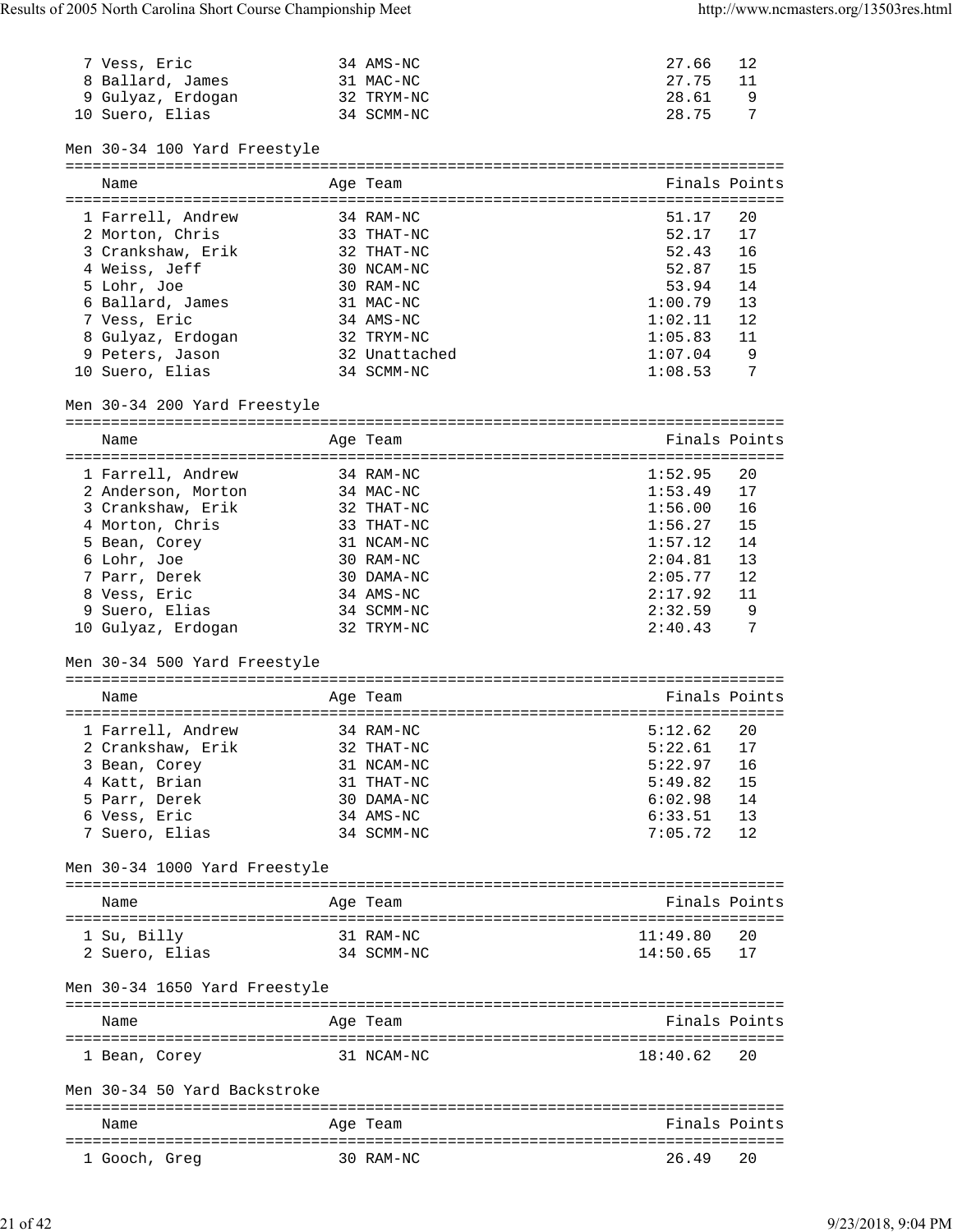| 2 Lohr, Joe                          | 30 RAM-NC                          | 31.63          | 17            |
|--------------------------------------|------------------------------------|----------------|---------------|
|                                      |                                    | 33.07          |               |
| 3 Parr, Derek                        | 30 DAMA-NC                         |                | 16            |
| 4 Ballard, James                     | 31 MAC-NC                          | 37.35          | 15            |
|                                      |                                    |                |               |
| Men 30-34 100 Yard Backstroke        |                                    |                |               |
|                                      |                                    |                |               |
| Name                                 | Age Team                           | Finals Points  |               |
|                                      |                                    |                |               |
| 1 Gooch, Greg                        | 30 RAM-NC                          | 56.26          | 20            |
|                                      |                                    |                |               |
| 2 Farrell, Andrew                    | 34 RAM-NC                          | 58.39          | 17            |
| 3 Morton, Chris                      | 33 THAT-NC                         | 58.53          | 16            |
|                                      |                                    |                |               |
| Men 30-34 200 Yard Backstroke        |                                    |                |               |
|                                      |                                    |                |               |
| Name                                 | Age Team                           | Finals Points  |               |
|                                      |                                    |                |               |
| 1 Gooch, Greg                        | 30 RAM-NC                          | 2:05.42        | 20            |
| 2 Morton, Chris                      | 33 THAT-NC                         | 2:07.59        | 17            |
|                                      |                                    |                |               |
| 3 Farrell, Andrew                    | 34 RAM-NC                          | 2:07.64        | 16            |
|                                      |                                    |                |               |
| Men 30-34 50 Yard Breaststroke       |                                    |                |               |
|                                      |                                    |                |               |
| Name                                 | Age Team                           | Finals Points  |               |
| ==================================== | ======================             |                |               |
| 1 Weiss, Jeff                        | 30 NCAM-NC                         | 28.17          | 20            |
|                                      |                                    |                |               |
| 2 Anderson, Morton                   | 34 MAC-NC                          | 29.48          | 17            |
| 3 Parr, Derek                        | 30 DAMA-NC                         | 30.46          | 16            |
| 4 Bean, Corey                        | 31 NCAM-NC                         | 31.90          | 15            |
| 5 Gooch, Greg                        | 30 RAM-NC                          | 33.56          | 14            |
| 6 Lohr, Joe                          | 30 RAM-NC                          | 33.62          | 13            |
|                                      |                                    |                |               |
| 7 Ballard, James                     | 31 MAC-NC                          | 35.16          | 12            |
| 8 Su, Billy                          | 31 RAM-NC                          | 35.79          | 11            |
| 9 Vess, Eric                         | 34 AMS-NC                          | 37.38          | 9             |
| -- Peters, Jason                     | 32 Unattached                      | DQ             |               |
|                                      |                                    |                |               |
| Men 30-34 100 Yard Breaststroke      |                                    |                |               |
|                                      | ---------------------------------- |                |               |
|                                      |                                    |                |               |
| Name                                 | Age Team                           | Finals Points  |               |
|                                      | =============                      | ============== |               |
| 1 Weiss, Jeff                        | 30 NCAM-NC                         | 1:02.96        | 20            |
| 2 Anderson, Morton                   | 34 MAC-NC                          | 1:05.05        | 17            |
| 3 Parr, Derek                        | 30 DAMA-NC                         | 1:07.18        | 16            |
|                                      | 31 MAC-NC                          | 1:16.97        | 15            |
| 4 Ballard, James                     |                                    |                |               |
| 5 Vess, Eric                         | 34 AMS-NC                          | 1:19.30        | 14            |
|                                      |                                    |                |               |
| Men 30-34 200 Yard Breaststroke      |                                    |                |               |
|                                      |                                    |                |               |
| Name                                 | Age Team                           |                | Finals Points |
|                                      |                                    |                |               |
| 1 Weiss, Jeff                        | 30 NCAM-NC                         | 2:18.74        | 20            |
|                                      |                                    | 2:26.56        | 17            |
| 2 Anderson, Morton                   | 34 MAC-NC                          | 2:32.54        |               |
| 3 Bean, Corey                        | 31 NCAM-NC                         |                | 16            |
| 4 Parr, Derek                        | 30 DAMA-NC                         | 2:33.15        | 15            |
| 5 Vess, Eric                         | 34 AMS-NC                          | 3:01.76        | 14            |
|                                      |                                    |                |               |
| Men 30-34 50 Yard Butterfly          |                                    |                |               |
|                                      |                                    |                |               |
|                                      |                                    |                |               |
| Name                                 | Age Team                           | Finals Points  |               |
|                                      |                                    |                |               |
| 1 Weiss, Jeff                        | 30 NCAM-NC                         | 25.04          | 20            |
| 2 Ortiz, Juan                        | 31 RAM-NC                          | 25.49          | 17            |
| 3 Crankshaw, Erik                    | 32 THAT-NC                         | 25.63          | 16            |
|                                      |                                    | 26.14          | 15            |
| 4 Bean, Corey                        | 31 NCAM-NC                         |                |               |
| 5 Anderson, Morton                   | 34 MAC-NC                          | 26.41          | 14            |
| 6 Suero, Elias                       | 34 SCMM-NC                         | 36.87          | 13            |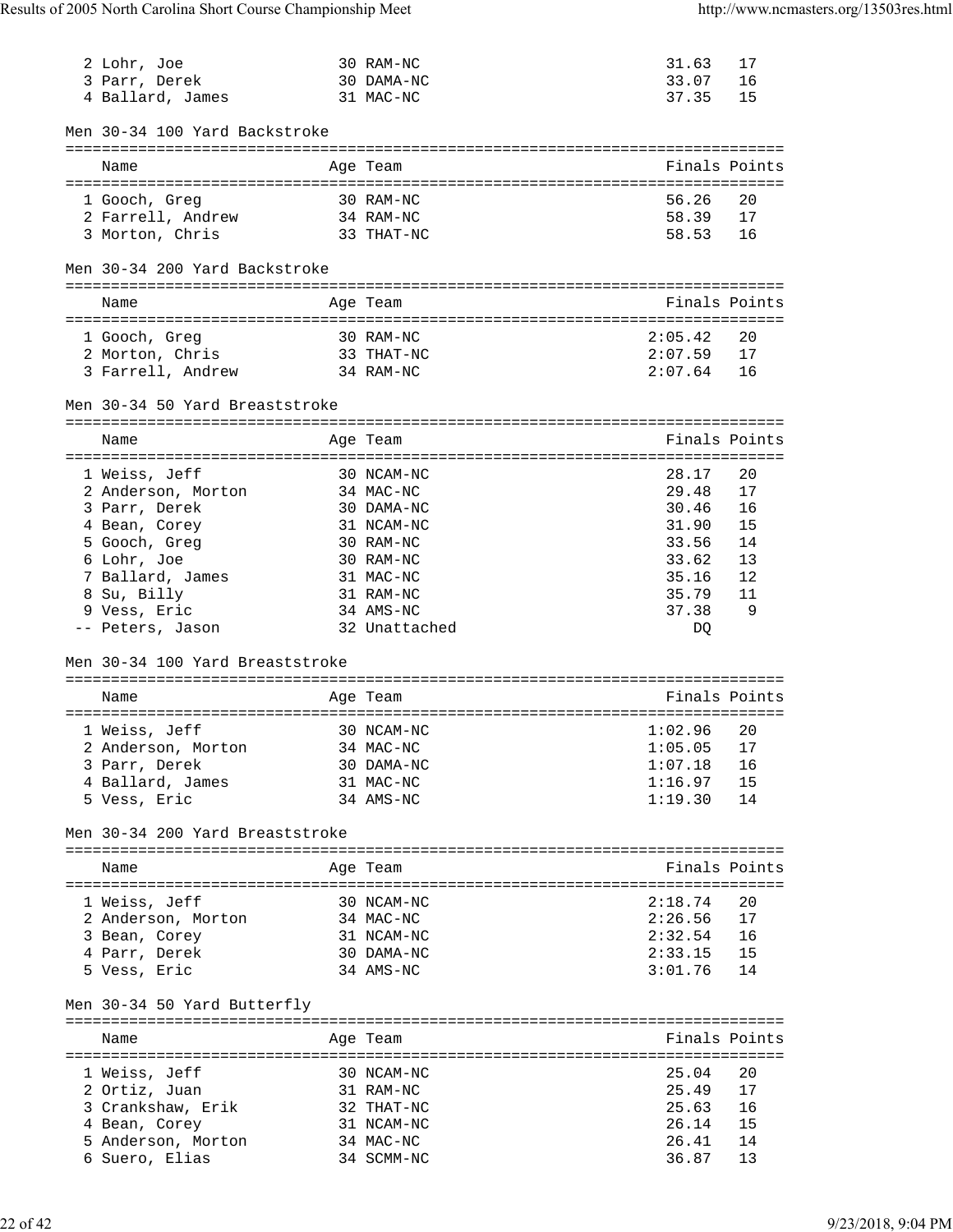| Men 30-34 100 Yard Butterfly         |                         |                    |          |
|--------------------------------------|-------------------------|--------------------|----------|
| Name                                 | Age Team                | Finals Points      |          |
| 1 Anderson, Morton                   | 34 MAC-NC               | 54.65              | 20       |
| 2 Bean, Corey                        | 31 NCAM-NC              | 58.57              | 17       |
| 3 Su, Billy                          | 31 RAM-NC               | 1:01.47            | 16       |
| 4 Suero, Elias                       | 34 SCMM-NC              | 1:31.01            | 15       |
| Men 30-34 200 Yard Butterfly         |                         |                    |          |
| Name                                 | Age Team                | Finals Points      |          |
| 1 Anderson, Morton                   | 34 MAC-NC               | 2:04.60            | 20       |
| 2 Bean, Corey                        | 31 NCAM-NC              | 2:12.17            | 17       |
| Men 30-34 100 Yard IM                |                         |                    |          |
| Name                                 | Age Team                | Finals Points      |          |
| 1 Anderson, Morton                   | 34 MAC-NC               | 57.06              | 20       |
| 2 Weiss, Jeff                        | 30 NCAM-NC              | 57.21              | 17       |
| 3 Barrows, Frank                     | 32 NCAM-NC              | 58.28              | 16       |
| 4 Crankshaw, Erik                    | 32 THAT-NC              | 58.65              | 15       |
| 5 Gooch, Greg                        | 30 RAM-NC               | 1:00.01            | 14       |
| 6 Morton, Chris                      | 33 THAT-NC              | 1:00.70            | 13       |
| 7 Lohr, Joe                          | 30 RAM-NC               | 1:04.57            | 12       |
| 8 Parr, Derek<br>9 Su, Billy         | 30 DAMA-NC<br>31 RAM-NC | 1:05.27<br>1:06.08 | 11<br>9  |
| 10 Ballard, James                    | 31 MAC-NC               | 1:10.23            | 7        |
| 11 Vess, Eric                        | 34 AMS-NC               | 1:12.40            | 6        |
| Men 30-34 200 Yard IM                |                         |                    |          |
| Name                                 | Age Team                | Finals Points      |          |
| 1 Barrows, Frank                     | 32 NCAM-NC              | 2:03.71            | 20       |
| 2 Anderson, Morton                   | 34 MAC-NC               |                    |          |
|                                      |                         | 2:04.27            | 17       |
| 3 Weiss, Jeff                        | 30 NCAM-NC              | 2:08.45            | 16       |
| 4 Crankshaw, Erik                    | 32 THAT-NC              | 2:08.73            | 15       |
| 5 Bean, Corey                        | 31 NCAM-NC              | 2:11.61            | 14       |
| 6 Vess, Eric                         | 34 AMS-NC               | 2:42.56            | 13       |
| Men 30-34 400 Yard IM                |                         |                    |          |
| Name                                 | Age Team                | Finals Points      |          |
|                                      | 32 NCAM-NC              | 4:30.15            | 20       |
| 1 Barrows, Frank                     | 31 NCAM-NC              | 4:41.94            | 17       |
| 2 Bean, Corey<br>3 Farrell, Andrew   | 34 RAM-NC               | 4:43.29            | 16       |
| 4 Crankshaw, Erik                    | 32 THAT-NC              | 4:45.80            | 15       |
| 5 Vess, Eric                         | 34 AMS-NC               | 5:51.74            | 14       |
| Men 35-39 50 Yard Freestyle          |                         |                    |          |
| Name                                 | Age Team                | Finals Points      |          |
|                                      |                         |                    |          |
| 1 Jarman, Randy                      | 36 OEVT                 | 22.66              | 20<br>17 |
| 2 White, Kirk                        | 35 THAT-NC<br>35 PALM   | 23.88<br>24.10     | 16       |
| 3 Robling, Steve<br>4 Clark, Marcell | 35 HARY                 | 25.39              | 15       |
| Sousa, Greg                          | 35 DAMA-NC              | 26.83              | 14       |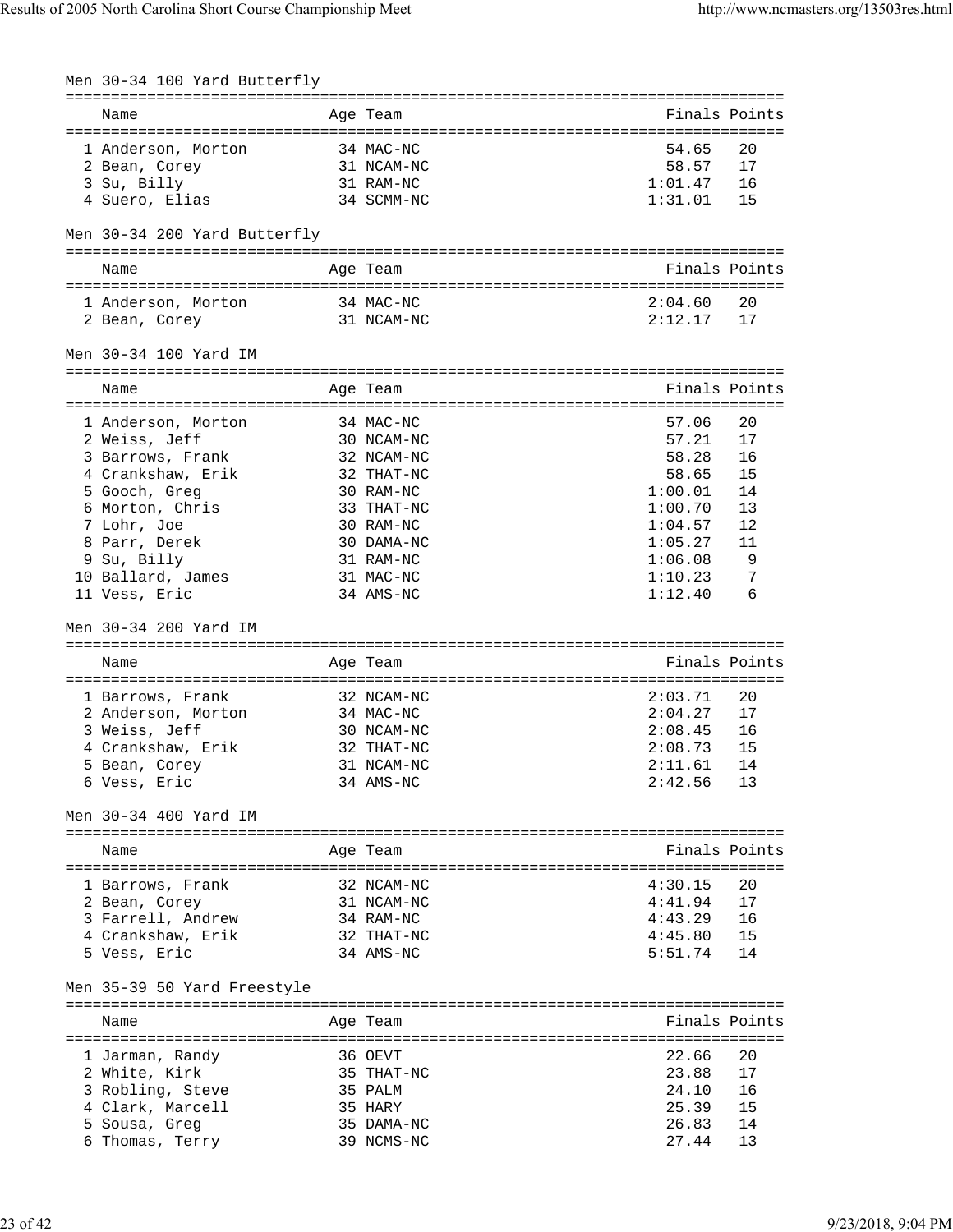| Men 35-39 100 Yard Freestyle    |                                                         |               |               |
|---------------------------------|---------------------------------------------------------|---------------|---------------|
| Name                            | Age Team                                                | Finals Points |               |
| 1 Robling, Steve                | 35 PALM                                                 | 53.06         | 20            |
| 2 Sousa, Greg                   | 35 DAMA-NC                                              | 58.79         | 17            |
| 3 Jewett, Russell               | 38 MAC-NC                                               | 59.78         | 16            |
| 4 Thomas, Terry                 | 39 NCMS-NC                                              | 1:03.64       | 15            |
| Men 35-39 200 Yard Freestyle    |                                                         |               |               |
| Name                            | Age Team                                                |               | Finals Points |
| 1 White, Kirk                   | 35 THAT-NC                                              | 1:57.09       | 20            |
| 2 Clark, Marcell                | 35 HARY                                                 | 2:02.27       | 17            |
| 3 Sousa, Greg                   | 35 DAMA-NC                                              | 2:14.52       | 16            |
| 4 Sexauer, Tim                  | 39 RAM-NC                                               | 2:25.00       | 15            |
| 5 Thomas, Terry                 | 39 NCMS-NC                                              | 2:26.11       | 14            |
| Men 35-39 500 Yard Freestyle    |                                                         |               |               |
| Name                            | Age Team                                                | Finals Points |               |
|                                 |                                                         |               |               |
| 1 Sousa, Greg                   | 35 DAMA-NC                                              | 6:16.10       | 20            |
| 2 Jewett, Russell               | 38 MAC-NC                                               | 6:21.18       | 17            |
| 3 Thomas, Terry                 | 39 NCMS-NC                                              | 6:41.10       | 16            |
| Men 35-39 1000 Yard Freestyle   |                                                         |               |               |
| Name                            | Age Team                                                | Finals Points |               |
|                                 |                                                         |               |               |
| 1 Sousa, Greg                   | 35 DAMA-NC                                              | 13:14.43      | 20            |
| 2 Thomas, Terry                 | 39 NCMS-NC                                              | 14:06.22      | 17            |
| 3 Demila, Michael               | 39 RAM-NC                                               | 19:20.77      | 16            |
| Men 35-39 100 Yard Backstroke   |                                                         |               |               |
|                                 |                                                         | Finals Points |               |
| Name                            | Age Team                                                |               |               |
| 1 Sousa, Greq                   | 35 DAMA-NC                                              | 1:10.28       | 20            |
| Men 35-39 200 Yard Backstroke   |                                                         |               |               |
| Name                            | Age Team                                                | Finals Points |               |
| 1 Sousa, Greq                   | 35 DAMA-NC                                              | 2:43.70       | 20            |
| Men 35-39 50 Yard Breaststroke  |                                                         |               |               |
| Name                            | Age Team                                                | Finals Points |               |
| 1 Robling, Steve                | 35 PALM                                                 | 33.78         | 20            |
| Men 35-39 100 Yard Breaststroke |                                                         |               |               |
| Name                            | Age Team                                                | Finals Points |               |
|                                 |                                                         |               |               |
| 1 Clark, Marcell                | 35 HARY                                                 | 1:13.88       | 20            |
| Men 35-39 50 Yard Butterfly     | ---------------------------------                       |               |               |
| Name                            | Age Team                                                | Finals Points |               |
|                                 | -------------------------------<br>:=================== |               |               |
| 1 White, Kirk                   | 35 THAT-NC                                              | 26.15         | 20            |
| 2 Robling, Steve                | 35 PALM                                                 | 26.62         | 17            |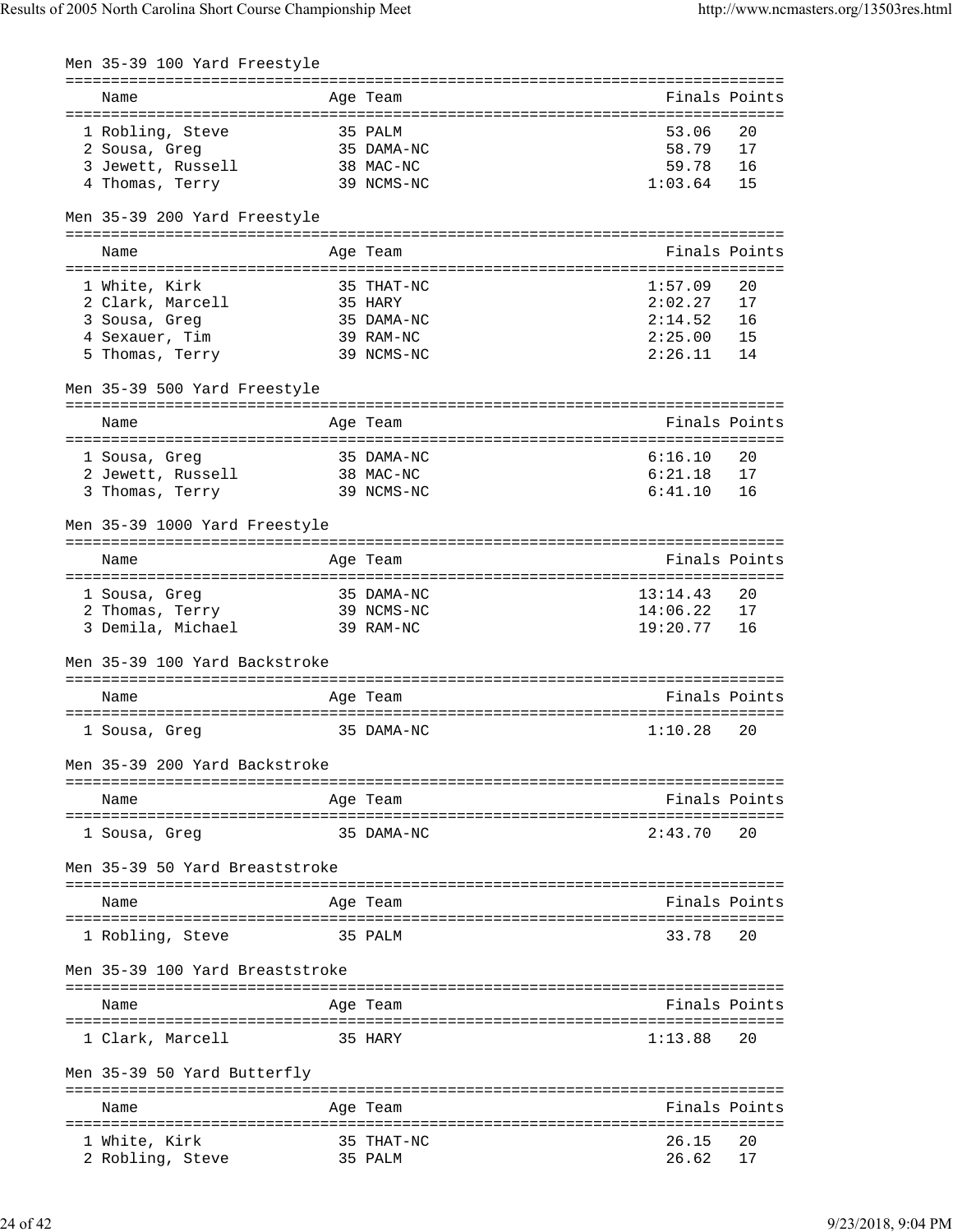| 3 Thomas, Terry<br>4 Jewett, Russell<br>5 Sousa, Greg | 39 NCMS-NC<br>38 MAC-NC<br>35 DAMA-NC | 29.95<br>30.99<br>35.52 | 16<br>15<br>14 |
|-------------------------------------------------------|---------------------------------------|-------------------------|----------------|
| Men 35-39 100 Yard Butterfly                          |                                       |                         |                |
| Name                                                  | Age Team                              | Finals Points           |                |
| 1 White, Kirk<br>2 Robling, Steve                     | 35 THAT-NC<br>35 PALM                 | 55.80<br>59.53          | 20<br>17       |
| Men 35-39 200 Yard Butterfly                          |                                       |                         |                |
| Name                                                  | Age Team                              | Finals Points           |                |
| 1 White, Kirk                                         | 35 THAT-NC                            | 2:07.29                 | 20             |
| Men 35-39 100 Yard IM                                 |                                       |                         |                |
| Name                                                  | Age Team                              | Finals Points           |                |
| 1 Robling, Steve                                      | 35 PALM                               | 1:03.76                 | 20             |
| Men 40-44 50 Yard Freestyle                           |                                       |                         |                |
| Name                                                  | Age Team                              | Finals Points           |                |
| 1 Stewart, Henry                                      | 41 RAM-NC                             | 22.41                   | 20             |
| 2 Lechner, Chris                                      | 44 AMS-NC                             | 23.01                   | 17             |
| 3 Blank, Jon                                          | 44 RAM-NC                             | 23.19                   | 16             |
| 4 Goldman, Brian                                      | 40 RAM-NC                             | 23.83                   | 15             |
| 5 Bacon, David                                        | 41 TYRA                               | 24.44                   | 14             |
| 6 Willms, Christopher                                 | 42 TRYM-NC                            | 24.99                   | 13             |
| 7 Deaner, Hugh                                        | 44 NCAM-NC                            | 25.80                   | 12             |
| 8 Mangrum, John                                       | 42 RAM-NC                             | 26.99                   | 11             |
| 9 Dickerman, Dwight<br>10 Roerden, Jeff               | 43 MAC-NC<br>43 RAM-NC                | 27.97<br>31.88          | 9<br>7         |
| 11 Chiswell, David                                    | 44 RAM-NC                             | 32.13                   | 6              |
| Men 40-44 100 Yard Freestyle                          |                                       |                         |                |
| Name                                                  | Age Team                              | Finals Points           |                |
| 1 Stewart, Henry                                      | 41 RAM-NC                             | 49.49                   | 20             |
| 2 Lechner, Chris                                      | 44 AMS-NC                             | 50.54                   | 17             |
| 3 Goldman, Brian                                      | 40 RAM-NC                             | 53.04                   | 16             |
| 4 Bacon, David                                        | 41 TYRA                               | 54.82                   | 15             |
| 5 Deaner, Hugh                                        | 44 NCAM-NC                            | 55.96                   | 14             |
| 6 Dickerman, Dwight                                   | 43 MAC-NC                             | 1:01.75                 | 13             |
| 7 Roerden, Jeff                                       | 43 RAM-NC                             | 1:16.15                 | 12             |
| Men 40-44 200 Yard Freestyle                          |                                       |                         |                |
| Name                                                  | Age Team                              |                         | Finals Points  |
|                                                       |                                       |                         |                |
| 1 Lechner, Chris                                      | 44 AMS-NC                             | 1:54.86                 | 20             |
| 2 Deaner, Hugh<br>3 Bacon, David                      | 44 NCAM-NC<br>41 TYRA                 | 2:05.36<br>2:05.44      | 17<br>16       |
| 4 Willms, Christopher                                 | 42 TRYM-NC                            | 2:11.77                 | 15             |
| 5 Roerden, Jeff                                       | 43 RAM-NC                             | 2:49.12                 | 14             |
| Men 40-44 500 Yard Freestyle                          |                                       |                         |                |
| Name                                                  | Age Team                              | Finals Points           |                |
| ======================                                |                                       |                         |                |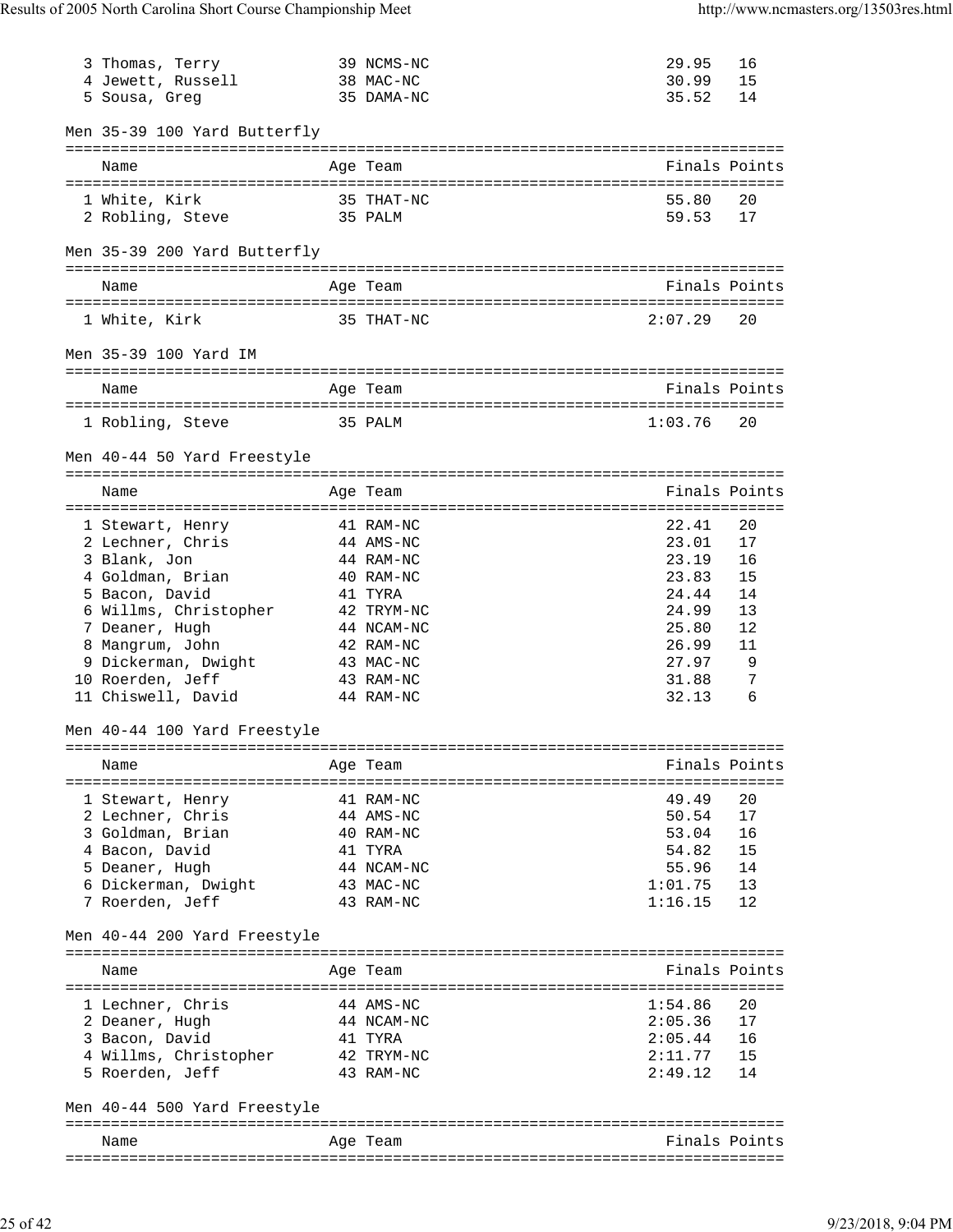| 1 Stern, Benjamin<br>2 Deaner, Hugh<br>3 Bacon, David<br>4 Zoltners, Greg<br>5 Roerden, Jeff | 41 NCAM-NC<br>44 NCAM-NC<br>41 TYRA<br>40 THAT-NC<br>43 RAM-NC | 5:24.22<br>5:45.90<br>6:06.42<br>6:22.90<br>7:31.45 | 20<br>17<br>16<br>15<br>14 |
|----------------------------------------------------------------------------------------------|----------------------------------------------------------------|-----------------------------------------------------|----------------------------|
| Men 40-44 1000 Yard Freestyle                                                                |                                                                |                                                     |                            |
| Name                                                                                         | Age Team                                                       | Finals Points                                       |                            |
| =====================<br>1 Schad, Dan                                                        | 40 RAM-NC                                                      | 11:58.85                                            | 20                         |
| 2 Deaner, Hugh                                                                               | 44 NCAM-NC                                                     | 12:03.37                                            | 17                         |
| 3 Mangrum, John                                                                              | 42 RAM-NC                                                      | 12:35.55                                            | 16                         |
| Men 40-44 1650 Yard Freestyle                                                                |                                                                |                                                     |                            |
| Name                                                                                         | Age Team                                                       | Finals Points                                       |                            |
| 1 Roerden, Jeff                                                                              | 43 RAM-NC                                                      | 25:44.12                                            | 20                         |
| Men 40-44 50 Yard Backstroke                                                                 |                                                                |                                                     |                            |
| Name                                                                                         | Age Team                                                       | Finals Points                                       |                            |
|                                                                                              |                                                                |                                                     |                            |
| 1 Dickerman, Dwight                                                                          | 43 MAC-NC                                                      | 36.31                                               | 20                         |
| Men 40-44 100 Yard Backstroke                                                                |                                                                |                                                     |                            |
| Name                                                                                         | Age Team                                                       | Finals Points                                       |                            |
| 1 Stern, Benjamin                                                                            | 41 NCAM-NC                                                     | 1:01.68                                             | 20                         |
| 2 Bacon, David                                                                               | 41 TYRA                                                        | 1:08.62                                             | 17                         |
| 3 Mangrum, John                                                                              | 42 RAM-NC                                                      | 1:10.28                                             | 16                         |
| 4 Zoltners, Greg                                                                             | 40 THAT-NC                                                     | 1:11.31                                             | 15                         |
| Men 40-44 200 Yard Backstroke                                                                |                                                                |                                                     |                            |
| Name                                                                                         | Age Team                                                       | Finals Points                                       |                            |
|                                                                                              |                                                                |                                                     |                            |
| 1 Mangrum, John                                                                              | 42 RAM-NC                                                      | 2:33.86                                             | 20                         |
| Men 40-44 50 Yard Breaststroke                                                               |                                                                |                                                     |                            |
| Name                                                                                         | Age Team                                                       | Finals Points                                       |                            |
|                                                                                              |                                                                |                                                     |                            |
| 1 Blank, Jon                                                                                 | 44 RAM-NC                                                      | 29.12                                               | 20                         |
| 2 Willms, Christopher                                                                        | 42 TRYM-NC                                                     | 31.22                                               | 17                         |
| 3 Goldman, Brian                                                                             | 40 RAM-NC                                                      | 32.62<br>33.15                                      | 16<br>15                   |
| 4 Zoltners, Greg<br>5 Deaner, Hugh                                                           | 40 THAT-NC<br>44 NCAM-NC                                       | 34.68                                               | 14                         |
| 6 Holshouer, JaY                                                                             | 43 RAM-NC                                                      | 35.76                                               | 13                         |
| 7 Dickerman, Dwight                                                                          | 43 MAC-NC                                                      | 38.77                                               | 12                         |
| 8 Roerden, Jeff                                                                              | 43 RAM-NC                                                      | 42.77                                               | 11                         |
| Men 40-44 100 Yard Breaststroke                                                              |                                                                |                                                     |                            |
|                                                                                              |                                                                |                                                     |                            |
| Name                                                                                         | Age Team                                                       | Finals Points                                       |                            |
| 1 Blank, Jon                                                                                 | 44 RAM-NC                                                      | 1:01.45                                             | 20                         |
| 2 Stern, Benjamin                                                                            | 41 NCAM-NC                                                     | 1:08.92                                             | 17                         |
| 3 Willms, Christopher                                                                        | 42 TRYM-NC                                                     | 1:10.28                                             | 16                         |
| Mangrum, John                                                                                | 42 RAM-NC                                                      | 1:19.84                                             | 15                         |
| 5 Roerden, Jeff                                                                              | 43 RAM-NC                                                      | 1:34.62                                             | 14                         |

Men 40-44 200 Yard Breaststroke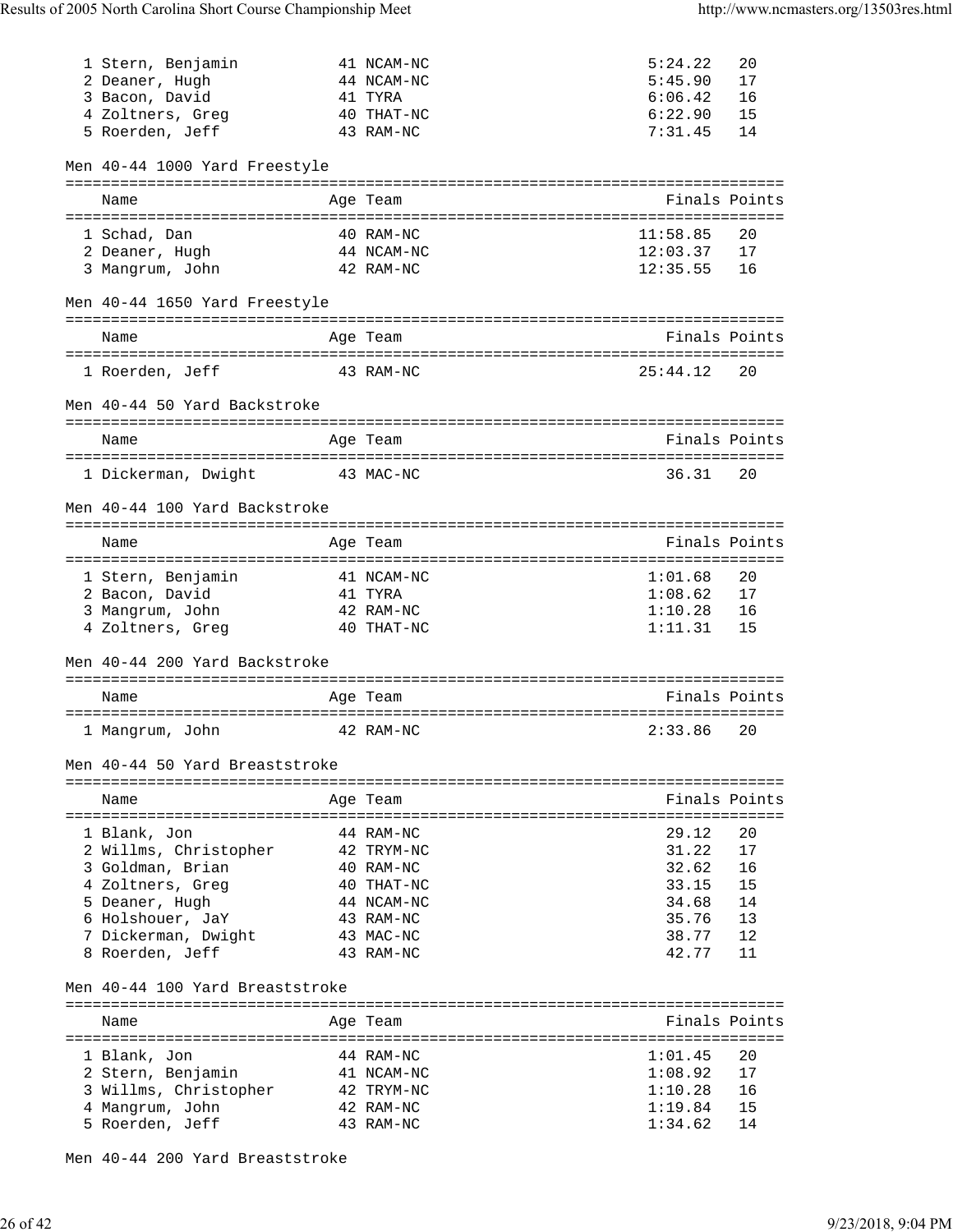| Name                         | Age Team                                            |         | Finals Points |
|------------------------------|-----------------------------------------------------|---------|---------------|
| 1 Blank, Jon                 | 44 RAM-NC                                           | 2:18.88 | 20            |
|                              |                                                     |         | 17            |
| 2 Stern, Benjamin            | 41 NCAM-NC                                          | 2:31.57 |               |
| 3 Willms, Christopher        | 42 TRYM-NC                                          | 2:46.58 | 16            |
| 4 Zoltners, Greg             | 40 THAT-NC                                          | 2:46.72 | 15            |
| Men 40-44 50 Yard Butterfly  |                                                     |         |               |
|                              |                                                     |         |               |
| Name                         | Age Team                                            |         | Finals Points |
| 1 Lechner, Chris             | 44 AMS-NC                                           | 25.30   | 20            |
|                              |                                                     |         |               |
| 2 Blank, Jon                 | 44 RAM-NC                                           | 25.78   | 17            |
| 3 Westerberg, Mark           | 44 CSM-NC                                           | 26.99   | 16            |
| 4 Deaner, Hugh               | 44 NCAM-NC                                          | 28.37   | 15            |
| 5 Mangrum, John              | 42 RAM-NC                                           | 30.43   | 14            |
| -- Stewart, Henry            | 41 RAM-NC                                           | DQ      |               |
| Men 40-44 100 Yard Butterfly |                                                     |         |               |
|                              |                                                     |         |               |
| Name                         | Age Team                                            |         | Finals Points |
|                              |                                                     |         |               |
| 1 Stewart, Henry             | 41 RAM-NC                                           | 54.87   | 20            |
| 2 Blank, Jon                 | 44 RAM-NC                                           | 55.66   | 17            |
| 3 Lechner, Chris             | 44 AMS-NC                                           | 56.23   | 16            |
| 4 Stern, Benjamin            | 41 NCAM-NC                                          | 59.44   | 15            |
| Men 40-44 100 Yard IM        |                                                     |         |               |
| Name                         | Age Team                                            |         | Finals Points |
| ====================         | ==================<br>============================= |         |               |
| 1 Blank, Jon                 | 44 RAM-NC                                           | 57.28   | 20            |
| 2 Stern, Benjamin            |                                                     |         |               |
|                              |                                                     |         |               |
|                              | 41 NCAM-NC                                          | 1:00.20 | 17            |
| 3 Goldman, Brian             | 40 RAM-NC                                           | 1:03.59 | 16            |
| 4 Deaner, Hugh               | 44 NCAM-NC                                          | 1:05.37 | 15            |
| 5 Zoltners, Greg             | 40 THAT-NC                                          | 1:09.08 | 14            |
| 6 Mangrum, John              | 42 RAM-NC                                           | 1:10.57 | 13            |
| 7 Dickerman, Dwight          | 43 MAC-NC                                           | 1:12.80 | 12            |
| 8 Holshouer, JaY             | 43 RAM-NC                                           | 1:18.05 | 11            |
|                              |                                                     |         |               |
| Men 40-44 200 Yard IM        |                                                     |         |               |
| Name                         |                                                     |         | Finals Points |
|                              | Age Team                                            |         |               |
|                              |                                                     |         |               |
| 1 Stern, Benjamin            | 41 NCAM-NC                                          | 2:12.89 | 20            |
| 2 Bacon, David               | 41 TYRA<br>44 NCAM-NC                               | 2:24.85 | 17<br>16      |
| 3 Deaner, Hugh               |                                                     | 2:25.39 |               |
| Men 40-44 400 Yard IM        |                                                     |         |               |
|                              |                                                     |         |               |
| Name                         | Age Team                                            |         | Finals Points |
|                              |                                                     |         |               |
| 1 Stern, Benjamin            | 41 NCAM-NC                                          | 4:44.67 | 20            |
| 2 Deaner, Hugh               | 44 NCAM-NC                                          | 5:17.85 | 17            |
| Men 45-49 50 Yard Freestyle  |                                                     |         |               |
| Name                         | Age Team                                            |         | Finals Points |
|                              |                                                     |         |               |
| 1 Lehman, Fritz              | 46 RAM-NC                                           | 22.90   | 20            |
| 2 Erb, Wayne                 | 45 RAM-NC                                           | 25.11   | 17            |
| 3 Siegel, Craig              | 47 TRYM-NC                                          | 25.77   | 16            |
| 4 Weller, Jeff               | 45 AMS-NC                                           | 26.68   | 15            |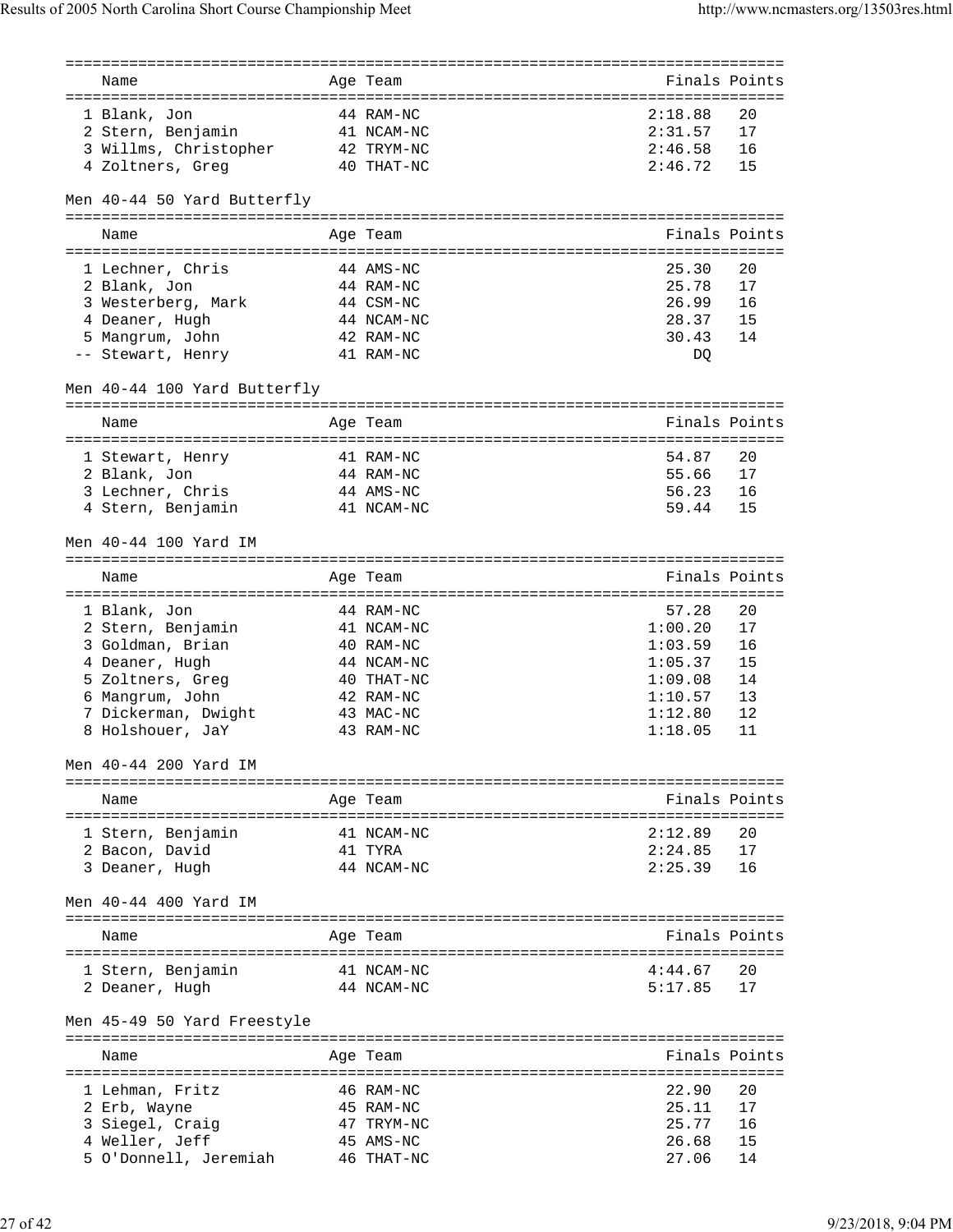| 6 McClernan, William                  | 48 DAMA-NC                       | 27.67          | 13            |
|---------------------------------------|----------------------------------|----------------|---------------|
| 7 Adamson, Kenet                      | 46 AMS-NC                        | 29.19          | 12            |
| 8 Palmer, Rick                        | 45 AMS-NC                        | 29.26          | 11            |
|                                       |                                  |                |               |
| Men 45-49 100 Yard Freestyle          |                                  |                |               |
|                                       |                                  |                |               |
| Name                                  | Age Team                         |                | Finals Points |
|                                       |                                  |                |               |
| 1 Erb, Wayne                          | 45 RAM-NC                        | 55.66          | 20            |
| 2 Weller, Jeff                        | 45 AMS-NC                        | 1:01.54        | 17            |
| 3 O'Donnell, Jeremiah 46 THAT-NC      |                                  | 1:02.04        | 16            |
| 4 Palmer, Rick                        | 45 AMS-NC                        | 1:08.99        | 15            |
| 5 Adamson, Kenet                      | 46 AMS-NC                        | 1:09.29        | 14            |
|                                       |                                  |                |               |
| Men 45-49 200 Yard Freestyle          |                                  |                |               |
|                                       |                                  |                |               |
| Name                                  | Age Team                         |                | Finals Points |
|                                       |                                  |                |               |
| 1 Hollett, Peter                      | 45 NCMS-NC                       | 1:56.59        | 20            |
| 2 Dimsdale, Todd                      | 47 THAT-NC                       | 2:01.16        | 17            |
| 3 Siegel, Craig                       | 47 TRYM-NC                       | 2:07.26        | 16            |
|                                       |                                  |                |               |
| Men 45-49 500 Yard Freestyle          |                                  |                |               |
|                                       | ================================ |                |               |
|                                       | Age Team                         |                | Finals Points |
| Name                                  |                                  |                |               |
| 1 Hollett, Peter                      | 45 NCMS-NC                       | 5:17.16        | 20            |
| 47 TRYM-NC<br>2 Siegel, Craig         |                                  | 5:51.99        | 17            |
|                                       |                                  |                |               |
| 3 Waldbauer, Eric<br>$46$ RAM-NC      |                                  | 6:16.28        | 16            |
|                                       |                                  |                |               |
| Men 45-49 1000 Yard Freestyle         |                                  |                |               |
|                                       |                                  |                |               |
| Name                                  | Age Team                         |                | Finals Points |
|                                       |                                  |                |               |
| 1 Siegel, Craig                       | 47 TRYM-NC                       | 12:11.89       | 20            |
|                                       |                                  |                |               |
| Men 45-49 50 Yard Backstroke          |                                  |                |               |
|                                       |                                  |                |               |
| Name                                  | Age Team                         |                | Finals Points |
|                                       |                                  |                |               |
| 1 Lehman, Fritz                       | 46 RAM-NC                        | 25.65          | 20            |
| 2 Doyle, Mark                         | 45 TRYM-NC                       | 29.72          | 17            |
| 3 O'Donnell, Jeremiah                 | 46 THAT-NC                       | 37.24          | 16            |
| 4 Weller, Jeff                        | 45 AMS-NC                        | 38.40          | 15            |
| 5 McClernan, William                  | 48 DAMA-NC                       | 38.95          | 14            |
|                                       |                                  |                |               |
| Men 45-49 100 Yard Backstroke         |                                  |                |               |
|                                       |                                  |                |               |
| Name                                  | Age Team                         |                | Finals Points |
|                                       |                                  |                |               |
| 1 Lehman, Fritz                       | 46 RAM-NC                        | 55.09          | 20            |
| 2 Doyle, Mark                         | 45 TRYM-NC                       | 1:04.02        | 17            |
|                                       |                                  |                |               |
| Men 45-49 200 Yard Backstroke         |                                  |                |               |
|                                       |                                  |                |               |
| Name                                  | Age Team                         |                | Finals Points |
|                                       |                                  |                |               |
| 1 Doyle, Mark                         | 45 TRYM-NC                       | 2:20.98        | 20            |
|                                       |                                  |                |               |
| Men 45-49 50 Yard Breaststroke        |                                  |                |               |
|                                       |                                  |                |               |
| Name                                  | Age Team                         |                | Finals Points |
|                                       |                                  |                |               |
|                                       |                                  |                |               |
| 1 Dimsdale, Todd<br>2 Waldbauer, Eric | 47 THAT-NC                       | 30.52<br>32.98 | 20            |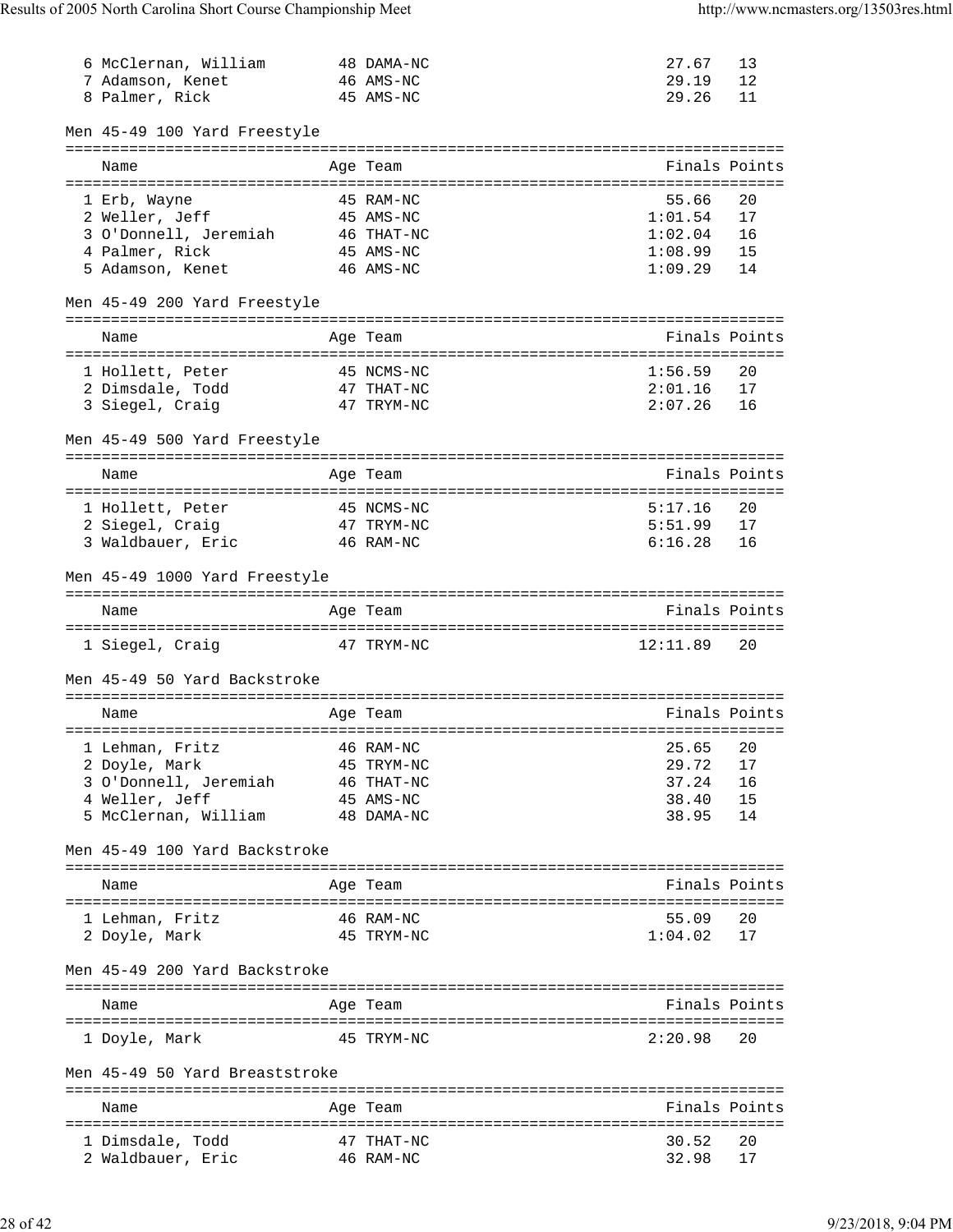| 3 Erb, Wayne                             | 45 RAM-NC  | 33.45          | 16 |
|------------------------------------------|------------|----------------|----|
| 4 Weller, Jeff                           | 45 AMS-NC  | 34.80          | 15 |
| 5 O'Donnell, Jeremiah 46 THAT-NC         |            | 35.40          | 14 |
| 6 McClernan, William 48 DAMA-NC          |            | 36.20          | 13 |
| 7 Adamson, Kenet                         | 46 AMS-NC  | 37.67          | 12 |
| 8 Palmer, Rick                           | 45 AMS-NC  | 38.77          | 11 |
|                                          |            |                |    |
| Men 45-49 100 Yard Breaststroke          |            |                |    |
|                                          |            |                |    |
| Name                                     | Age Team   | Finals Points  |    |
|                                          |            |                |    |
| 1 Dimsdale, Todd                         | 47 THAT-NC | 1:04.64        | 20 |
| 2 McClernan, William                     | 48 DAMA-NC | 1:17.54        | 17 |
|                                          | 45 AMS-NC  | 1:18.14        |    |
| 3 Weller, Jeff                           |            |                | 16 |
| $46$ AMS-NC<br>4 Adamson, Kenet          |            | 1:20.47        | 15 |
| 5 Palmer, Rick                           | 45 AMS-NC  | 1:22.84        | 14 |
| Men 45-49 200 Yard Breaststroke          |            |                |    |
|                                          |            |                |    |
| Name                                     | Age Team   | Finals Points  |    |
|                                          |            |                |    |
| 1 Dimsdale, Todd                         | 47 THAT-NC | 2:28.26        | 20 |
| 2 Waldbauer, Eric                        | 46 RAM-NC  | 2:37.67        | 17 |
|                                          | 48 DAMA-NC | 2:53.46        | 16 |
| 3 McClernan, William<br>4 Adamson, Kenet | 46 AMS-NC  | 3:05.59        | 15 |
|                                          |            |                |    |
| Men 45-49 50 Yard Butterfly              |            |                |    |
|                                          |            |                |    |
|                                          |            |                |    |
| Name                                     | Age Team   | Finals Points  |    |
|                                          |            |                |    |
| 1 Lehman, Tim                            | 47 RAM-NC  | 25.70          | 20 |
| 2 Erb, Wayne                             | 45 RAM-NC  | 27.76          | 17 |
| 3 Kurtzman, Andrew                       | 49 FMM-FL  | 29.70          | 16 |
|                                          |            |                |    |
| 4 Nolan, Daniel                          | 46 TYRA    | 30.92          | 15 |
| 5 O'Donnell, Jeremiah                    | 46 THAT-NC |                | 14 |
| 6 Adamson, Kenet                         | 46 AMS-NC  | 30.99<br>31.31 | 13 |
| 7 McClernan, William                     | 48 DAMA-NC | 34.14          | 12 |
|                                          |            |                |    |
| Men 45-49 100 Yard Butterfly             |            |                |    |
|                                          |            |                |    |
| Name                                     | Age Team   | Finals Points  |    |
|                                          |            |                |    |
| 1 Phillips, John                         | 46 CSM-NC  | 59.23          | 20 |
|                                          |            |                |    |
| 2 Erb, Wayne                             | 45 RAM-NC  | 1:05.82        | 17 |
| 3 McClernan, William                     | 48 DAMA-NC | 1:16.76        | 16 |
| 4 Adamson, Kenet                         | 46 AMS-NC  | 1:16.85        | 15 |
|                                          |            |                |    |
| Men 45-49 200 Yard Butterfly             |            |                |    |
|                                          |            |                |    |
| Name                                     | Age Team   | Finals Points  |    |
|                                          |            |                |    |
| 1 Kurtzman, Andrew                       | 49 FMM-FL  | 2:48.71        | 20 |
|                                          |            |                |    |
| Men 45-49 100 Yard IM                    |            |                |    |
|                                          |            |                |    |
| Name                                     | Age Team   | Finals Points  |    |
|                                          |            |                |    |
| 1 Dimsdale, Todd                         | 47 THAT-NC | 1:00.54        | 20 |
| 2 Adamson, Kenet                         | 46 AMS-NC  | 1:15.25        | 17 |
| 3 Palmer, Rick                           | 45 AMS-NC  | 1:15.48        | 16 |
|                                          |            |                |    |
| Men 45-49 200 Yard IM                    |            |                |    |
|                                          |            |                |    |
| Name                                     | Age Team   | Finals Points  |    |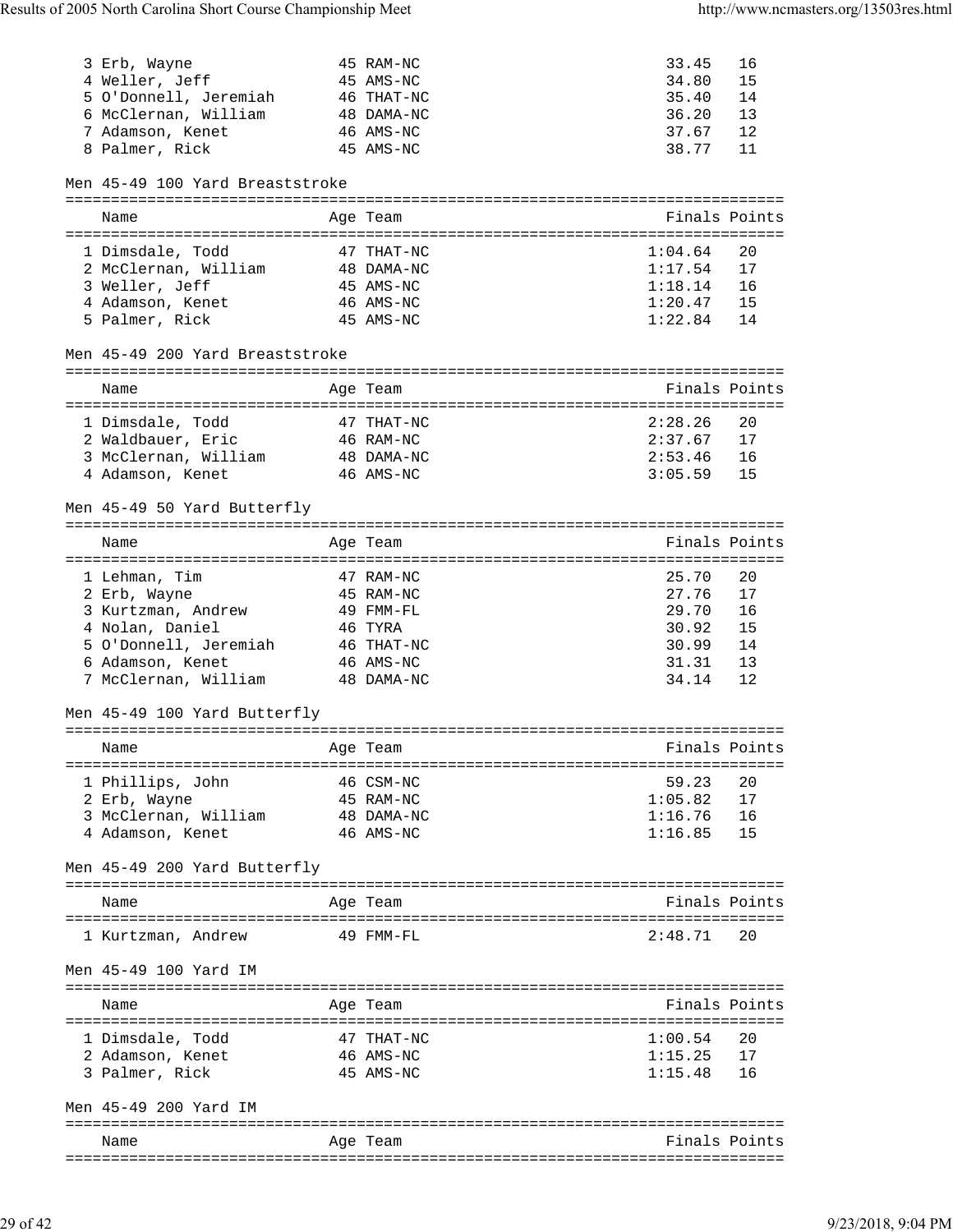| 1 Dimsdale, Todd                              | 47 THAT-NC               | 2:17.52              | 20            |
|-----------------------------------------------|--------------------------|----------------------|---------------|
| 2 Phillips, John                              | 46 CSM-NC                | 2:18.88              | 17            |
| 3 Hollett, Peter                              | 45 NCMS-NC               | 2:29.18              | 16            |
| -- Adamson, Kenet                             | 46 AMS-NC                | DQ                   |               |
| -- Lehman, Tim                                | 47 RAM-NC                | DQ                   |               |
| Men 45-49 400 Yard IM                         |                          |                      |               |
| Name                                          | Age Team                 |                      | Finals Points |
| 1 Adamson, Kenet                              | 46 AMS-NC                | 6:02.52              | 20            |
| Men 50-54 50 Yard Freestyle                   |                          |                      |               |
| Name                                          | Age Team                 |                      | Finals Points |
|                                               |                          |                      |               |
| 1 Gilchrist, Donald<br>2 Suarez, Edward       | 51 NCMS-NC<br>50 GOLD    | 24.02<br>24.62       | 20<br>17      |
| 3 Schmitz, Robert                             | 52 THAT-NC               | 24.72                | 16            |
| 4 McGraw, Dennis                              | 53 THAT-NC               | 26.36                | 15            |
| 5 Davis, Craik                                | 53 RAM-NC                | 26.69                | 14            |
| 6 Gosha, Joe                                  | 51 NCMS-NC               | 27.79                | 13            |
|                                               |                          |                      |               |
| Men 50-54 100 Yard Freestyle                  |                          |                      |               |
| Name                                          | Age Team                 | Finals Points        |               |
| 1 Gilchrist, Donald                           | 51 NCMS-NC               | 52.76                | 20            |
| 2 Schmitz, Robert                             | 52 THAT-NC               | 54.90                | 17            |
| 3 McGraw, Dennis                              | 53 THAT-NC               |                      | 16            |
| 4 Davis, Craik                                | 53 RAM-NC                | 58.22<br>59.81       | 15            |
| 5 Hinton, James                               | 50 AMS-NC                | 1:00.61              | 14            |
|                                               |                          |                      |               |
| Men 50-54 200 Yard Freestyle                  |                          |                      |               |
|                                               |                          |                      |               |
| Name                                          | Age Team                 | Finals Points        |               |
| 1 Gilchrist, Donald                           | 51 NCMS-NC               | 1:56.08              | 20            |
| 2 Ferroggiaro, Fred                           | 51 CSM-NC                | 1:59.23              | 17            |
| 3 Schmitz, Robert                             | 52 THAT-NC               | 2:02.63              | 16            |
|                                               | 50 AMS-NC                | 2:10.89              | 15            |
| 4 Hinton, James<br>5 McGraw, Dennis           | 53 THAT-NC               | 2:11.96              | 14            |
| Men 50-54 500 Yard Freestyle                  |                          |                      |               |
| ----------------------<br>Name                | Age Team                 |                      | Finals Points |
|                                               |                          |                      |               |
| 1 Ferroggiaro, Fred                           | 51 CSM-NC                | 5:20.43              | 20            |
| 2 Hinton, James                               | 50 AMS-NC                | 5:53.34              | 17            |
| 3 McGraw, Dennis                              | 53 THAT-NC               | 6:13.00              | 16            |
| 4 Gosha, Joe<br>5 Primm, Michael              | 51 NCMS-NC<br>51 NCMS-NC | 7:03.57<br>7:11.07   | 15<br>14      |
|                                               |                          |                      |               |
| Men 50-54 1650 Yard Freestyle                 |                          |                      |               |
| Name<br>===================================== | Age Team                 | Finals Points        |               |
|                                               |                          |                      |               |
| 1 Ferroggiaro, Fred                           | 51 CSM-NC                | 19:02.62             | 20            |
| 2 Hinton, James                               | 50 AMS-NC                | 20:11.88             | 17            |
| 3 McGraw, Dennis<br>4 Primm, Michael          | 53 THAT-NC<br>51 NCMS-NC | 21:45.67<br>24:55.56 | 16<br>15      |
| Men 50-54 50 Yard Backstroke                  |                          |                      |               |
|                                               |                          | Finals Points        |               |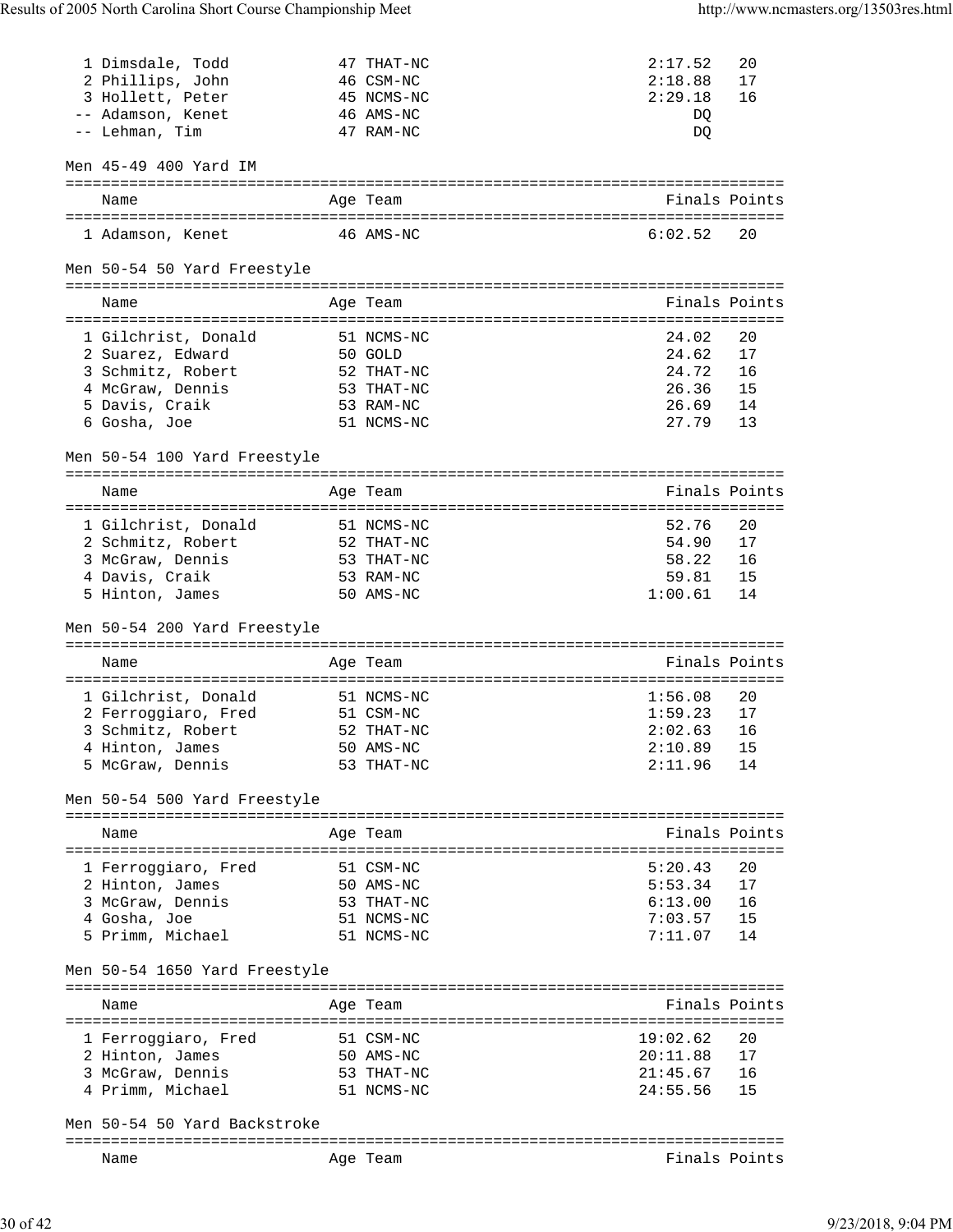| 1 Davis, Craik                  | 53 RAM-NC  | 34.18         | 20            |
|---------------------------------|------------|---------------|---------------|
| 2 Gosha, Joe                    | 51 NCMS-NC | 36.83         | 17            |
|                                 |            |               |               |
| Men 50-54 100 Yard Backstroke   |            |               |               |
|                                 |            |               |               |
|                                 |            | Finals Points |               |
| Name                            | Age Team   |               |               |
|                                 |            |               |               |
| 1 Ferroggiaro, Fred             | 51 CSM-NC  | 1:01.12       | 20            |
| $50$ AMS-NC<br>2 Hinton, James  |            | 1:12.09       | 17            |
|                                 |            |               |               |
| Men 50-54 200 Yard Backstroke   |            |               |               |
|                                 |            |               |               |
| Name                            | Age Team   | Finals Points |               |
|                                 |            |               |               |
| 1 Ferroggiaro, Fred             | 51 CSM-NC  | 2:09.00       | 20            |
|                                 |            |               |               |
| 2 Hinton, James<br>50 AMS-NC    |            | 2:34.64       | 17            |
|                                 |            |               |               |
| Men 50-54 50 Yard Breaststroke  |            |               |               |
|                                 |            |               |               |
| Name                            | Age Team   |               | Finals Points |
|                                 |            |               |               |
| 1 Gilchrist, Donald             | 51 NCMS-NC | 31.41         | 20            |
| 2 Schmitz, Robert               | 52 THAT-NC | 31.72         | 17            |
| 3 Davis, Craik                  | 53 RAM-NC  | 34.84         | 16            |
|                                 |            |               |               |
| 4 Gosha, Joe                    | 51 NCMS-NC | 35.70         | 15            |
| 5 McGraw, Dennis                | 53 THAT-NC | 38.64         | 14            |
|                                 |            |               |               |
| Men 50-54 100 Yard Breaststroke |            |               |               |
|                                 |            |               |               |
| Name                            | Age Team   | Finals Points |               |
|                                 |            |               |               |
| 1 Schmitz, Robert               | 52 THAT-NC | 1:09.86       | 20            |
|                                 |            |               |               |
|                                 |            |               |               |
| Men 50-54 200 Yard Breaststroke |            |               |               |
|                                 |            |               |               |
| Name                            | Age Team   | Finals Points |               |
|                                 |            |               |               |
| 1 Gilchrist, Donald             | 51 NCMS-NC | 2:29.42       | 20            |
| 2 Schmitz, Robert               | 52 THAT-NC | 2:32.98       | 17            |
|                                 |            |               |               |
| Men 50-54 50 Yard Butterfly     |            |               |               |
|                                 |            |               |               |
|                                 |            |               |               |
| Name                            | Age Team   | Finals Points |               |
|                                 |            |               |               |
| 1 Gilchrist, Donald             | 51 NCMS-NC | 26.74         | 20            |
| 2 Suarez, Edward                | 50 GOLD    | 28.09         | 17            |
| 3 McGraw, Dennis                | 53 THAT-NC | 30.31         | 16            |
| 4 Davis, Craik                  | 53 RAM-NC  | 31.24         | 15            |
|                                 |            |               |               |
| Men 50-54 100 Yard IM           |            |               |               |
|                                 |            |               |               |
|                                 |            | Finals Points |               |
| Name                            | Age Team   |               |               |
|                                 |            |               |               |
| 1 Schmitz, Robert               | 52 THAT-NC | 1:04.48       | 20            |
| 2 Davis, Craik                  | 53 RAM-NC  | 1:12.04       | 17            |
| 3 Gosha, Joe                    | 51 NCMS-NC | 1:14.57       | 16            |
|                                 |            |               |               |
| Men 50-54 200 Yard IM           |            |               |               |
|                                 |            |               |               |
|                                 |            | Finals Points |               |
| Name                            | Age Team   |               |               |
|                                 |            |               |               |
| 1 Gilchrist, Donald             | 51 NCMS-NC | 2:13.48       | 20            |
| 2 Gosha, Joe                    | 51 NCMS-NC | 2:55.25       | 17            |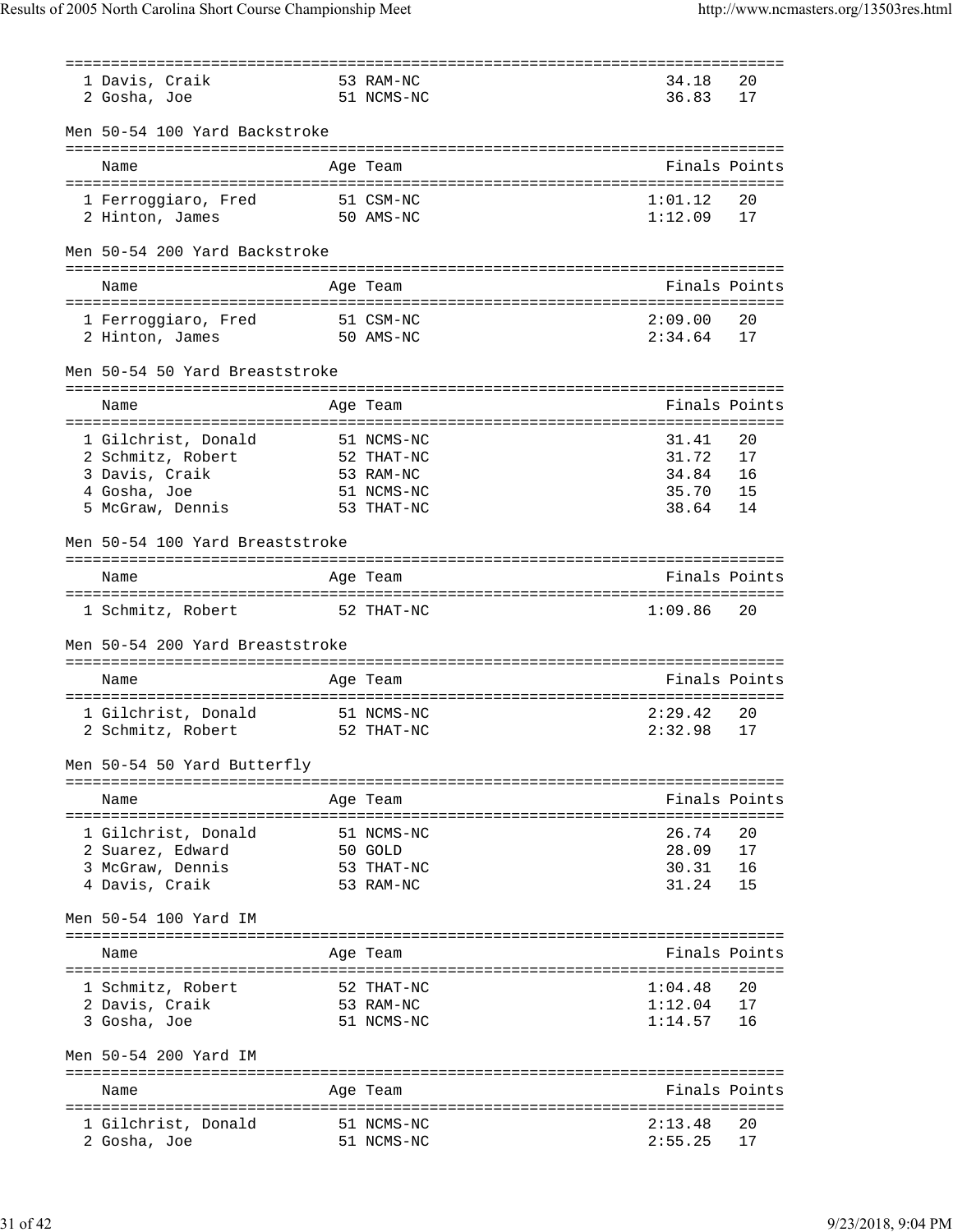| Men 55-59 50 Yard Freestyle      |            |                        |               |
|----------------------------------|------------|------------------------|---------------|
| Name                             | Age Team   |                        | Finals Points |
| 1 Gutter, Guido<br>55 TYRA       |            | 28.02                  | 20            |
| 55 NCMS-NC<br>-- Karpinos, Ralph |            | DQ                     |               |
| Men 55-59 100 Yard Freestyle     |            |                        |               |
| Name                             | Age Team   |                        | Finals Points |
|                                  |            |                        |               |
| 1 Richelson, Andrew              | 57 TMS-NC  | 1:01.51                | 20            |
| 2 Gutter, Guido                  | 55 TYRA    | 1:03.29                | 17            |
| Men 55-59 200 Yard Freestyle     |            |                        |               |
| Name                             | Age Team   |                        | Finals Points |
| 1 Husson, Bob                    | 59 TRYM-NC | 2:22.15                | 20            |
| 2 Gutter, Guido                  | 55 TYRA    | 2:23.93                | 17            |
| 3 Slaughter, James               | 59 NCMS-NC |                        | 16            |
| 4 Karpinos, Ralph                | 55 NCMS-NC | $2:40.46$<br>$2:53.93$ | 15            |
| Men 55-59 500 Yard Freestyle     |            |                        |               |
|                                  |            |                        |               |
| Name                             | Age Team   |                        | Finals Points |
| 1 Lee, Terence                   | 55 THAT-NC | 5:42.67                | 20            |
| 2 Slaughter, James               | 59 NCMS-NC | 7:00.05                | 17            |
| Men 55-59 1650 Yard Freestyle    |            |                        |               |
| Name                             | Age Team   |                        | Finals Points |
| 1 Slaughter, James 59 NCMS-NC    |            | 24:09.36               | 20            |
| Men 55-59 50 Yard Backstroke     |            |                        |               |
| Name                             | Age Team   |                        | Finals Points |
|                                  |            |                        |               |
| 1 Frisch, David                  | 56 VMST-VA | 31.34 20               |               |
| 2 Karpinos, Ralph                | 55 NCMS-NC | 51.07                  | 17            |
| Men 55-59 100 Yard Backstroke    |            |                        |               |
| Name                             | Age Team   |                        | Finals Points |
|                                  |            |                        |               |
| 1 Lee, Terence                   | 55 THAT-NC | 1:06.53                | 20            |
| Men 55-59 50 Yard Breaststroke   |            |                        |               |
| Name                             | Age Team   |                        | Finals Points |
| 1 Frisch, David                  | 56 VMST-VA | 32.64                  | 20            |
| 2 Husson, Bob                    | 59 TRYM-NC | 34.40                  | 17            |
| 3 Gutter, Guido                  | 55 TYRA    | 36.07                  | 16            |
| 4 Richelson, Andrew              | 57 TMS-NC  | 39.80                  | 15            |
| 5 Slaughter, James               | 59 NCMS-NC | 40.03                  | 14            |
| Men 55-59 100 Yard Breaststroke  |            |                        |               |
| Name                             | Age Team   |                        | Finals Points |
|                                  |            |                        |               |
| 1 Frisch, David                  | 56 VMST-VA | 1:12.36                | 20            |
| 2 Husson, Bob                    | 59 TRYM-NC | 1:15.19                | 17            |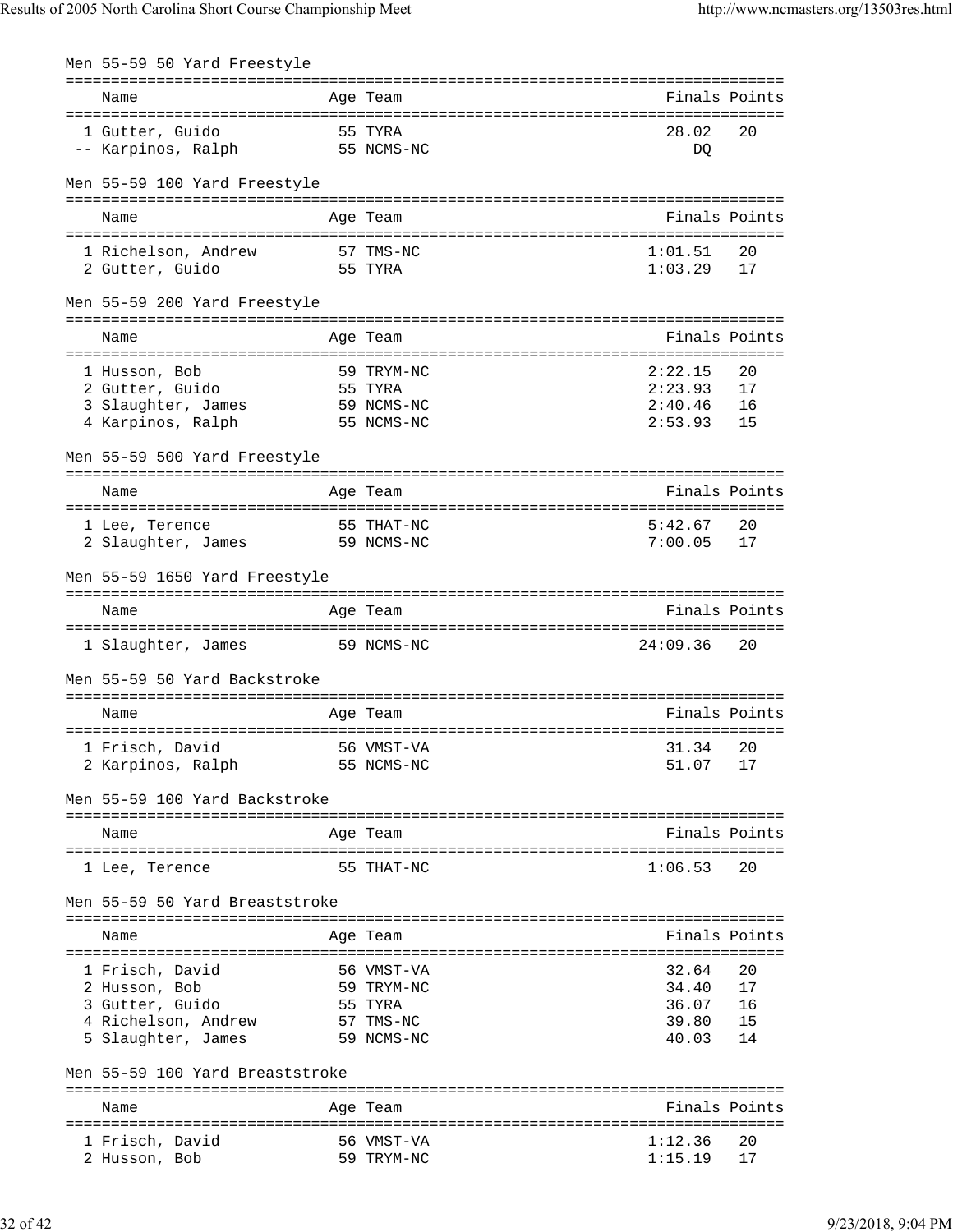| 3 Slaughter, James<br>4 Karpinos, Ralph          | 59 NCMS-NC<br>55 NCMS-NC          | 1:34.23<br>1:40.43 | 16<br>15 |
|--------------------------------------------------|-----------------------------------|--------------------|----------|
| Men 55-59 200 Yard Breaststroke                  |                                   |                    |          |
| Name                                             | Age Team                          | Finals Points      |          |
| 1 Husson, Bob<br>2 Slaughter, James 59 NCMS-NC   | 59 TRYM-NC                        | 2:51.09<br>3:24.62 | 20<br>17 |
| Men 55-59 50 Yard Butterfly                      |                                   |                    |          |
| Name                                             | Age Team                          | Finals Points      |          |
| 1 Lee, Terence<br>2 Richelson, Andrew            | 55 THAT-NC<br>57 TMS-NC           | 28.49<br>30.04     | 20<br>17 |
| Men 55-59 100 Yard IM                            |                                   |                    |          |
| Name                                             | Age Team                          | Finals Points      |          |
| 1 Frisch, David<br>2 Slaughter, James 59 NCMS-NC | 56 VMST-VA                        | 1:06.19<br>1:29.17 | 20<br>17 |
| Men 60-64 50 Yard Freestyle                      |                                   |                    |          |
| Name                                             | Age Team                          | Finals Points      |          |
| 1 Enyart, James                                  | 63 SAC-NC                         | 32.69              | 20       |
| Men 60-64 100 Yard Freestyle                     |                                   |                    |          |
| Name                                             | Age Team                          | Finals Points      |          |
| 1 Enyart, James                                  | 63 SAC-NC                         | 1:15.11            | 20       |
| Men 60-64 200 Yard Freestyle                     |                                   |                    |          |
| Name                                             | Age Team                          | Finals Points      |          |
| 1 Enyart, James                                  | 63 SAC-NC                         | 2:46.03            | 20       |
| Men 60-64 500 Yard Freestyle                     |                                   |                    |          |
| Name                                             | Age Team                          | Finals Points      |          |
| 1 Poiletman, Robert<br>2 Enyart, James           | 61 SCMS<br>63 SAC-NC              | 6:08.75<br>7:43.53 | 20<br>17 |
| Men 60-64 50 Yard Backstroke                     |                                   |                    |          |
| Name                                             | Age Team                          | Finals Points      |          |
| l Enyart, James                                  | 63 SAC-NC                         | 46.06              | 20       |
| Men 60-64 100 Yard Backstroke                    | --------------------------------- |                    |          |
| Name                                             | Age Team                          | Finals Points      |          |
| l Enyart, James                                  | 63 SAC-NC                         | 1:45.80            | 20       |
| Men 60-64 50 Yard Breaststroke                   |                                   |                    |          |
| Name                                             | Age Team                          | Finals Points      |          |
|                                                  |                                   |                    |          |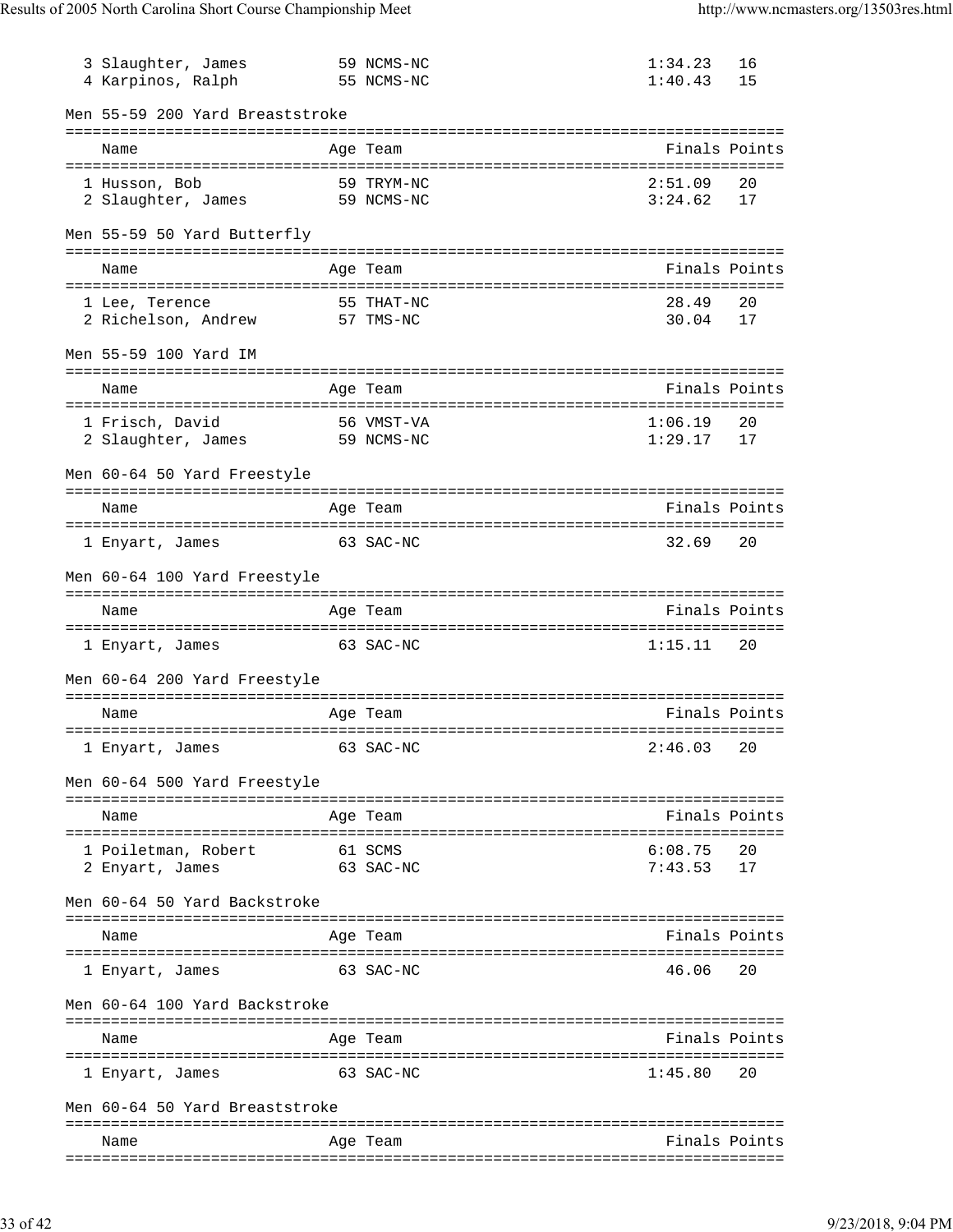| 1 Van Meeteren, Hans<br>2 Enyart, James              | 61 TRYM-NC<br>63 SAC-NC                     | 43.30<br>57.22     | 20<br>17 |
|------------------------------------------------------|---------------------------------------------|--------------------|----------|
| Men 60-64 100 Yard Breaststroke                      |                                             |                    |          |
| Name                                                 | Age Team                                    | Finals Points      |          |
| 1 Poiletman, Robert<br>2 Van Meeteren, Hans          | 61 SCMS<br>61 TRYM-NC                       | 1:14.01<br>1:36.69 | 20<br>17 |
| Men 60-64 200 Yard Breaststroke                      |                                             |                    |          |
| Name                                                 | Age Team                                    | Finals Points      |          |
| 1 Van Meeteren, Hans                                 | 61 TRYM-NC                                  | 3:35.84            | 20       |
| Men 60-64 50 Yard Butterfly                          |                                             |                    |          |
| Name                                                 | Age Team                                    | Finals Points      |          |
| 1 Poiletman, Robert<br>61 SCMS                       |                                             | 28.47              | 20       |
| Men 60-64 100 Yard Butterfly                         |                                             |                    |          |
| Name                                                 | Age Team                                    | Finals Points      |          |
| 1 Poiletman, Robert                                  | 61 SCMS                                     | 1:00.66            | 20       |
| Men 60-64 200 Yard Butterfly                         |                                             |                    |          |
| Name                                                 | Age Team                                    | Finals Points      |          |
| 1 Poiletman, Robert                                  | 61 SCMS                                     | 2:16.77            | 20       |
| Men 60-64 100 Yard IM                                |                                             |                    |          |
| Name                                                 | Age Team                                    | Finals Points      |          |
| 1 Van Meeteren, Hans<br>2 Enyart, James              | 61 TRYM-NC<br>63 SAC-NC                     | 1:33.12<br>1:42.57 | 20<br>17 |
| Men 65-69 50 Yard Freestyle                          |                                             |                    |          |
| Name                                                 | Age Team                                    | Finals Points      |          |
| 1 Clark, Jerry                                       | 67 CSM-NC                                   | 27.18              | 20       |
| Men 65-69 100 Yard Freestyle                         |                                             |                    |          |
| Name                                                 | Age Team                                    | Finals Points      |          |
| 1 Clark, Jerry                                       | 67 CSM-NC                                   | 1:00.97            | 20       |
| Men 65-69 200 Yard Freestyle                         |                                             |                    |          |
| Name                                                 | Age Team                                    | Finals Points      |          |
| ==================================<br>1 Clark, Jerry | ==============================<br>67 CSM-NC | 2:16.95            | 20       |
| Men 65-69 500 Yard Freestyle                         |                                             |                    |          |
| Name                                                 | Age Team                                    | Finals Points      |          |
| 1 Clark, Jerry                                       | 67 CSM-NC                                   | 6:29.75            | 20       |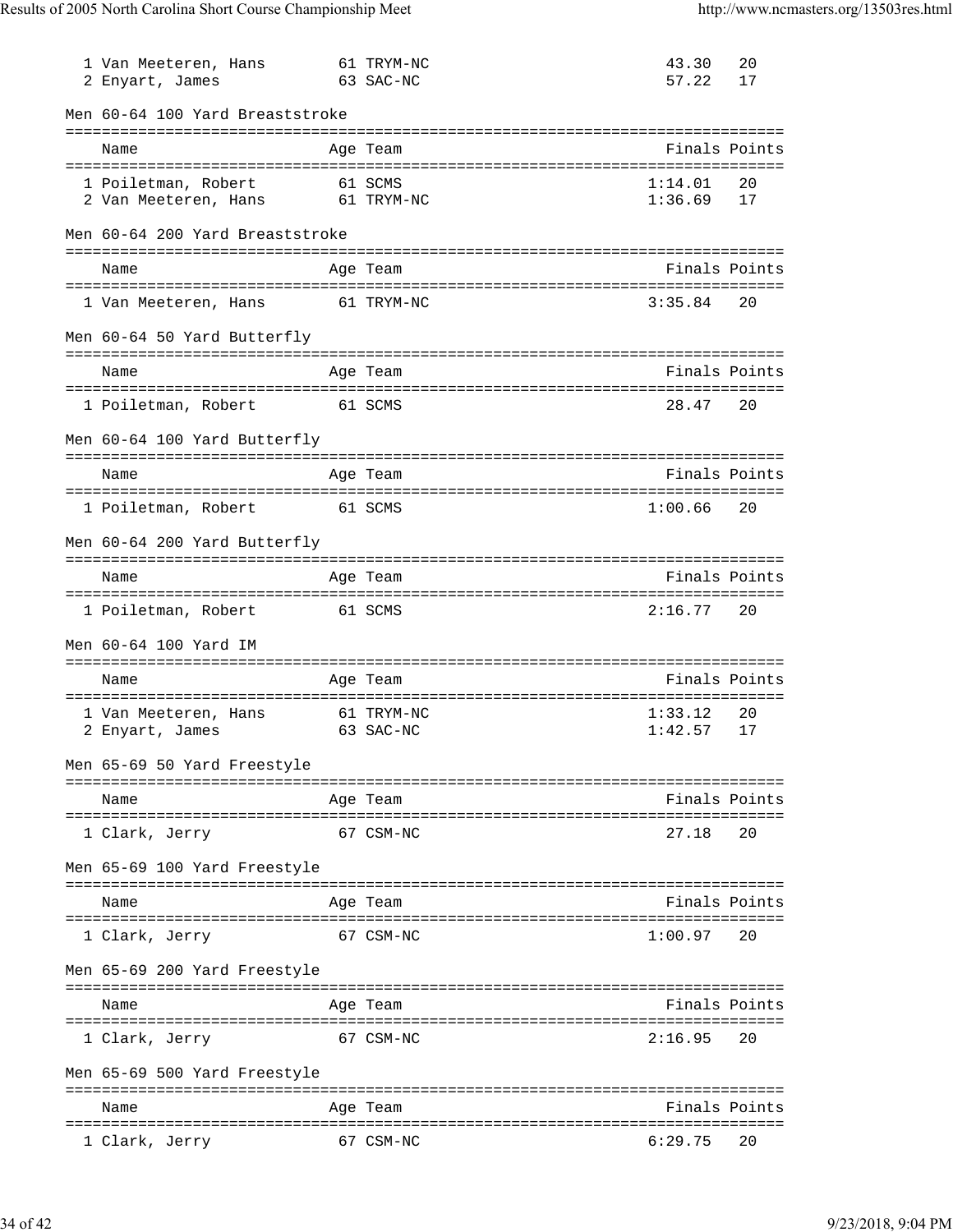| Men 65-69 1000 Yard Freestyle                                 |               |                      |               |
|---------------------------------------------------------------|---------------|----------------------|---------------|
| Name                                                          | Age Team      |                      | Finals Points |
| 67 CSM-NC<br>1 Clark, Jerry<br>2 Macartney, Norman 66 SCMM-NC |               | 13:50.00<br>18:04.85 | 20<br>17      |
| Men 65-69 50 Yard Backstroke                                  |               |                      |               |
| Name                                                          | Age Team      |                      | Finals Points |
| 1 Pinkerton, Rolffs 66 NCAM-NC                                |               | 36.56                | 20            |
| Men 65-69 100 Yard Backstroke                                 |               |                      |               |
| Name                                                          | Age Team      |                      | Finals Points |
| 1 Macartney, Norman                                           | 66 SCMM-NC    | $1:37.78$ 20         |               |
| Men 65-69 200 Yard Backstroke                                 |               |                      |               |
| Name                                                          | Age Team      |                      | Finals Points |
| 1 Pinkerton, Rolffs 66 NCAM-NC                                |               | $3:10.95$ 20         |               |
| Men 65-69 50 Yard Breaststroke                                |               |                      |               |
| Name                                                          | Age Team      |                      | Finals Points |
| 67 CSM-NC<br>1 Clark, Jerry<br>2 Macartney, Norman 66 SCMM-NC |               | 37.72<br>45.94       | 20<br>17      |
| Men 65-69 100 Yard Breaststroke                               |               |                      |               |
| Name                                                          | Age Team      |                      | Finals Points |
| 1 Macartney, Norman                                           | 66 SCMM-NC    | 1:41.53              | 20            |
| Men 65-69 100 Yard Butterfly                                  |               |                      |               |
| <b>Example 2</b> Age Team<br>Name                             | Finals Points |                      |               |
| 1 Macartney, Norman                                           | 66 SCMM-NC    | 1:53.85              | 20            |
| Men 65-69 200 Yard Butterfly                                  |               |                      |               |
| Name                                                          | Age Team      | Finals Points        |               |
| 1 Macartney, Norman                                           | 66 SCMM-NC    | 4:36.11              | 20            |
| Men 65-69 100 Yard IM                                         |               |                      |               |
| Name                                                          | Age Team      |                      | Finals Points |
| 1 Macartney, Norman                                           | 66 SCMM-NC    | 1:38.61              | 20            |
| Men 65-69 200 Yard IM                                         |               |                      |               |
| Name                                                          | Age Team      | Finals Points        |               |
| 1 Macartney, Norman                                           | 66 SCMM-NC    | 3:39.11              | 20            |
| Men 65-69 400 Yard IM                                         |               |                      |               |
| Name                                                          | Age Team      |                      | Finals Points |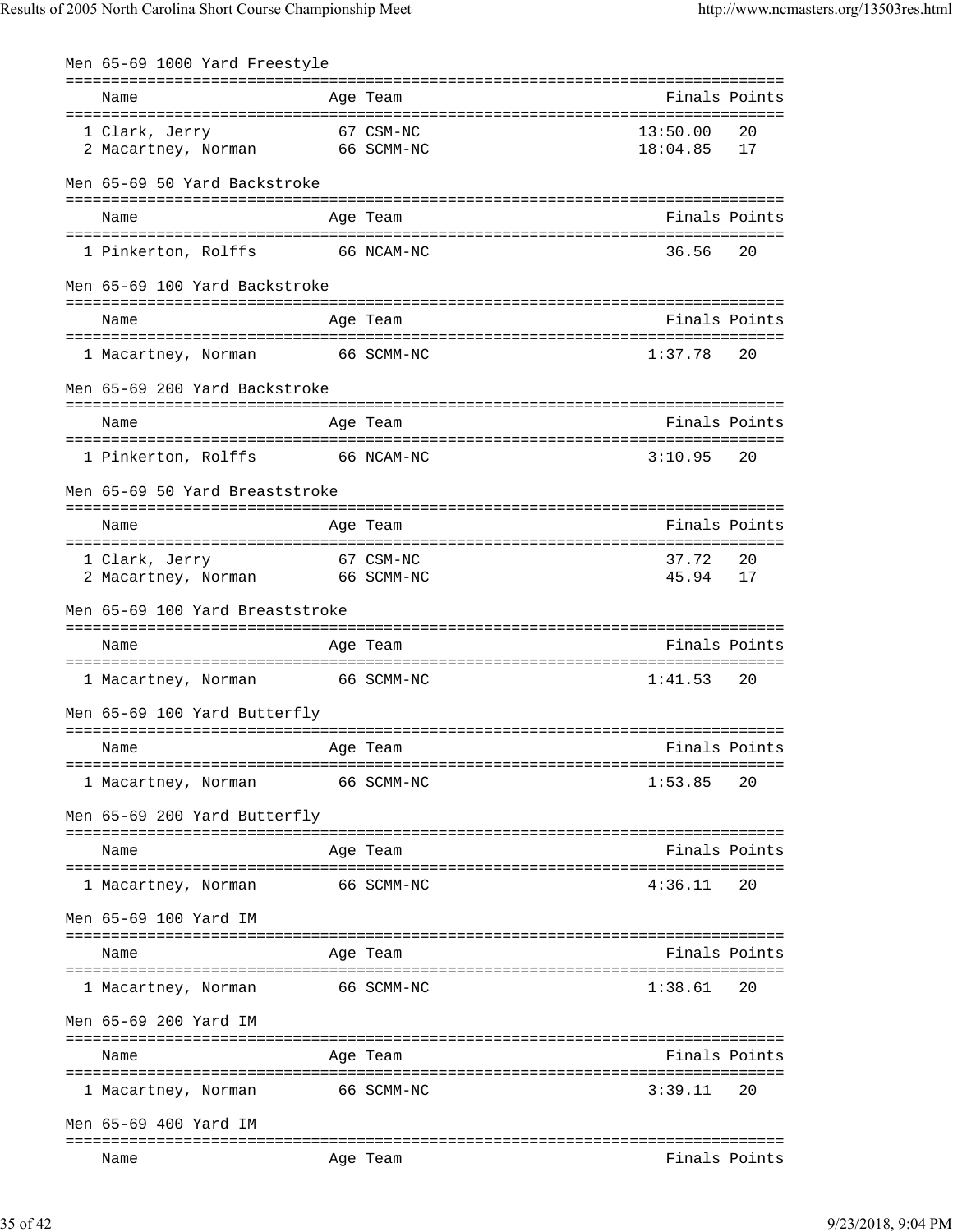|                                 | ============= |               |    |
|---------------------------------|---------------|---------------|----|
| 1 Macartney, Norman             | 66 SCMM-NC    | 8:07.83       | 20 |
| Men 70-74 50 Yard Freestyle     |               |               |    |
| Name                            | Age Team      | Finals Points |    |
| 1 Costandy, Nabil               | 73 TRYM-NC    | 37.71         | 20 |
| Men 70-74 100 Yard Freestyle    |               |               |    |
| Name                            | Age Team      | Finals Points |    |
| 1 Marsil, John                  | 73 RAM-NC     | 1:26.72       | 20 |
| 73 TRYM-NC<br>2 Costandy, Nabil |               | 1:40.60       | 17 |
| Men 70-74 500 Yard Freestyle    |               |               |    |
| Name                            | Age Team      | Finals Points |    |
| 1 Marsil, John                  | 73 RAM-NC     | 9:17.89       | 20 |
| Men 70-74 100 Yard Backstroke   |               |               |    |
|                                 |               |               |    |
| Name                            | Age Team      | Finals Points |    |
|                                 |               |               |    |
| 1 Marsil, John                  | 73 RAM-NC     | 1:45.95       | 20 |
| Men 70-74 100 Yard Breaststroke |               |               |    |
| Name                            | Age Team      | Finals Points |    |
| 1 Huson, John                   | 70 NCMS-NC    | $1:45.56$ 20  |    |
| Men 70-74 200 Yard Breaststroke |               |               |    |
|                                 |               | Finals Points |    |
| Name                            | Age Team      |               |    |
| 1 Huson, John                   | 70 NCMS-NC    | 3:54.61       | 20 |
| Men 70-74 100 Yard Butterfly    |               |               |    |
| Name                            | Age Team      | Finals Points |    |
| -- Huson, John                  | 70 NCMS-NC    | DQ            |    |
| Men 70-74 200 Yard Butterfly    |               |               |    |
|                                 |               |               |    |
| Name                            | Age Team      | Finals Points |    |
| 1 Huson, John                   | 70 NCMS-NC    | 4:24.81       | 20 |
| Men 70-74 100 Yard IM           |               |               |    |
| Name                            | Age Team      | Finals Points |    |
| 1 Huson, John                   | 70 NCMS-NC    | 1:37.52       | 20 |
| Men 70-74 200 Yard IM           |               |               |    |
|                                 |               |               |    |
| Name                            | Age Team      | Finals Points |    |
| 1 Huson, John                   | 70 NCMS-NC    | 3:42.20       | 20 |

Men 85-89 50 Yard Backstroke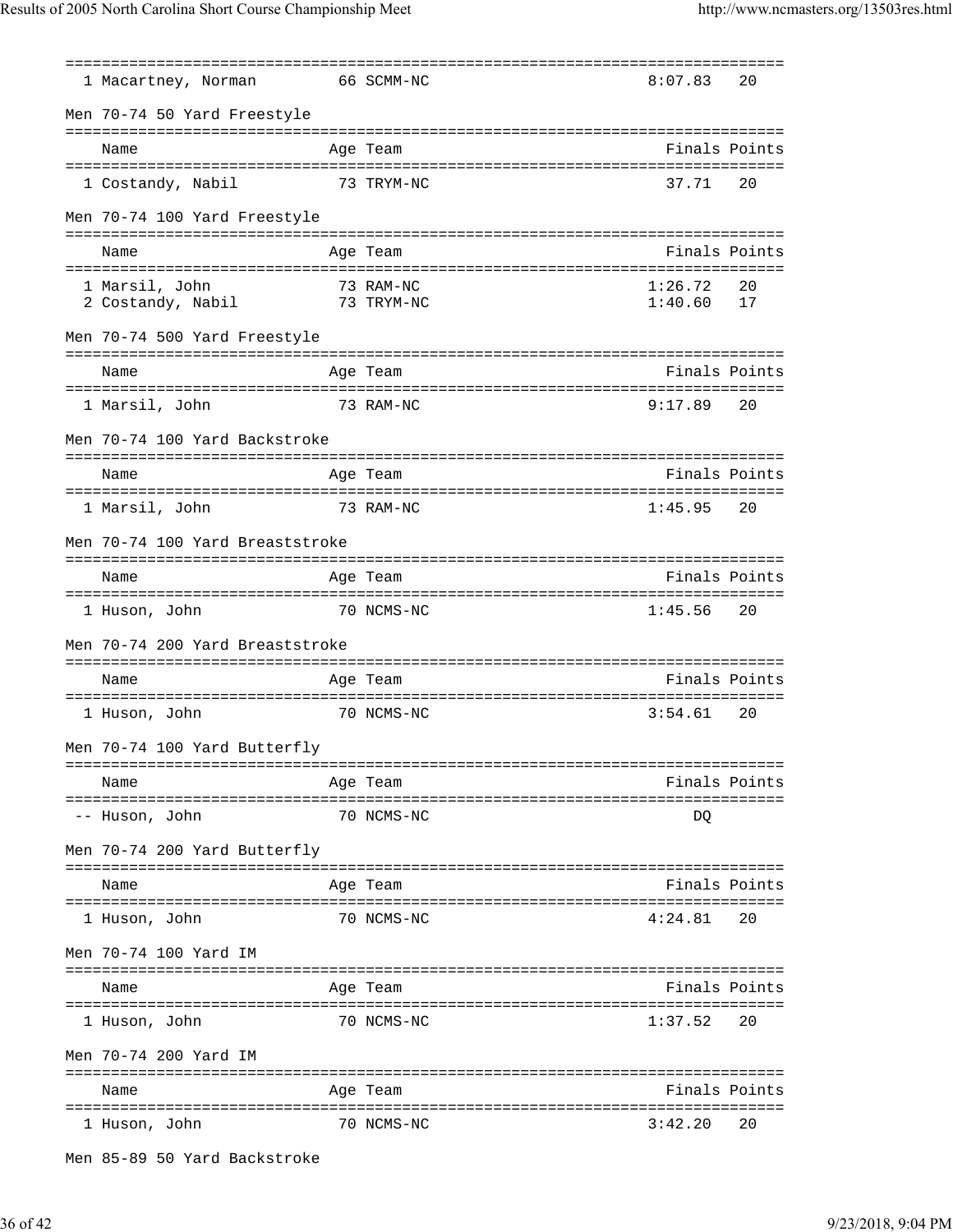=============================================================================== Name **Age Team Age Team** Rinals Points =============================================================================== 1 Holdrege, Fred 87 RAM-NC 58.21 Men 85-89 100 Yard Backstroke =============================================================================== Name Age Team Finals Points =============================================================================== 1 Holdrege, Fred 87 RAM-NC 2:13.59 20 Men 85-89 200 Yard Backstroke =============================================================================== Name **Age Team** Age Team Finals Points =============================================================================== 1 Holdrege, Fred 87 RAM-NC 4:50.36 20 Women 18+ 200 Yard Freestyle Relay =============================================================================== Team Finals Points =============================================================================== 1 North Carolina Aquatic Masters-NC 'A' 1:47.62 40 1) Williams, Heidi 36 2) Walsh, Susan 43 3) Hunter, Sian 38 4) Foley, Monica 19 2 Durham Aquatic Masters-NC 'A' 2:07.14 34<br>1) Sousa, Sara 33 2) Franklin, Dawn 35 1) Sousa, Sara 33 2) Franklin, Dawn 35 3) Boyles, Abee 28 4) Baker, Brooke 24 3 Twin Rivers YMCA Masters-NC 'A' 2:24.72 32 1) Doughty, Julie 20 2) Van Meeteren, Greta 58 3) Husson, Susan 61 (4) Weaver, Kristen 20 Women 18+ 200 Yard Medley Relay =============================================================================== Team Finals Points Points Points Points Points Points Points Points Points Points Points Points Points Points Points Points Points Points Points Points Points Points Points Points Points Points Points Points Points Points =============================================================================== 1 North Carolina Aquatic Masters-NC 'A' 2:05.94 40 1) Walsh, Susan 43 2) Thomason, Rebecca 23 3) Carpenter, Jeannine 29  $\hskip1cm$  4) Foley, Monica 19 2 Raleigh Area Masters-NC 'A' 2:07.60 34<br>1) Johnson, Shandra 25 2) Keto, Alexis 26 1) Johnson, Shandra 25 3) Robison, Doracy 24 4) Stringer, Jennifer 29 Women 25+ 200 Yard Freestyle Relay =============================================================================== Team Finals Points =============================================================================== 1 Asheville-NC 'A' 1:51.91 40 1) Battle, Ruth 42 2) Vess, Christine 40<br>1) Christine 2, 2007 3) Katz, Sarah 25 4) Speight, Peggy 44 2 Raleigh Area Masters-NC 'A' 1:56.54 34 1) Stringer, Jennifer 29 2) Demila, Mary 33 3) Springer, Margie 44  $\hskip 4cm 4$ ) Greene, Dana 36 3 TarHeel Aquatic Team-NC 'A' 2:07.69 32 1) Lindroos, Pamela 39 2) Wicker, Cheryl 44 3) Nagle, Cynthia 26 4) London, Stephanie 47 Women 25+ 200 Yard Medley Relay =============================================================================== Team Finals Points =============================================================================== 1 Asheville-NC 'A'<br>
1) Vess, Christine 40 2) Battle, Ruth 42 1) Vess, Christine 40 2) Battle, Ruth 42 3) Katz, Sarah 25 4) Speight, Peggy 44 2 TarHeel Aquatic Team-NC 'A' 2:09.01 34 1) Nowak, Elizabeth 41 2) Nagle, Cynthia 26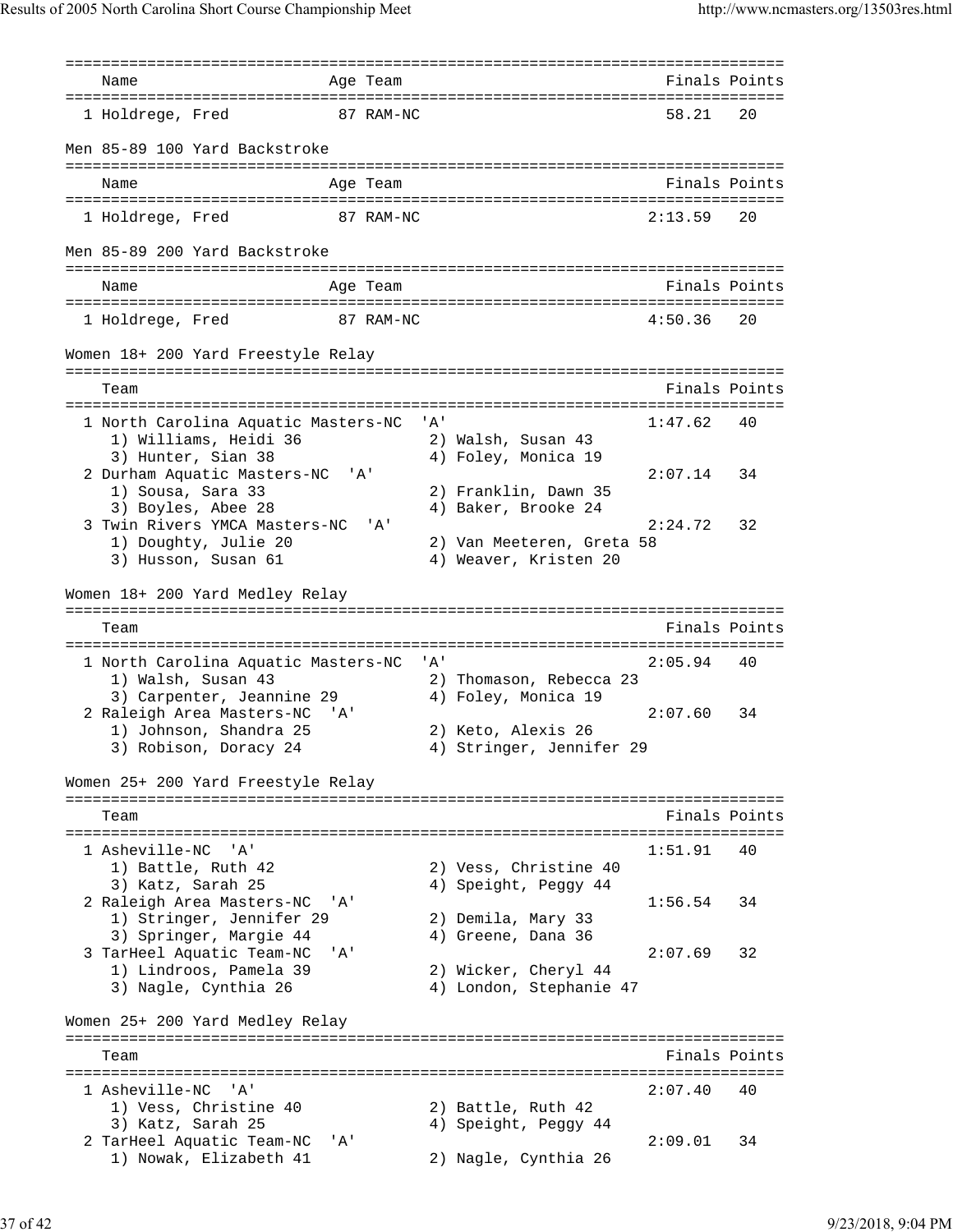3) Lindroos, Pamela 39 4) Wicker, Cheryl 44 3 Durham Aquatic Masters-NC 'A' 2:18.14 32 1) Deveaugh-Geiss, Angela 28 2) Boyles, Abee 28 3) King, Robin 26 4) Franklin, Dawn 35 Women 35+ 200 Yard Medley Relay =============================================================================== Team Finals Points =============================================================================== 1 Raleigh Area Masters-NC 'C' 2:25.96 40 1) Stott, Kim 46 2) Jones, Alice 66 3) Beadle, Allison 40 4) Springer, Margie 44 2 Asheville-NC 'B' 2:32.59 34 1) Mitchell, Jeannie 58 2) Hart, Janet 45 3) Rogers, Eugenia 52 4) Kramer, Adrienne 39 Men 18+ 200 Yard Freestyle Relay =============================================================================== Team Finals Points and the Community of the Community of the Points Points of the Points of the Community of the Community of the Community of the Community of the Community of the Community of the Community of the Communi =============================================================================== 1 Triangle Recreational Aquatic 'A' 1:47.27 40 1) Bacon, David 41 2) Gutter, Guido 55 3) Johnson, Dane 24 4) Nolan, Daniel 46 Men 18+ 200 Yard Medley Relay =============================================================================== Team Finals Points =============================================================================== 1 Triangle Recreational Aquatic 'A' 2:02.54 40 1) Bacon, David 41 2) Gutter, Guido 55 3) Nolan, Daniel 46 4) Johnson, Dane 24 Men 25+ 200 Yard Freestyle Relay =============================================================================== Team Finals Points =============================================================================== 1 TarHeel Aquatic Team-NC 'B' 1) Morton, Chris 33 2) Katt, Brian 31 3) Crankshaw, Erik 32 4) Josh, Caruther 29 2 North Carolina Aquatic Masters-NC 'A' 1:35.49 34 1) Barrows, Frank 32 2) Gainer, Tommy 28 3) Bean, Corey 31 4) Weiss, Jeff 30 3 Raleigh Area Masters-NC 'A' 1:37.77 32<br>1:37.77 32<br>2) Su, Billy 31 1) Lohr, Joe 30 2) Su, Billy 31 3) Stringer, Sean 29 4) Haberman, Brandon 27 4 Twin Rivers YMCA Masters-NC 'A' 1:43.65 30<br>1) Willms, Christopher 42 2) Siegel, Craig 47 1) Willms, Christopher 42 3) Gulyaz, Erdogan 32 4) Doyle, Mark 45 5 TarHeel Aquatic Team-NC 'A' 1:46.27 28<br>1) White, Kirk 35 2) Porco, Filippo 27 1) White, Kirk 35 2) Porco, Filippo 27 3) Zoltners, Greg 40 4) Browning, Joseph 29 6 Raleigh Area Masters-NC 'C' 1:46.50 26<br>1) Mangrum, John 42 2) Erb, Wayne 45 1) Mangrum, John 42 3) Gooch, Greg 30 4) Roerden, Jeff 43 7 MAC Masters-NC 'A' 1:48.36 24 1) Ballard, James 31 2) Dickerman, Dwight 43 3) Jewett, Russell 38 4) Anderson, Morton 34 Men 25+ 200 Yard Medley Relay =============================================================================== Team Finals Points Points Points Points Points Points Points Points Points Points Points Points Points Points Points Points Points Points Points Points Points Points Points Points Points Points Points Points Points Points =============================================================================== 1 North Carolina Aquatic Masters-NC 'A' 1:45.75 40 1) Gainer, Tommy 28 2) Weiss, Jeff 30 3) Bean, Corey 31 4) Barrows, Frank 32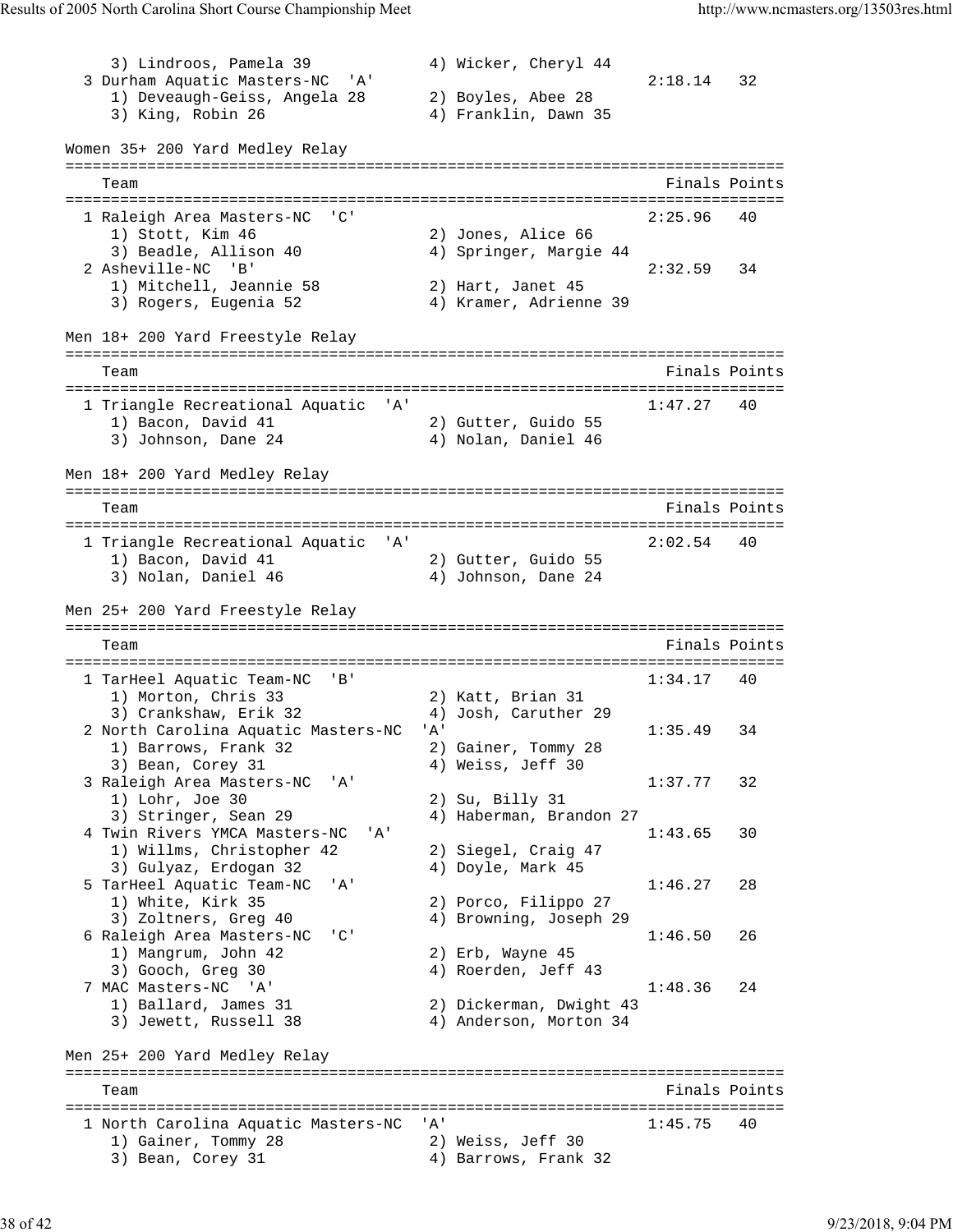```
2 TarHeel Aquatic Team-NC 'B' 1:53.60 34<br>1) Morton, Chris 33 2) Porco, Filippo 27
 1) Morton, Chris 33 2) Porco, Filippo 27 
 3) Browning, Joseph 29 4) Crankshaw, Erik 32 
 3 Raleigh Area Masters-NC 'C' 1:55.14 32<br>1) Gooch, Greq 30 2) Su, Billy 31 1:55.14 32
 1) Gooch, Greg 30 2) Su, Billy 31 
3) Allen, Scott 33 4) Lohr, Joe 30
 4 Raleigh Area Masters-NC 'A' 1:56.91 30<br>1) Stringer, Sean 29 2) Erb, Wayne 45
   1) Stringer, Sean 29<br>3) Haberman, Brandon 27
3) Haberman, Brandon 27 (4) Desorbo, Todd 27
 5 Twin Rivers YMCA Masters-NC 'A' 1:59.10 28 
 1) Doyle, Mark 45 2) Willms, Christopher 42 
 3) Siegel, Craig 47 4) Gulyaz, Erdogan 32 
 6 Asheville-NC 'A' 2:09.26 26 
 1) Vess, Eric 34 2) Weller, Jeff 45 
   3) Palmer, Rick 45 4) Davis, Craik 53
Men 35+ 200 Yard Freestyle Relay
===============================================================================
  Team Finals Points
===============================================================================
 1 Raleigh Area Masters-NC 'B' 1:36.84 40<br>1) Schad, Dan 40 2) Blank, Jon 44
 1) Schad, Dan 40 2) Blank, Jon 44 
 3) Goldman, Brian 40 4) Stewart, Henry 41 
Men 35+ 200 Yard Medley Relay
===============================================================================
   Team Finals Points 
===============================================================================
  1 Raleigh Area Masters-NC 'B' 1:35.25 40 
 1) Lehman, Fritz 46 2) Blank, Jon 44 
3) Stewart, Henry 41 4) Lehman, Tim 47
 2 TarHeel Aquatic Team-NC 'A' 1:53.85 34 
 1) Dimsdale, Todd 47 2) Schmitz, Robert 52 
 3) White, Kirk 35 4) McGraw, Dennis 53 
Men 55+ 200 Yard Freestyle Relay
===============================================================================
  Team Finals Points
===============================================================================
  1 Twin Rivers YMCA Masters-NC 'B' 2:23.54 40 
 1) Costandy, Nabil 73 2) McGrath, Frank 68 
3) Van Meeteren, Hans 61 (4) Husson, Bob 59
Men 55+ 200 Yard Medley Relay
===============================================================================
   Team Finals Points 
===============================================================================
 1 Twin Rivers YMCA Masters-NC 'B'
 1) McGrath, Frank 68 2) Van Meeteren, Hans 61 
 3) Husson, Bob 59 4) Costandy, Nabil 73 
Mixed 18+ 200 Yard Freestyle Relay
===============================================================================
   Team Finals Points 
===============================================================================
  1 North Carolina Aquatic Masters-NC 'A' 1:40.81 40 
 1) Foley, Monica 19 2) Williams, Heidi 36 
3) Bean, Corey 31 4) Weiss, Jeff 30
 2 Raleigh Area Masters-NC 'A' 1:46.99 34<br>1) Haberman, Brandon 27 2) Robison, Doracy 24
 1) Haberman, Brandon 27 2) Robison, Doracy 24 
3) Keto, Alexis 26 \hskip1cm 4) Mangrum, John 42
 3 Twin Rivers YMCA Masters-NC 'A' 1:53.12 32
 1) Willms, Christopher 42 2) Doughty, Julie 20 
3) Weaver, Kristen 20 \hskip1cm 4) Siegel, Craig 47
 4 Durham Aquatic Masters-NC 'A' 1:53.30 30
```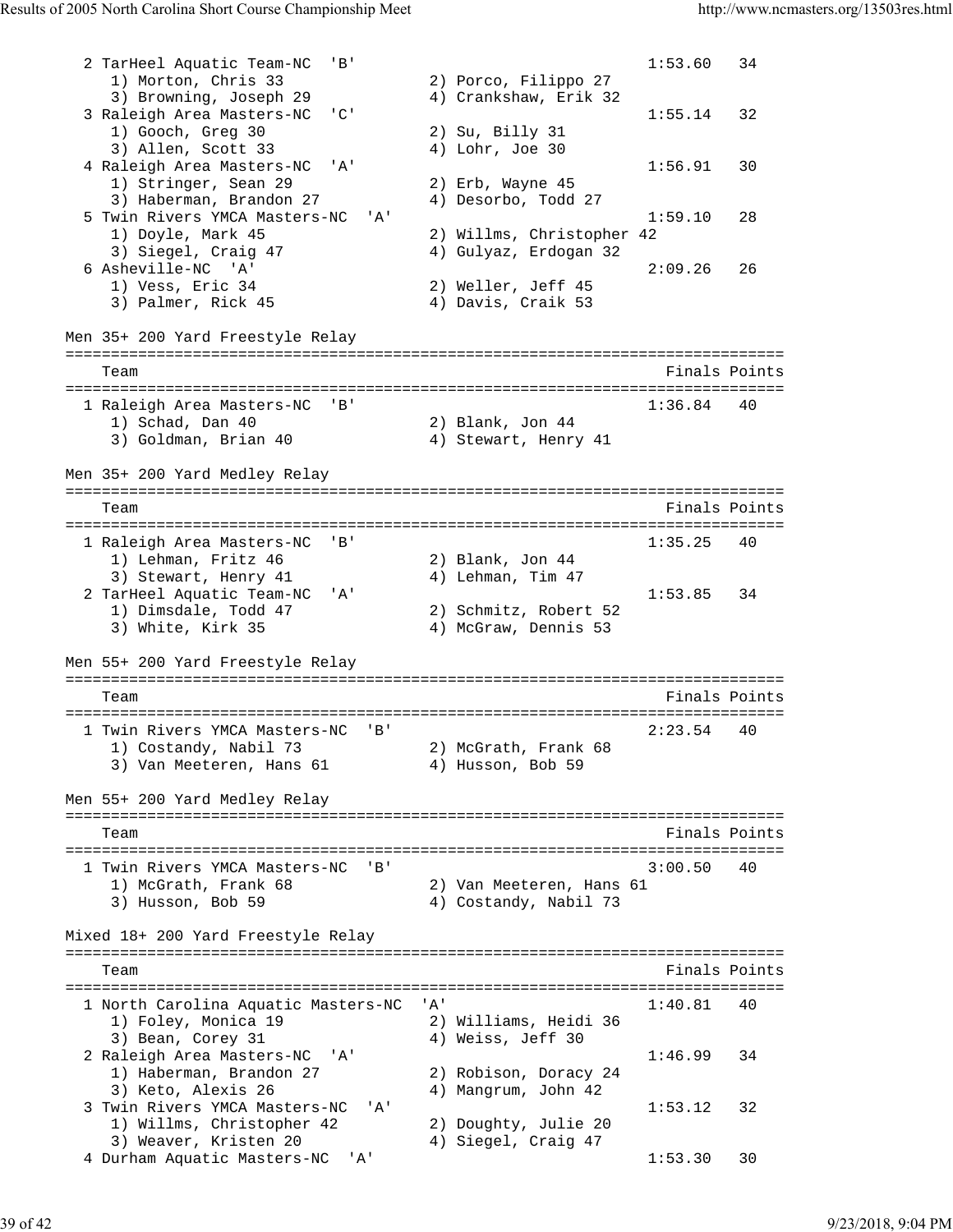1) Deveaugh-Geiss, Angela 28 2) Sousa, Greg 35<br>3) Murphy, Jimmy 29 4) Baker, Brooke 24 3) Murphy, Jimmy 29 Mixed 18+ 800 Yard Freestyle Relay =============================================================================== Team Finals Points and the Community of the Community of the Community of the Points Points of the Community of the Community of the Community of the Community of the Community of the Community of the Community of the Comm =============================================================================== 1 North Carolina Aquatic Masters-NC 'B' 9:06.14 40 1) Williams, Heidi 36 2) Thomason, Rebecca 23 3) Carpenter, Jeannine 29  $\hskip1cm 4$ ) Foley, Monica 19 Mixed 18+ 200 Yard Medley Relay =============================================================================== Team Finals Points =============================================================================== 1 Raleigh Area Masters-NC 'A' 1:55.16 40 1) Haberman, Brandon 27 2) Lohr, Joe 30 3) Robison, Doracy 24 4) Johnson, Shandra 25 2 North Carolina Aquatic Masters-NC 'A' 1:55.21 34 1) Foley, Monica 19 2) Weiss, Jeff 30 3) Bean, Corey 31 4) Thomason, Rebecca 23 3 Durham Aquatic Masters-NC 'A' 2:03.93 32 1) Baker, Brooke 24 2) King, Robin 26 3) Murphy, Jimmy 29 4) McElwee, Matt 28 4 Twin Rivers YMCA Masters-NC 'A' 2:08.04 30 1) Doyle, Mark 45 2) Weaver, Kristen 20 3) Willms, Christopher 42 4) Doughty, Julie 20 Mixed 25+ 200 Yard Freestyle Relay =============================================================================== Team Finals Points =============================================================================== 1 Raleigh Area Masters-NC 'B' 1:36.68 40 1) Stringer, Jennifer 29 2) Lohr, Joe 30 3) Johnson, Shandra 25 4) Stringer, Sean 29 2 North Carolina Aquatic Masters-NC 'B' 1:41.45 34 1) Walsh, Susan 43 2) Carpenter, Jeannine 29 3) Barrows, Frank 32 4) Stern, Benjamin 41 3 Raleigh Area Masters-NC 'C' (1:44.27 32<br>
13 Braun, Erika 33 (2) Gooch, Greg 30 1) Braun, Erika 33 2) Gooch, Greg 30 3) Riley, Jennifer 32 4) Schad, Dan 40 4 Raleigh Area Masters-NC 'D' 1:45.36 30 1) Farrell, Andrew 34 2) Beadle, Allison 40 3) Stewart, Henry 41 (4) Demila, Mary 33 5 TarHeel Aquatic Team-NC 'A' 1:45.52 28 1) Nowak, Elizabeth 41 2) Crankshaw, Erik 32 3) Wicker, Cheryl 44 4 4) Morton, Chris 33 6 Asheville-NC 'B' 1:49.14 26 1) Vess, Eric 34 2) Katz, Sarah 25 3) Vess, Christine 40 (4) Davis, Craik 53 7 TarHeel Aquatic Team-NC 'B' 1:49.66 24 1) Porco, Filippo 27 2) Nagle, Cynthia 26 3) Browning, Joseph 29 4) Lindroos, Pamela 39 Mixed 25+ 800 Yard Freestyle Relay =============================================================================== Team Finals Points =============================================================================== 1 TarHeel Aquatic Team-NC 'D' 7:36.88 40 1) Josh, Caruther 29 2) Morton, Chris 33 3) Katt, Brian 31 4) Crankshaw, Erik 32 2 North Carolina Aquatic Masters-NC 'A' 7:57.16 34 1) Bean, Corey 31 2) Stern, Benjamin 41 3) Barrows, Frank 32 (4) Weiss, Jeff 30 3 TarHeel Aquatic Team-NC 'B'  $\frac{1}{4}$ , weiss, Jert 30 9:25.40 32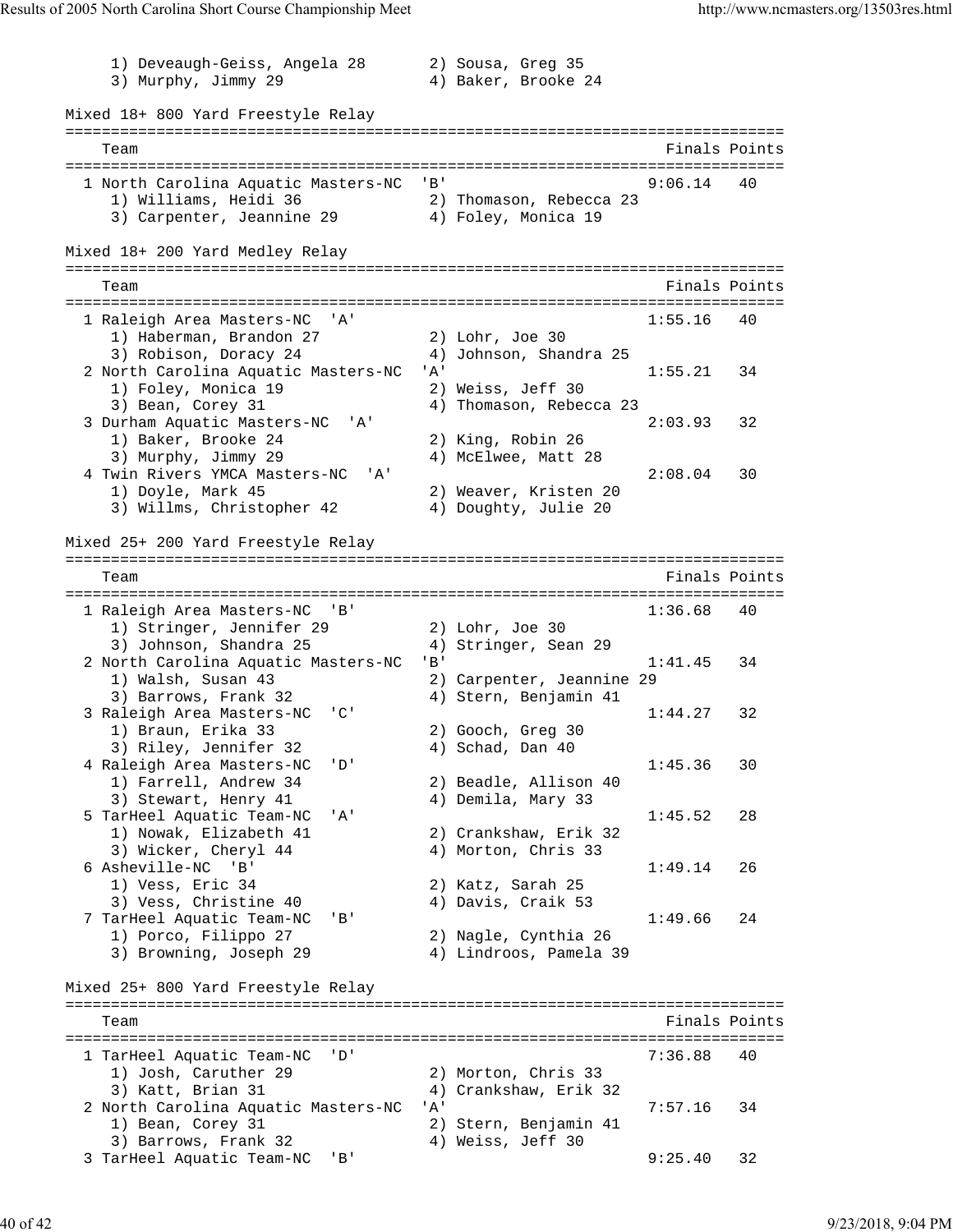1) McGraw, Dennis 53 2) Porco, Filippo 27 3) Browning, Joseph 29 4) Zoltners, Greg 40 4 Durham Aquatic Masters-NC 'A' 9:37.45 30 1) McElwee, Matt 28 2) Sousa, Sara 33<br>3) King, Robin 26 39 4) Sousa, Greg 35 3) King, Robin 26 4) Sousa, Greg 35 5 TarHeel Aquatic Team-NC 'C' 10:57.06 28 1) Lindroos, Pamela 39 2) Nagle, Cynthia 26 3) Wicker, Cheryl 44 4) London, Stephanie 47 Mixed 25+ 200 Yard Medley Relay =============================================================================== Team Finals Points Communications of the Communication of the Points Points Points Points Points Points Points =============================================================================== 1 Raleigh Area Masters-NC 'B'<br>1) Lehman, Fritz 46 2) Blank, Jon 44 1) Lehman, Fritz 46 2) Blank, Jon 44 3) Braun, Erika 33 4) Stringer, Jennifer 29 2 TarHeel Aquatic Team-NC 'A' 1:56.24 34 1) Morton, Chris 33 2) Nagle, Cynthia 26 3) Lindroos, Pamela 39 4) Crankshaw, Erik 32 3 North Carolina Aquatic Masters-NC 'B' 2:02.61 32 1) Carpenter, Jeannine 29 2) Stern, Benjamin 41 3) Williams, Heidi 36 4) Gainer, Tommy 28 4 Asheville-NC 'A' 2:11.39 30 1) Vess, Eric 34 2) Katz, Sarah 25 3) Davis, Craik 53 4) Speight, Peggy 44 Mixed 35+ 200 Yard Freestyle Relay =============================================================================== Team Finals Points =============================================================================== 1 Asheville-NC 'A' 1:47.92 40 1) Weller, Jeff 45 2) Battle, Ruth 42 3) Speight, Peggy 44  $\hskip 4cm 4$ ) Lechner, Chris 44 2 Raleigh Area Masters-NC 'E' 2:07.50 34 1) Stott, Kim 46 2) Chiswell, David 44 3) Roerden, Jeff 43 4) Springer, Margie 44 Mixed 35+ 800 Yard Freestyle Relay =============================================================================== Team **Finals Points Team** Finals Points **Propose Finals** Points =============================================================================== 1 TarHeel Aquatic Team-NC 'A' 8:45.71 40<br>
1) Dimsdale, Todd 47 2) Schmitz, Robert 52<br>
3) Lee, Terence 55 4) White, Kirk 35 1) Dimsdale, Todd 47 2) Schmitz, Robert 52 3) Lee, Terence 55 4) White, Kirk 35 Mixed 35+ 200 Yard Medley Relay =============================================================================== Team Finals Points and the Community of the Community of the Points Points Points and the Points of the Community of the Community of the Community of the Community of the Community of the Community of the Community of the =============================================================================== 1 Asheville-NC 'B' 1) Vess, Christine 40 2) Weller, Jeff 45 3) Lechner, Chris 44 4 4) Battle, Ruth 42 2 TarHeel Aquatic Team-NC 'B' 2:18.05 34 1) Wicker, Cheryl 44 2) Dimsdale, Todd 47 3) White, Kirk 35 4) London, Stephanie 47 3 MAC Masters-NC 'A' 2:36.15 32 1) Anderson, Kathy 49 2) Dickerman, Dwight 43 3) Jewett, Russell 38 4) Woodward, Alis 44 Mixed 45+ 200 Yard Freestyle Relay =============================================================================== Team Finals Points =============================================================================== 1 TarHeel Aquatic Team-NC 'C' 2:02.04 40 1) Satter, Jane 48 2) Schmitz, Robert 52